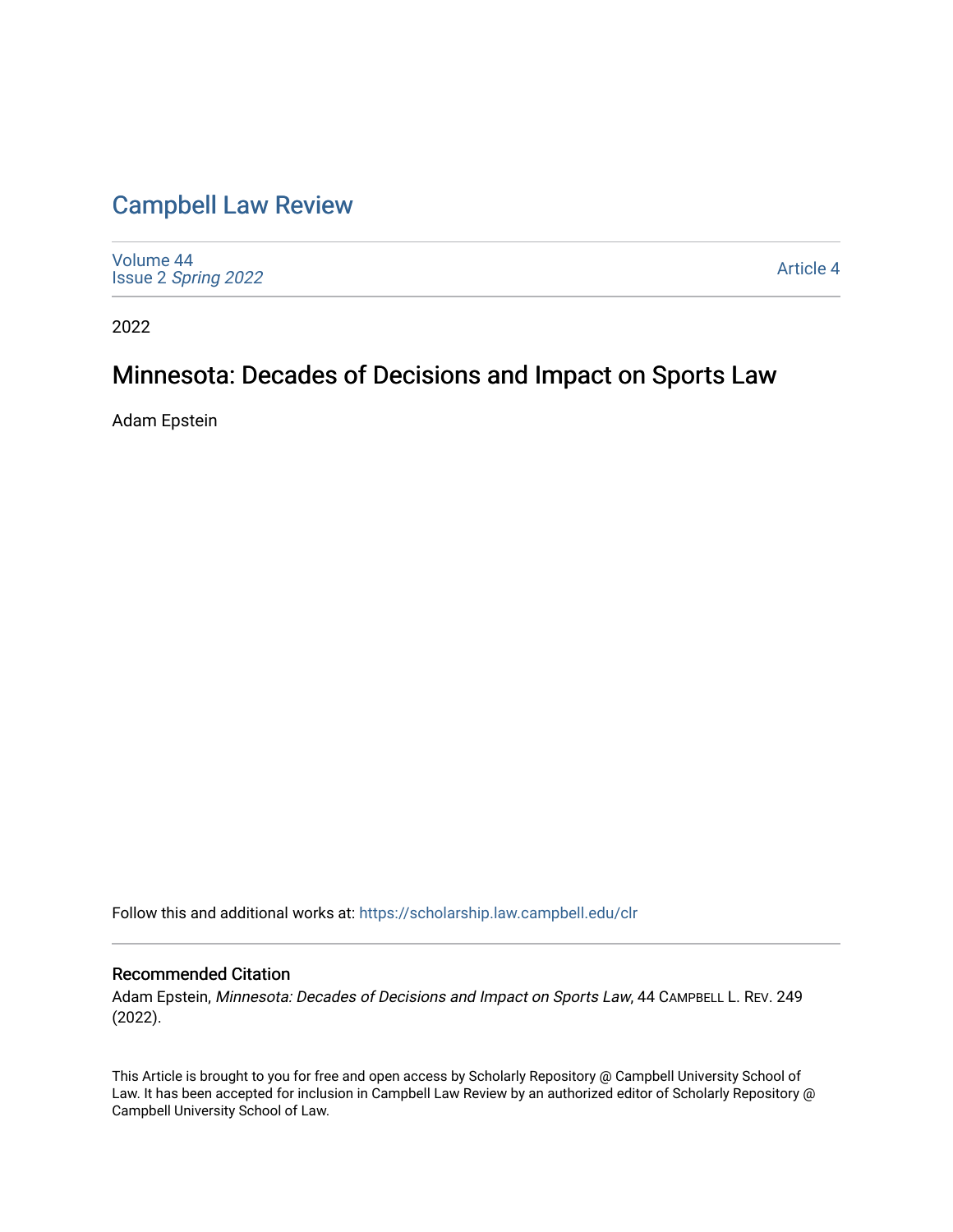# **Minnesota: Decades of Decisions and Impact on Sports Law**

## ADAM EPSTEIN\*

### ABSTRACT

*The purpose of this Article is to demonstrate that Minnesota provides one of the most substantial examples of how sport and the law intersect. The Article begins with the 1970s and explores, decade-by-decade, many of the major sports law claims, cases, judgments, and incidents associated with Minnesota. The state's flagship institution—the University of Minnesota Twin Cities—is the epicenter of many of these cases, providing examples of impropriety within institutional rules or the bylaws of the National Collegiate Athletic Association. Despite the many instances that the University of Minnesota Twin Cities has run afoul of NCAA rules, it is not the only campus or university in the state that provides sports law material. Minnesota has had a lasting effect on the Eighth Circuit Court of Appeals, professional sports, and labor relations of the sports world. Ultimately, this Article demonstrates that Minnesota must continue to be a part of the discussion in sports law.*

| B. Regents of University of Minnesota v. National Collegiate |  |
|--------------------------------------------------------------|--|
|                                                              |  |
|                                                              |  |
|                                                              |  |
| B. Striebel v. Minnesota State High School League260         |  |
|                                                              |  |
|                                                              |  |

\* Professor, Department of Finance and Law, Central Michigan University.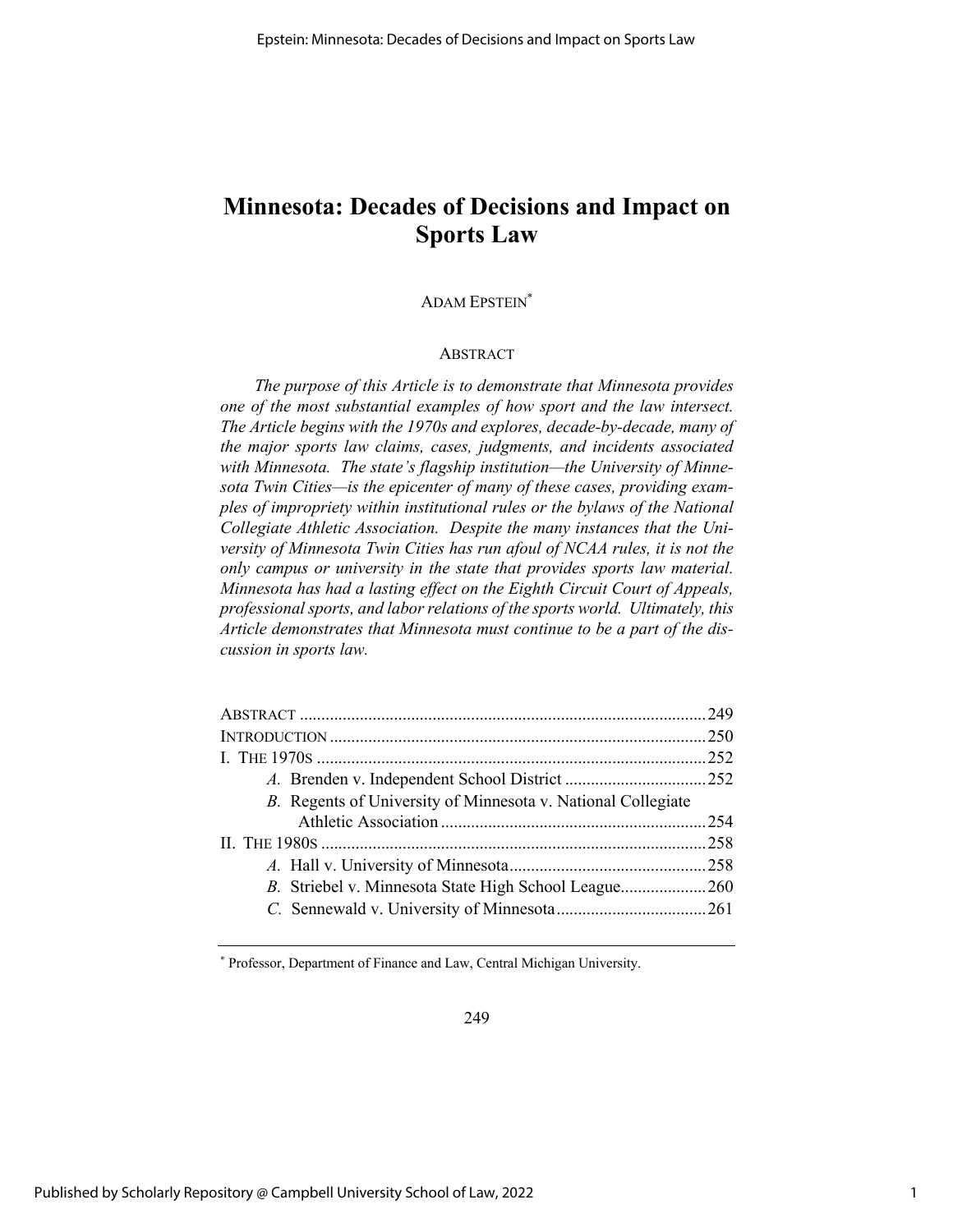| 250 | <b>CAMPBELL LAW REVIEW</b>                              | [Vol. 44:249 |
|-----|---------------------------------------------------------|--------------|
|     |                                                         | . 263        |
|     |                                                         | .265         |
|     |                                                         |              |
|     |                                                         |              |
|     |                                                         |              |
|     | D. The Case of Tubby Smith, UMN, and Jimmy Williams 272 |              |
|     |                                                         |              |
|     |                                                         |              |
|     |                                                         |              |
|     |                                                         |              |
|     |                                                         |              |
|     |                                                         | .283         |
|     |                                                         | .286         |

#### **INTRODUCTION**

Over the last two years, the state of Minnesota has been the epicenter of national discussion and public debate involving trials related to discrimination, individual rights, and abuse of power, specifically with respect to criminal law. Buildings burned and protests raged over the death of George Floyd, who died in 2020 from Minneapolis police officer Derek Chauvin's use of excessive force.<sup>1</sup> Claims of racism sparked protests throughout the city and nation, and a jury found Chauvin guilty of second-degree murder, third-degree murder, and second-degree manslaughter.<sup>2</sup> Similarly, during the following year in Brooklyn Center, a suburb of Minneapolis, Kim Potter was convicted of manslaughter after the shooting and death of Daunte Wright.<sup>3</sup> In both cases, and others as well, claims of racism, police brutality

<sup>1.</sup> *See* Matt Furber, John Eligon & Audra D. S. Burch, *Minneapolis Police, Long Accused of Racism, Face Wrath of Wounded City*, N.Y. TIMES (Oct. 29, 2021), https://www.nytimes.com/2020/05/27/us/minneapolis-police.html [https://perma.cc/7NAC-9L84].

<sup>2</sup>*. See* Ashley Southall et al., *Derek Chauvin Trial: Chauvin Found Guilty of Murdering George Floyd*, N.Y. TIMES (Dec. 16, 2021), https://www.nytimes.com/live/2021/04/20/us/derek-chauvin-verdict-george-floyd [https://perma.cc/9HXS-3YN4] (noting that Floyd's death spurred the largest civil rights protests in decades and comparing it to the death of Eric Garner in Staten Island, New York, in 2014).

<sup>3.</sup> Associated Press, *Key Moments in the Police Shooting of Daunte Wright*, KTAR NEWS (Dec. 23, 2021), https://ktar.com/story/4817575/key-moments-in-the-police-shooting-of-daunte-wright-3/ [https://perma.cc/MB6C-8PQA].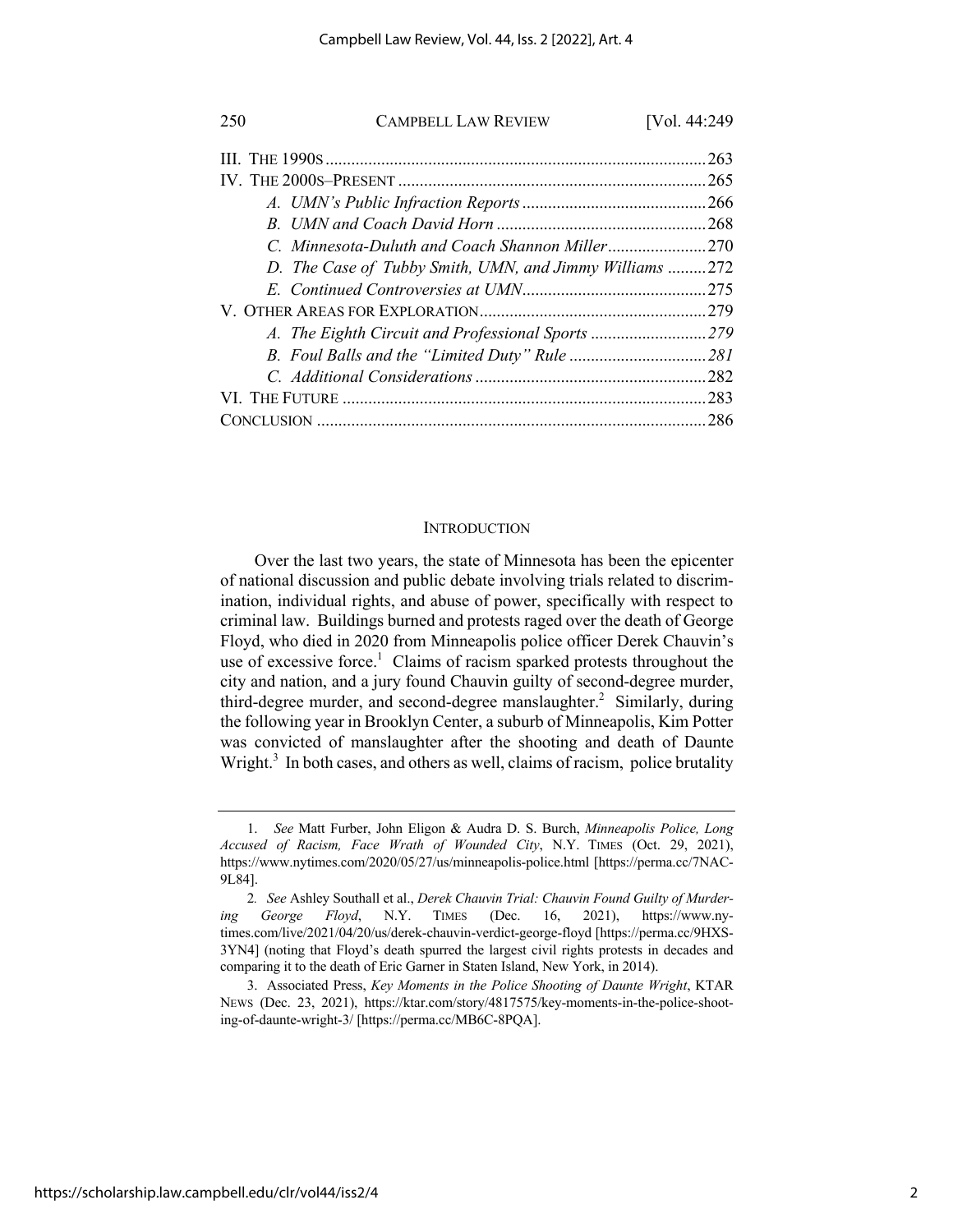and misconduct became part of the national discourse, all emanating from Hennepin County.<sup>4</sup>

However, in a different legal arena, the city of Minneapolis and the state of Minnesota have been a focus for sports law-related claims and controversies over the last few decades. These cases cover a broad spectrum of sports-related issues and have left a national impact. While some of the issues center on discrimination, most notably related to gender, other examples emanating from the Land of 10,000 Lakes reflect a much broader legal perspective as to the relationship between sports and the law. Certainly though, Minnesotans remain unafraid to challenge the status quo, regardless of the arena, whether on the court or in the courtroom.

The purpose of this Article is to demonstrate that the North Star State provides one of the most substantial examples of how sports and the law intersect. The Article begins with cases tried in the 1970s and explores, decade-by-decade, many of the major legal claims, judgments, and incidents concerning Minnesota and sports law—particularly related to allegations of discrimination and violations of due process and equal protection under the law. Thereafter, it explores numerous other cases which demonstrate Minnesota's involvement with sports law.

This Article covers all levels of sport, including the interscholastic, intercollegiate, Olympic, and professional levels, and explains how each of these levels have touched the Midwestern state, which is located in the Eighth Circuit.<sup>5</sup> Unfortunately, the state's flagship institution, the University of Minnesota (UMN), provides numerous examples of impropriety in failing to play by its own rules or those of the National Collegiate Athletic

<sup>4</sup>*. See* Josiah Bates, *Kim Potter Found Guilty of Manslaughter in Shooting Death of Daunte Wright*, TIME (Dec. 23, 2021, 3:20 PM), https://time.com/6130649/kim-potterdaunte-wright-verdict/ [https://perma.cc/H6PG-H2C4]; *see also, e.g.,* Bill Hutchinson, *George Floyd's Killer Was Convicted. So What Was Different about Philando Castile's Case?*, ABC NEWS (Apr. 22, 2021, 5:32 PM), https://abcnews.go.com/US/george-floydskiller-convicted-philando-castiles-case/story?id=77213550 [https://perma.cc/7HZ2-ACQ8] (reporting the \$3 million wrongful death settlement after the acquittal of police officer Jeronimo Yanez of manslaughter in the shooting of Philando Castile, which occurred only five miles from where Floyd was killed; discussing the shooting death of Justine Ruszczyk Damond, who was shot by police officer Mohamed Noor after she called 911 to report an assault; noting the \$20 million settlement from the city of Minneapolis in the Damond case was the largest payout for a police misconduct case until the city paid Floyd's family \$27 million in 2021).

<sup>5.</sup> The Eighth Circuit includes the districts of Arkansas, Iowa, Minnesota, Missouri, Nebraska, North Dakota, and South Dakota. U.S. COURT OF APPEALS FOR THE EIGHTH CIRCUIT, https://www.ca8.uscourts.gov/ [https://perma.cc/LT63-TFCT].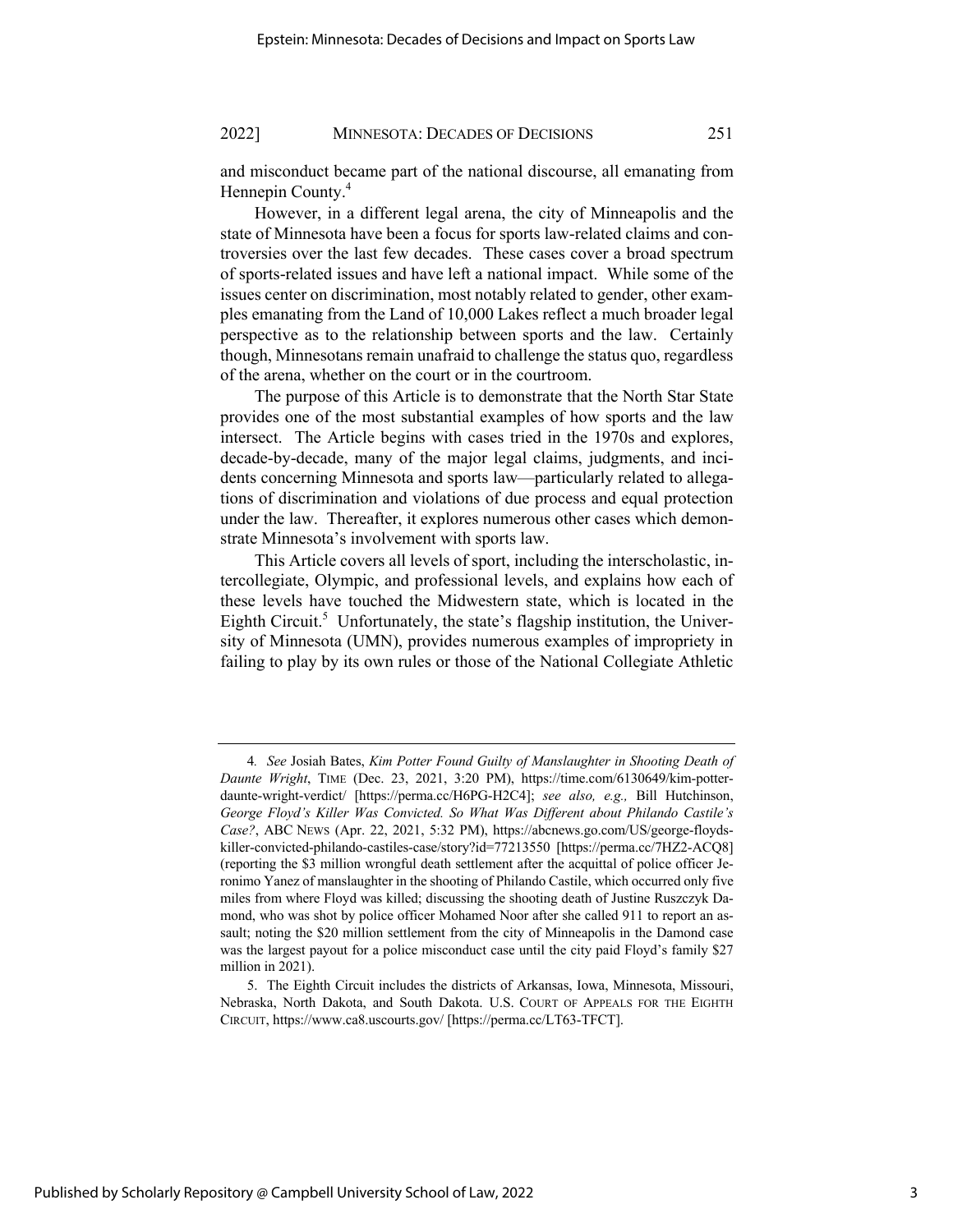Association (NCAA). $<sup>6</sup>$  The goal of this Article is to present Minnesota as a</sup> state of thorough and diverse examples for sports law enthusiasts, despite being merely the twenty-second most populous state in the nation.<sup>7</sup>

## I. THE 1970S

#### *A.* Brenden v. Independent School District

In *Brenden v. Independent School District*, the parents of two high school students sued the school on behalf of their daughters, Peggy Brenden and Antoinette "Tony" St. Pierre, seeking an injunction for an alleged violation of their constitutional rights under the Equal Protection Clause of the Fourteenth Amendment of the U.S. Constitution and under 42 U.S.C. § 1983.<sup>8</sup> The plaintiffs, who attended two different schools, contended that the Minnesota State High School League's (MSHSL) rule prohibiting girls from participating in boys' interscholastic athletic competition violated their rights, and requested injunctive relief. $9$  At the time, the MSHSL rule stated, "[g]irls shall be prohibited from participation in the boys' interscholastic athletic program either as a member of the boys' team or a member of the girls' team playing the boys' team. The girls' teams shall not accept male members."<sup>10</sup> The MSHSL argued that participating in interscholastic sports was a privilege rather than a right.<sup>11</sup>

<sup>6.</sup> Throughout this article, "UMN" refers to the University of Minnesota Twin Cities (Minneapolis-St. Paul) as opposed to other system campuses located in Crookston, Duluth, Morris, and Rochester. *See* UNIV. OF MINN. TWIN CITIES, https://twin-cities.umn.edu/ [https://perma.cc/M2DN-Y7JT] ("Bold minds don't wait. Discover the University of Minnesota Twin Cities."). The author is aware that "UM" or "UofM" could be used as well, but "UMN" avoids confusion with other universities in sports law-related scholarship. *See, e.g*., Adam Epstein, *Michigan and Sports Law*, 24 J.L. BUS. & ETHICS 1, 24–26 (2018) (referring to the University of Michigan as "UM").

<sup>7</sup>*. See US States—Ranked by Population 2021*, WORLD POPULATION REV., http://worldpopulationreview.com/states/ [https://perma.cc/233J-997L].

<sup>8.</sup> Brenden v. Indep. Sch. Dist., 342 F. Supp. 1224, 1226 (D. Minn. 1972).

<sup>9</sup>*. Id*. at 1226–27, 1228.

<sup>10</sup>*. Id*. at 1227 (citing Minn. St. High Sch. League Official Handbook, 1971–72, Athletic Rules for Girls, Art. III, § 5, and Athletic Rules for Boys, Art. I, § 8). There is no mention of Title IX in this case because the District Court decision was officially decided May 1, 1972, before Title IX was enacted on June 23, 1972. *Id.* at 1226; History of Title IX, Women's Sports Foundation, (Aug. 13, 2019), https://www.womenssportsfoundation.org/advocacy\_category/title-ix/ [https://perma.cc/A6WY-SE29].

<sup>11.</sup> Jenny Berg, *Remembering Tech High School: 1967–1976*, ST. CLOUD TIMES (Aug. 25, 2017, 11:21 AM), https://www.sctimes.com/story/news/local/2017/08/25/latest-tech-anniversary-series-brenden-sues-school-district-makes-history-1972/560637001/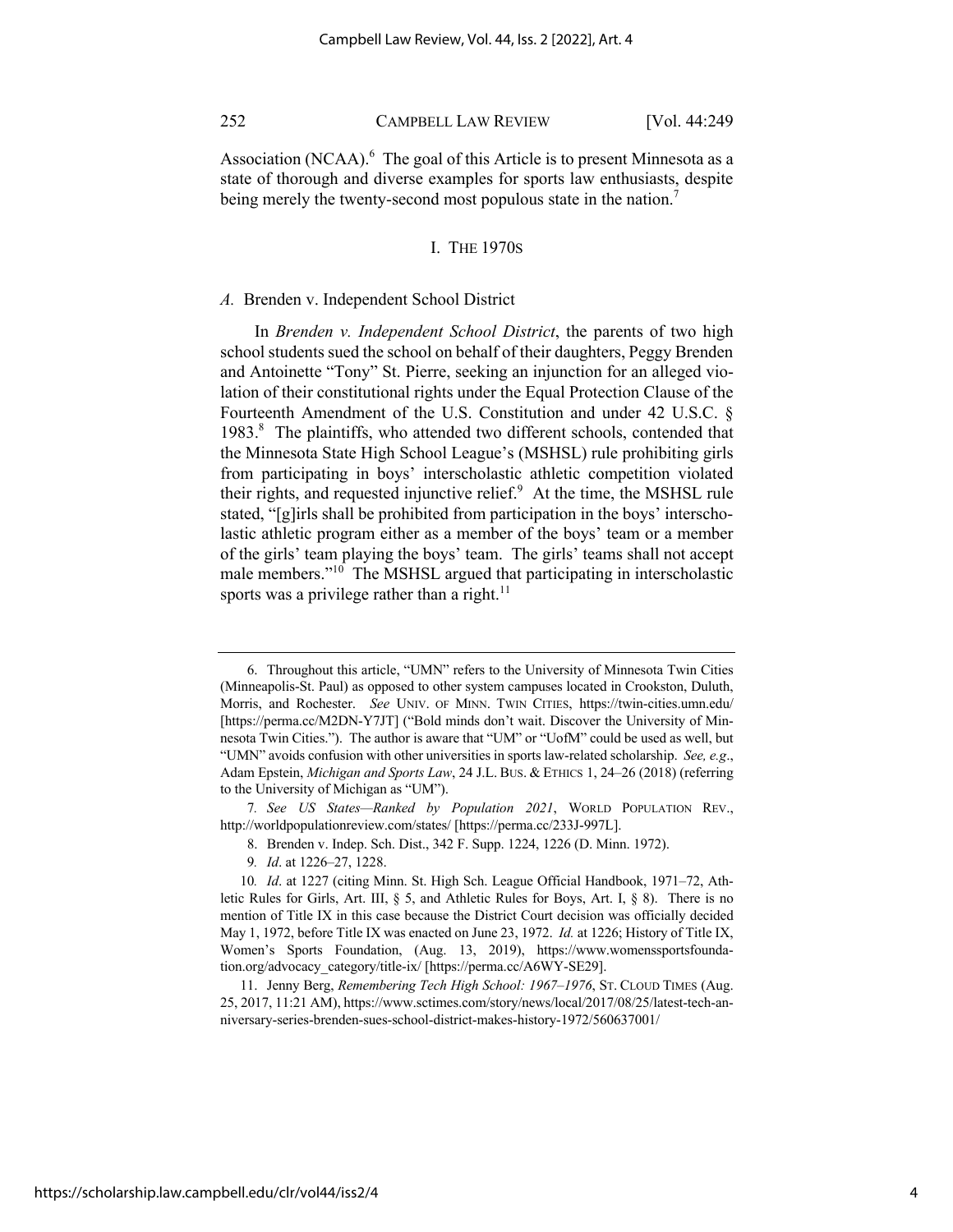On May 1, 1972, the United States District Court for the District of Minnesota ordered that the girls should be able to play on their schools' teams—Brenden in tennis, and St. Pierre in cross-country skiing and cross-country running.<sup>12</sup> "It was [already] halfway through the tennis season, but Brenden was able to play in five matches," playing the number three position in singles. She won three and lost two matches.<sup>13</sup> The MSHSL appealed the district court's order and the Eighth Circuit Court of Appeals affirmed on April 18, 1973, holding that the rule violated equal protection.<sup>14</sup> The Eighth Circuit reasoned that there was no rational basis for the MSHSL to treat the sexes differently in non-contact sports opportunities.<sup>15</sup> As a result, Brenden won the case and became the first girl in the state of Minnesota to earn an athletic letter award on a boys' team.<sup>16</sup>

One of the most interesting aspects of the pre-Title IX case, however, was some of the language used by District Court Judge Miles Lord in his opinion, which includes:

There are, of course, substantial physiological differences between males and females. As testified to by defendants' expert witnesses, men are taller than women, stronger than women by reason of a greater muscle mass; have larger hearts than women and a deeper breathing capacity, enabling them to utilize oxygen more efficiently than women, run faster, based upon the construction of the pelvic area, which, when women reach puberty, widens, causing the femur to bend outward, rendering the female incapable of running as efficiently as a male. These physiological differences may, on the average, prevent the great majority of women from competing on an equal level with the great majority of males. The differences may form a basis for defining class competition on the basis of sex, for the purpose of encouraging girls to compete in their own class and not in a class consisting of boys involved in interscholastic athletic competition.<sup>17</sup>

Despite much of the above language, which would likely shock the conscience of most readers today, Judge Lord—appointed to the bench by President Lyndon Johnson in 1966—was prouder of this decision than any of

- 13. Berg, *supra* note 11.
- 14. Brenden v. Indep. Sch. Dist., 477 F.2d 1292, 1296–97 (8th Cir. 1973).
- 15*. Id*. at 1300, 1303.
- 16. Berg, *supra* note 11.
- 17*. Brenden*, 342 F. Supp. at 1233.

<sup>[</sup>https://perma.cc/5R2F-BRCT] (also noting that Brenden had the help of the American Civil Liberties Union).

<sup>12</sup>*. Brenden*, 342 F. Supp. at 1224, 1234.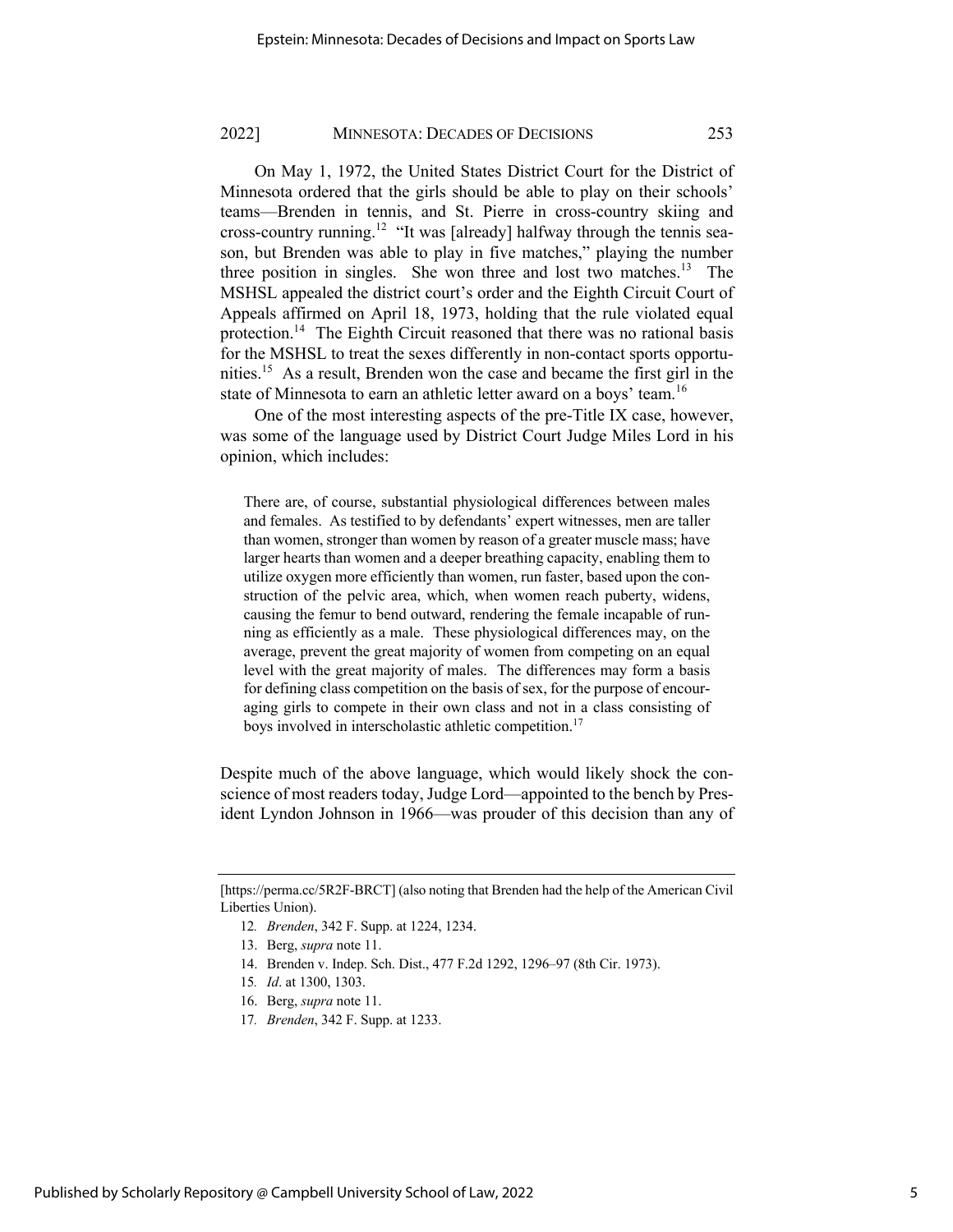the others that he issued.<sup>18</sup> Judge Lord contended that both Brendan and St. Pierre overcame these female "physiological differences" and "physiological disabilities" to become highly accomplished athletes who would not be "damaged" by competing in boys' interscholastic sports.<sup>19</sup> Lord continued by stating that there was no concern, in this instance, that equitable competition would be "hampered," and that neither Brendan nor St. Pierre should be "sacrificed upon this altar."<sup>20</sup> The case ultimately had a significant impact on other state and federal sports law decisions, and its holding has been cited nationwide. $21$ 

*B.* Regents of University of Minnesota v. National Collegiate Athletic Association

A few years later in *Regents of University of Minnesota v. National Collegiate Athletic Association*, the NCAA placed all UMN athletic teams on indefinite probation when the university refused to declare three UMN men's basketball players—Philip Saunders, Michael Thompson, and David Winey—ineligible for NCAA rule infractions.<sup>22</sup> The university sought an

- 19*. Brenden*, 342 F. Supp. at 1233.
- 20*. Id*. at 1233–34.

21. As of this writing, the 1973 appellate decision has been cited by at least seventyeight federal and state decisions, including prominent sports law decisions from that era. *See generally* Fortin v. Darlington Little League, Inc., 514 F.2d 344, 348 n.4 (1st Cir. 1975); Gomes v. R.I. Interscholastic League, 469 F. Supp. 659, 660 (D.R.I. 1979), *vacated*, 604 F.2d 733 (1st Cir. 1979); Haffer v. Temple Univ. of the Commonwealth Sys. of Higher Educ., 678 F. Supp. 517, 523 (E.D. Pa. 1987); McFadden v. Grasmick, 485 F. Supp. 2d 642, 647 (D. Md. 2007); Lafler v. Athletic Bd. of Control, 536 F. Supp. 104, 106 (W.D. Mich. 1982); Martin v. Int'l Olympic Comm., 740 F.2d 670, 680 (9th Cir. 1984) (Alarcon, J., concurring); Clark *ex rel.* Clark v. Ariz. Interscholastic Ass'n, 695 F.2d 1126, 1128 (9th Cir. 1982); Howard Univ. v. Nat'l Collegiate Athletic Ass'n, 510 F.2d 213, 218 (D.C. Cir. 1975), *abrogated by* Nat'l Collegiate Athletic Ass'n v. Tarkanian, 488 U.S. 179 (1988); Att'y Gen. v. Mass. Interscholastic Athletic Ass'n, 393 N.E.2d 284, 289 (Mass. 1979).

22. Regents of the Univ. of Minn. v. Nat'l Collegiate Athletic Ass'n, 422 F. Supp. 1158 (D. Minn. 1976), *rev'd*, 560 F.2d 352 (8th Cir. 1977), *abrogated by* Tarkanian, 488 U.S. 179 (1988). The violations were not mentioned in the district court decision, but they were outlined in the appellate decision. *See Regents of the Univ. of Minn.,* 560 F.2d at 359 (noting that the NCAA's Committee on Infractions reported a total of 122 violations of NCAA rules by the UNM men's basketball team) ("Among the violations listed in the report were Thompson's sale of complimentary tickets, Winey's excursions to northern Wisconsin, Saunders'

<sup>18</sup>*. See* Dave Orrick, *Miles Lord, "Pivotal" Federal Judge Who Helped Shape MN and U.S. Policies, Dies at 97*, TWINCITIES PIONEER PRESS (Dec. 12, 2016, 8:32 AM), https://www.twincities.com/2016/12/10/miles-lord-pivotal-federal-judge-who-helpedshape-mn-and-u-s-policies-dies-at-97/ [https://perma.cc/RG5P-N7XC] ("That has done more to change the lives of more young women than anything else I've done.") (discussing Lord's other maverick rulings and how they impacted state and national social policies, also offering, "Lord was a polarizing jurist.").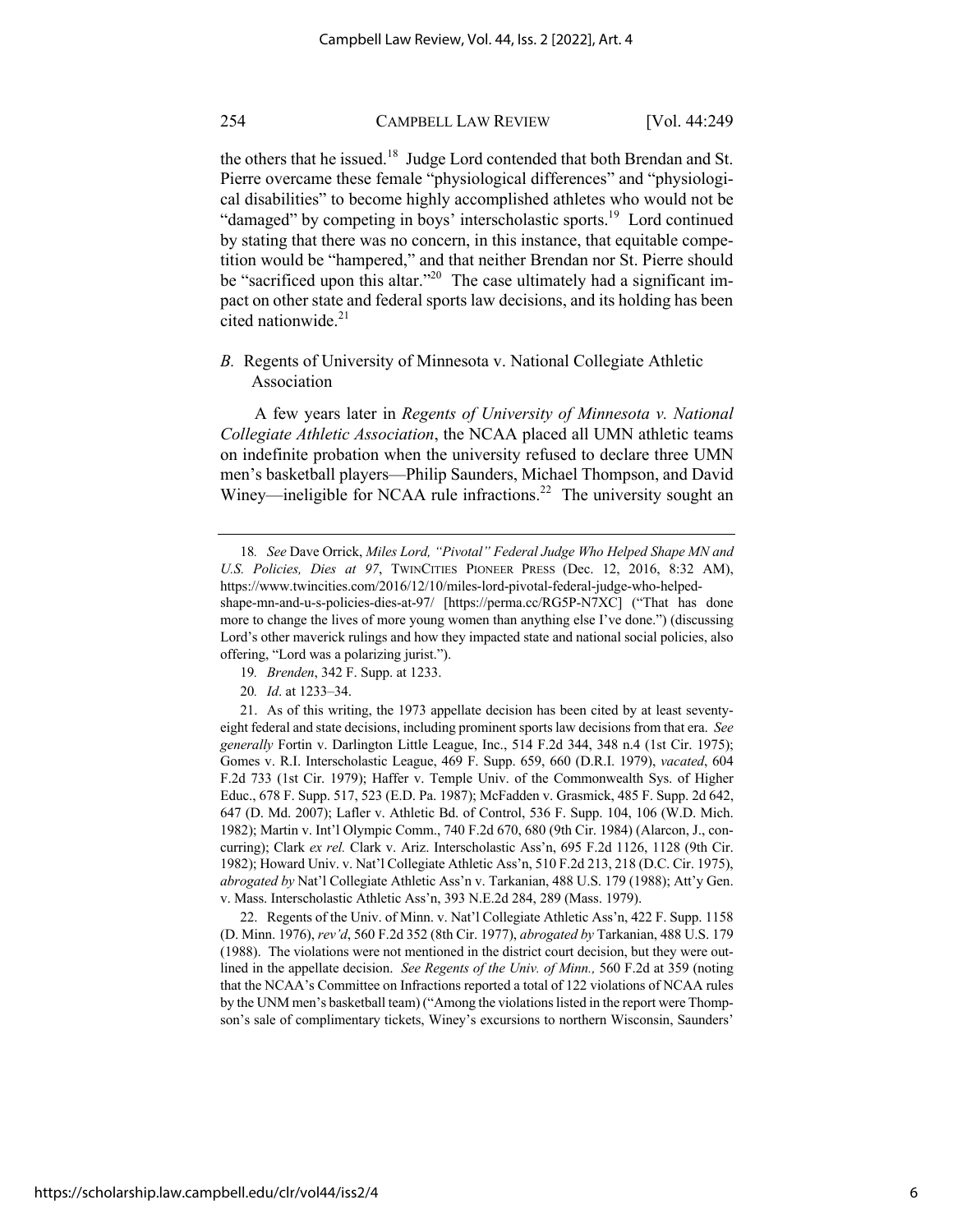injunction to prevent the NCAA from suspending the players.<sup>23</sup> In fact, UMN held its own hearings related to the violations and determined that the student-athletes should not be suspended. $24$  The NCAA did not take too kindly to this conclusion and placed all UMN teams on probation.<sup>25</sup> The university then sought an injunction to prevent the NCAA from imposing the probation penalty on the institution.<sup>26</sup>

The district court stated, "[t]he issue here is not one of absence of due process—each of the student-athletes received a full and fair hearing and they had no complaint—but the issue is whether Minnesota's President Magrath was right in the choice he made between forces impelling him in opposite directions."27 The court turned to whether participation in intercollegiate athletics was a substantial property right entitled to due process guarantees under the Constitution.28 The court looked to both a Minnesota state case<sup>29</sup> and a federal case<sup>30</sup> for guidance on whether playing college basketball involved a property interest that warranted due process in the event of a suspension.<sup>31</sup> Weighing both cases, which contained opposite results, and because neither case involved the Minnesota Supreme Court, the district court surmised that there was indeed a "substantial property

- 23*. Regents of the Univ. of Minn.*, 422 F. Supp. at 1159.
- 24*. Id*.
- 25*. Id*.
- 26*. Id*.

27*. Id*. at 1160 (describing Magrath's dilemma) ("If he followed the findings of the hearing committees, he could not declare the athletes ineligible, but that would be to ignore the findings of the NCAA's Infraction Committee and Minnesota's obligation as an NCAA member and thus incur sanctions of the serious kind later imposed. If he followed NCAA's direction, he would be ignoring the findings of the hearing committees, hearings required by law and authorized by NCAA, to the prejudice of the student athletes.").

28*. Id*. at 1160–61.

29. Thompson *ex rel.* Thompson v. Barnes, 200 N.W.2d 921, 924–26 (Minn. 1972) (mentioning that the opportunity to participate in intercollegiate athletics is *not* a property right substantial enough to warrant due process protection).

30. Behagen v. Intercollegiate Conf. of Fac. Representatives, 346 F. Supp. 602, 604 (D. Minn. 1972) ("It is well recognized that the opportunity to receive an education is an interest of such substantial importance that it cannot be impaired without minimum standards of due process." (first citing Jones v. Snead, 431 F.2d 1115 (8th Cir. 1970); then citing Esteban v. Central Mo. State Coll., 415 F.2d 1077 (8th Cir. 1969); then citing Scoglin v. Kaufman, 418 F.2d 163 (7th Cir. 1970); and then citing Dixon v. Ala. State Bd. of Educ., 294 F.2d 150 (5th Cir. 1961))).

31*. Regents of the Univ. of Minn.*, 422 F. Supp. at 1161.

use of the WATS line, Saunders' use of Mrs. Kienzel's automobile, and Saunders' cost-free overnight lodging at Gustavus Adolphus College." (citations omitted)). Note that the case misspelled Mychal Thompson as Michael Thompson.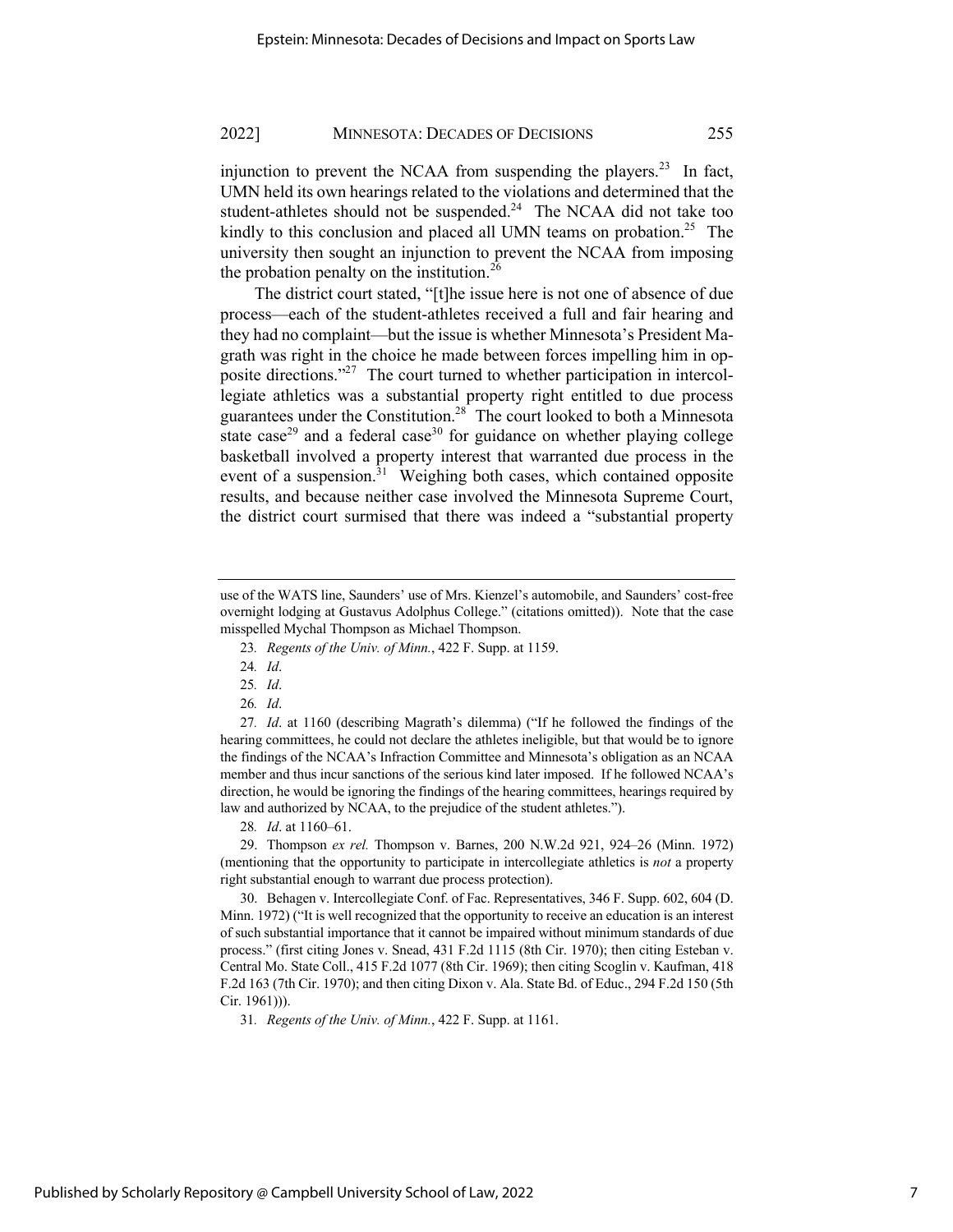interest" that is protected by the Due Process clause of the Constitution.<sup>32</sup> The court went further and stated that playing basketball at the University of Minnesota "is a property right entitled to due process guarantees" because college athletes could make a lot of money as professional basketball players and playing college basketball is an important part of the overall college athlete's experience.<sup>33</sup> In other words, according to this court, a student-athlete was entitled to due process before the right to an education or any substantial element of it could be adversely affected by the NCAA.<sup>34</sup> The district court directed the NCAA to lift the probation and temporarily prohibited the NCAA from imposing further sanctions pending a hearing on the merits.<sup>35</sup>

The NCAA appealed this decision to the Eighth Circuit Court of Appeals, which ultimately ruled in the NCAA's favor; the appellate court dissolved the injunction and noted that as a voluntary NCAA member, UMN agreed to adhere to NCAA rules, including "to administer their athletic programs in accordance with the Constitution, the Bylaws, and other legislation of the Association."<sup>36</sup> As to whether governmental (state) action was involved, the court agreed with the First Circuit: "[t]hree courts of appeals have squarely held that Association activities do constitute governmental action for purposes of the Constitution and § 1983, and the First Circuit, in a recent opinion authored by Judge Van Oosterhout, has specifically stated its agreement with these decisions."37 The Court of Appeals continued:

[w]e are convinced, at least on the basis of matters currently of record, that the University, as of May 4, 1976, could have declared each of the three student-athletes ineligible consistently with any constitutional duty it may have owed to them and, conversely stated, without violating any due process rights held by them. With this conclusion, the entirety of the University's unconstitutional interference claim necessarily falls, for it follows almost immediately that (1) the University's contractual obligation to declare the student-athletes ineligible was not subject to any superior constitutional

<sup>32</sup>*. Id*. at 1161–62.

<sup>33</sup>*. Id*.

<sup>34</sup>*. Id*. at 1162–63.

<sup>35</sup>*. Id*. at 1163.

<sup>36.</sup> Regents of the Univ. of Minn. v. Nat'l Collegiate Athletic Ass'n, 560 F.2d 352, 355 (8th Cir. 1977), *abrogated by* Nat'l Collegiate Athletic Ass'n v. Tarkanian, 488 U.S. 179 (1988).

<sup>37</sup>*. Id*. at 364–65. In his concurring opinion, however, Hon. Myron H. Bright, stated, "Although I have some doubt that the activities of the NCAA constitute 'state action,' four other circuits have held to the contrary and I feel bound by those precedents." *Id*. at 372–73 (Bright, J., concurring) (referring to opinions of the D.C. Circuit and the First, Fifth, and Ninth Circuits).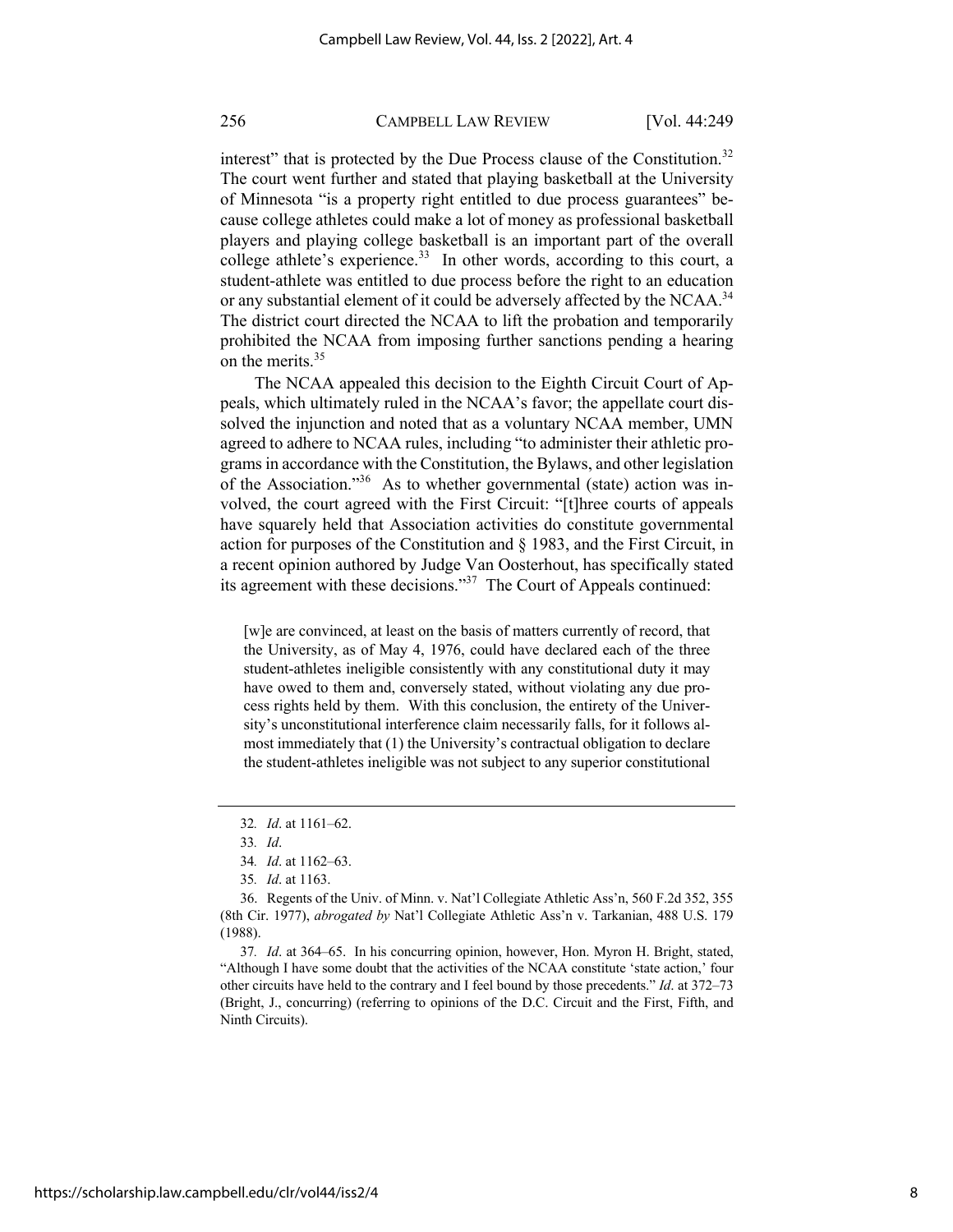obligation; and (2) the sanctions imposed by Confidential Report No. 118(42) were a legitimate consequence of Association rules established by contract and unimpaired by the Constitution.<sup>38</sup>

However, even though the Court of Appeals found that there was state action, the question remained whether the student-athletes had a property interest in participating in college athletics. In this regard, the court sidestepped the issue and added that it did not have to decide whether the college athletes had a property interest in college basketball from the university or the NCAA.<sup>39</sup>

In sum, the Eighth Circuit Court of Appeals ruled in favor of the NCAA and dissolved the December 2, 1976, injunction against the NCAA, but it avoided the determination concerning whether a property interest was involved.40 Also, the issue of whether the NCAA was a state actor was still not resolved within the sports law community. That would change in the 1988 U.S. Supreme Court decision *National Collegiate Athletic Association*  v. Tarkanian,<sup>41</sup> which declared that the NCAA is not a state actor.<sup>42</sup>

As demonstrated, the 1970s provided at least two sports-related cases from Minnesota that have significantly impacted sports law.<sup>43</sup> One case

40*. Id*. at 372 ("We hold that the University has not demonstrated a substantial likelihood of success on the merits and that the district court accordingly erred in granting the preliminary injunction herein appealed.").

41*. See Tarkanian*, 488 U.S. at 182 n.5 (citing *Regents of Univ. of Minn*., 560 F.2d 352, as one of several cases in which lower courts "entertained the question" of the NCAA's status as a state actor).

42*. Id*. at 196 ("Just as a state-compensated public defender acts in a private capacity when he or she represents a private client in a conflict against the State, the NCAA is properly viewed as a private actor at odds with the State when it represents the interests of its entire membership in an investigation of one public university." (citing Polk County v. Dodson, 454 U.S. 312, 320 (1981))).

43. For another case from the decade, consider *State v. Forbes*, a violence in hockey case that resulted in a mistrial. Ray Kennedy, *A Nondecision Begs the Question*, SPORTS ILLUSTRATED: VAULT (July 28, 1975), https://www.si.com/vault/1975/07/28/606678/a-nondecision-begs-the-question [https://perma.cc/5VXX-SYFJ]. Dave Forbes, of the Boston Bruins, attacked Henry Boucha, of the Minnesota North Stars, during a hockey game in Minnesota on January 4, 1975, after both had exchanged blows and verbal threats. *Id.* Forbes hit Boucha with his stick, then jumped on Boucha and banged his head into the ice,

<sup>38</sup>*. Id*. at 366.

<sup>39</sup>*. Id*. at 366 ("[F]or present purposes, we need not decide whether [plaintiffs] had a property interest in intercollegiate basketball participation[.]"); *id.* at 372 ("Our authority is confined to adjudicating the constitutional issue before us, and apart from that issue we have no authority to judge whether a voluntary association has chosen the most desirable or efficacious means of enforcing its rules." (citing Shelton v. Nat'l Collegiate Athletic Ass'n, 539 F.2d 1197, 1198 (9th Cir. 1976)).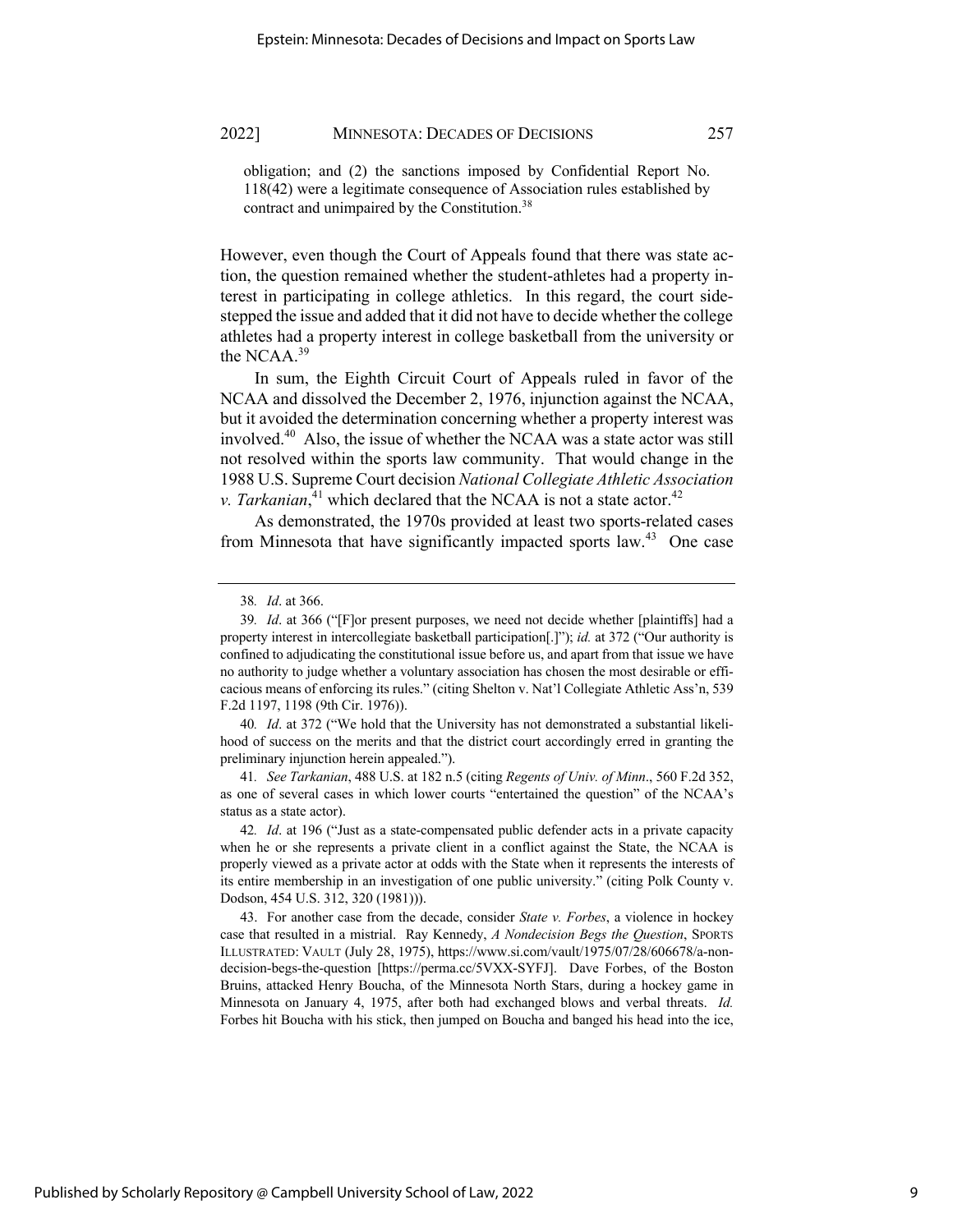dealt primarily with gender and equal protection issues in the context of interscholastic sports, and the plaintiffs ultimately won the right to participate on boys' teams. The other addressed the constitutional issues surrounding a state institution's relationship to the NCAA, a private, voluntary organization, in the context of intercollegiate sport; the NCAA prevailed in the end.

#### II. THE 1980S

In the context of college sports, the issues of the existence of a property interest and an entitlement to due process continued in Minnesota courts into the next decade.

## *A.* Hall v. University of Minnesota

In *Hall v. University of Minnesota*, UMN basketball player, Mark Hall, sued UMN and sought an injunction for its failure to admit him to a degree program; his rejection from the program resulted in his athletic ineligibility, forcing him off of the basketball team during his senior year.<sup>44</sup> He was enrolled in a non-baccalaureate degree program and accumulated the maximum ninety credits,<sup>45</sup> but Big Ten Conference rules required a student-athlete to be enrolled as a "candidate for degree" to maintain athletic eligibility. $46$ 

Judge Lord delivered the opinion of the U.S. District Court for the District of Minnesota, which found in favor of Hall, stating, "[t]his plaintiff has put all of his 'eggs' into the 'basket' of professional basketball. The

seriously injuring Boucha and damaging his eyesight. *Id.* Forbes was suspended by the NHL for ten games, but he was also indicted for aggravated assault for the use of his stick as a "dangerous weapon." *Id.* The Hennepin County trial ended in mistrial with a nine-to-three hung jury in favor of conviction. *Id.* More noteworthy, however, the incident was reported as "the first time a professional athlete had been charged in the United States with committing a criminal act during a sports Contest." Robin Herman, *Mistrial in Forbes Case*, N.Y. TIMES (July 19, 1975), https://www.nytimes.com/1975/07/19/archives/mistrialin-forbes-case-hung-jury-ends-trial-of-forbes.html [https://perma.cc/5NNL-JU33]. Ironically, the first time a hockey player was sentenced to jail for an on-ice offense involved Minnesota North Stars Dino Ciccarelli who was sentenced to a day in jail and fined \$1,000 for hitting Luke Richardson on the head with his stick during a game in Toronto on January 8, 1988. *See* David Aldridge, *Ciccarelli Sentenced to Day in Jail*, WASH. POST (Aug. 25, 1988), https://www.washingtonpost.com/archive/sports/1988/08/25/ciccarelli-sentenced-today-in-jail/9f829000-f2d4-4d1f-880f-dcbc41b25de4/?utm\_term=.2825edfa82f5 [https://perma.cc/WNK5-R6EB].

<sup>44.</sup> Hall v. Univ. of Minn., 530 F. Supp. 104, 105 (D. Minn. 1982).

<sup>45</sup>*. Id.*

<sup>46</sup>*. Id*.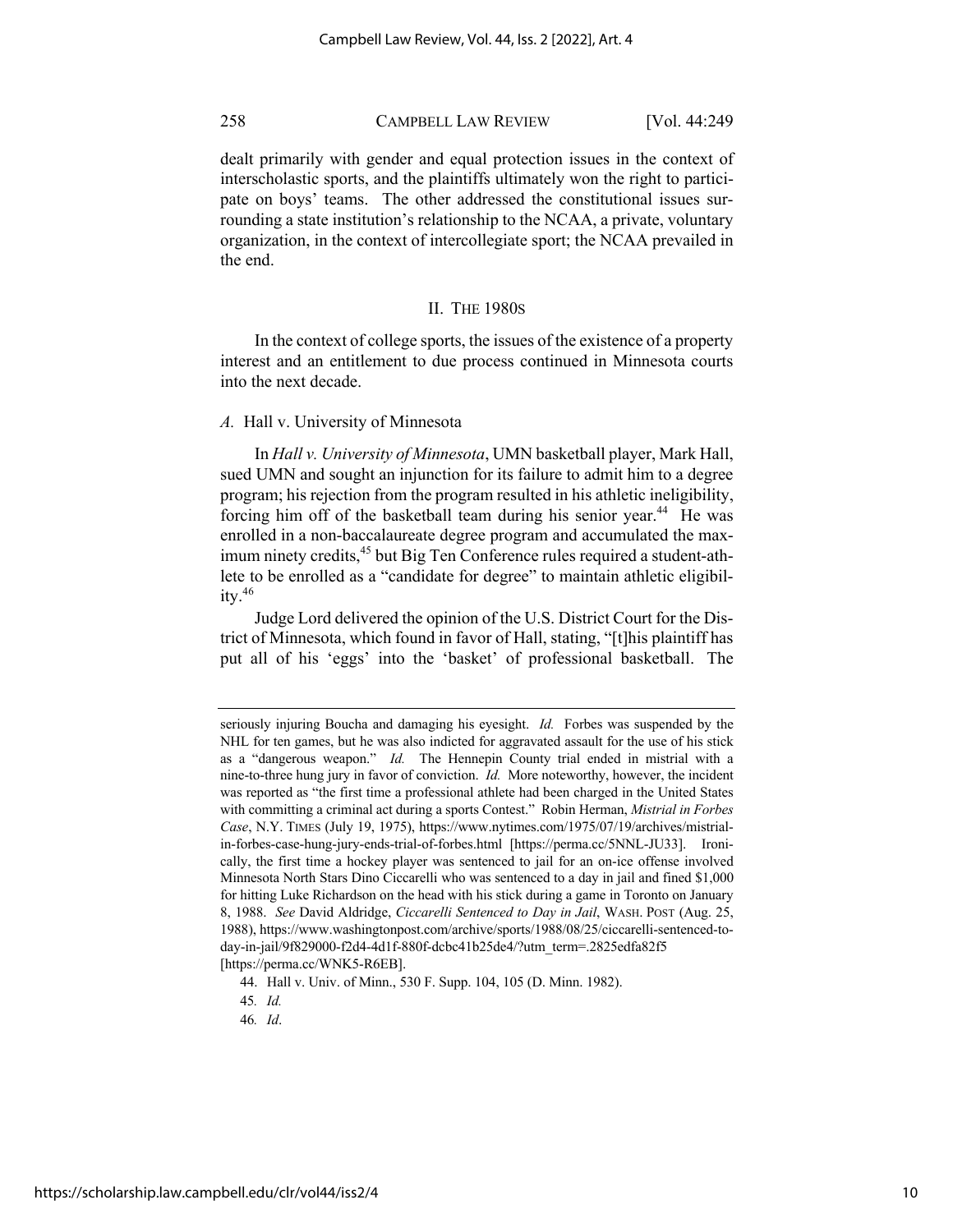plaintiff would suffer a substantial loss if his career objectives were impaired."<sup>47</sup> Judge Lord did not take too kindly to the university's assertion that Hall had not met the requirements to be admitted into the degree program, describing it as a "tug of war" between the "academicians" and the athletic department.<sup>48</sup> In the court's opinion, Hall's due process rights under the Fourteenth Amendment were violated.<sup>49</sup> The court held that college athletes have a "property right protected by due process"<sup>50</sup> and stated that Hall was "recruited to come to the University of Minnesota to be a basketball player and not a scholar. His academic record reflects that he has lived up to those expectations  $\dots$  ."<sup>51</sup> The court later opined, "[b]alancing all of the above factors, this Court concludes that an injunction should issue requiring the defendant University to admit the plaintiff into a degree program on January 4, 1982 and to declare him eligible to compete in intercollegiate varsity basketball competition."<sup>52</sup> Thus, as a result of Lord's injunction, Hall could play, and he did, sporadically, before eventually quitting the team altogether. $53$ 

Though Judge Lord's decision in *Hall* held that student-athletes had a property interest in participating on college sports teams, that line of reasoning was beginning to be questioned in other federal and state courts. For example, the 1983 Ninth Circuit Arizona-based decision, *Justice v. National Collegiate Athletic Association*, disagreed with Judge Lord's logic and specifically cited two Minnesota cases—one being *Hall*—as less persuasive than other legal authority. $54$ 

52*. Id*. at 110.

53*. See Former University of Minnesota Basketball Player Mark Hall Says* . . . , UPI: ARCHIVES (Mar. 9, 1982), https://www.upi.com/Archives/1982/03/09/Former-Universityof-Minnesota-basketball-player-Mark-Hall-says/8589384498000/ [https://perma.cc/SM5E-UMX6].

54. Justice v. Nat'l Collegiate Athletic Ass'n, 577 F. Supp. 356, 366 (D. Ariz. 1983) ("The plaintiffs have cited [two] federal cases which support the proposition that college athletes have a property interest in participating in intercollegiate athletics." (first citing *Hall*, 530 F. Supp. at 107–08; and then citing Behagen v. Intercollegiate Conf. of Fac. Representatives, 346 F. Supp. 602, 604 (D. Minn. 1972)). The court found "more persuasive authority" in several other cases arriving at the opposite conclusion. *Id.* (first citing Colo. Seminary v. Nat'l Collegiate Athletic Ass'n, 570 F.2d 320, 321 (10th Cir. 1978); then citing Parish v. Nat'l Collegiate Athletic Ass'n, 506 F.2d 1028, 1034 (5th Cir. 1988), *abrogated by* Nat'l

<sup>47</sup>*. Id*. at 108.

<sup>48</sup>*. Id*. at 109.

<sup>49</sup>*. Id*. at 107–08.

<sup>50</sup>*. Id*. at 107.

<sup>51</sup>*. Id*. at 106. The court also stated, "This Court is not saying that athletes are incapable of scholarship; however they are given little incentive to be scholars and few persons care how the student athlete performs academically, including many of the athletes themselves." *Id*. at 109.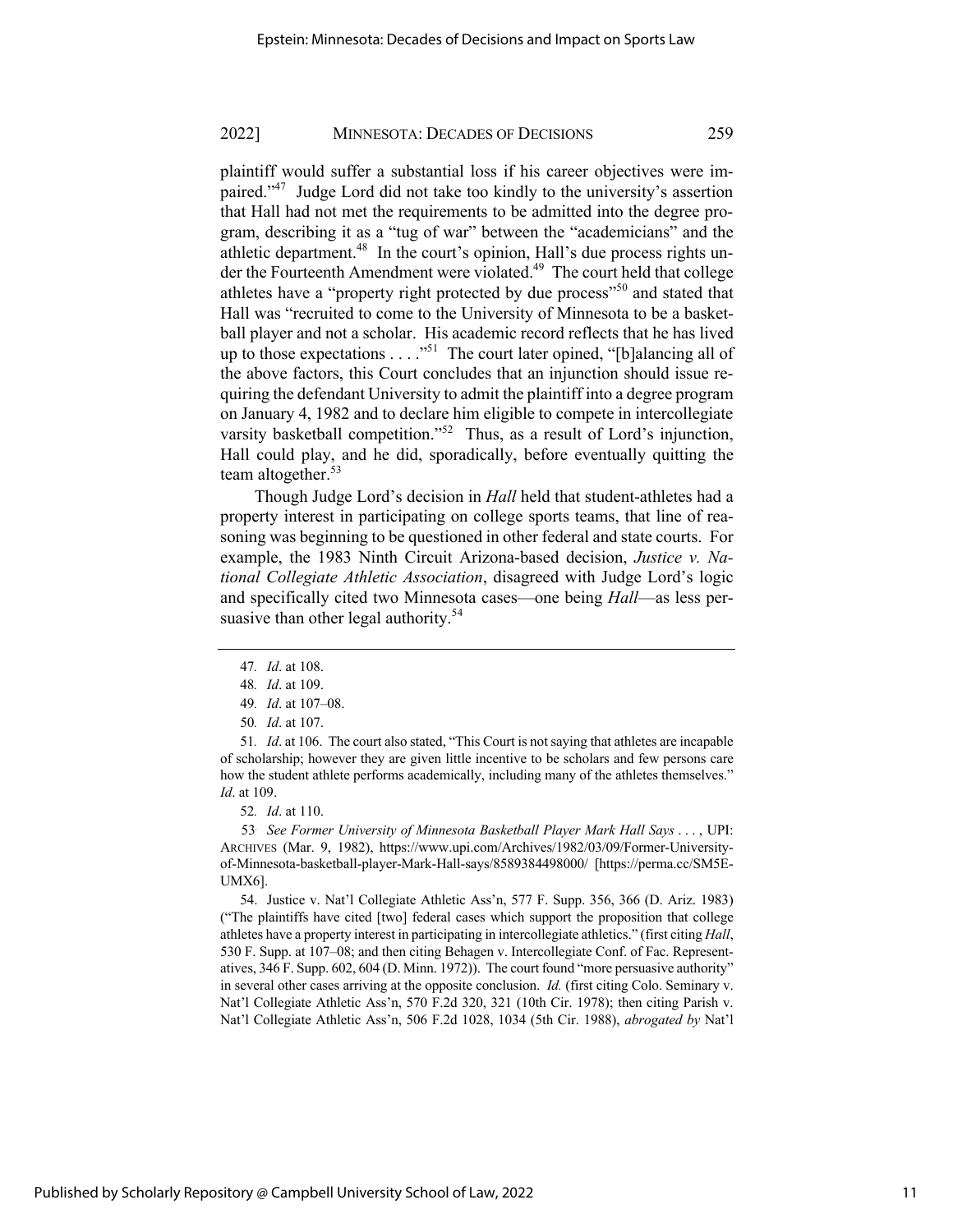As mentioned previously, a few years later, in the 1988 Supreme Court decision *National College Athletic Association v. Tarkanian*, the Supreme Court ruled that the NCAA, a private organization, is not bound by the same constitutional due process requirements that governmental agencies must observe; the 5–4 decision overturned a ruling by the Nevada Supreme Court.<sup>55</sup>

Though the *Tarkanian* decision did not specifically mention *Hall*, it did address the NCAA's status as a private actor in a footnote<sup>56</sup> that cited *Regents of University of Minnesota* discussed in Part I, *supra*. This demonstrates that for over a decade, the federal courts and the U.S. Supreme Court looked to Minnesota sports law decisions for guidance and authority. Indeed, the North Star State was in play.

#### *B.* Striebel v. Minnesota State High School League

In the 1982 Minnesota Supreme Court decision *Striebel v. Minnesota State High School League*, the appellant, Charlotte Striebel, sued on behalf of her daughter, Kathryn, and challenged the constitutionality of a Minnesota state law on equal protection grounds.<sup>57</sup> The law authorized separate seasons of play for high school athletic teams that were "separated or substantially separated according to sex."<sup>58</sup> The trial court determined that the MSHSL's policy of establishing separate seasons for boys and girls in tennis and swimming passed constitutional muster and complied with the state

Collegiate Athletic Ass'n v. Tarkanian, 488 U.S. 179 (1988); then citing Williams v. Hamilton, 497 F. Supp. 641, 645 (D.N.H. 1980); then citing Walsh v. La. High Sch. Athletic Ass'n, 616 F.2d 152, 159–60 (5th Cir. 1980), *cert. denied*, 449 U.S. 1124 (1981); then citing Hebert v. Ventetuolo, 638 F.2d 5, 6 (1st Cir. 1981); then citing Denis J. O'Connell High Sch. v. Va. High Sch. League, 581 F.2d 81, 84 (4th Cir. 1978), *cert. denied*, 440 U.S. 936 (1979); and then citing Hamilton *ex rel.* Hamilton v. Tenn. Secondary Sch. Athletic Ass'n, 552 F.2d 681, 682 (6th Cir. 1976)).

<sup>55</sup>*. Tarkanian*, 488 U.S. at 199 (holding that the NCAA's enforcement of its own bylaws was not "state action" covered by the 14th Amendment) ("It would be more appropriate to conclude that UNLV has conducted its athletic program under color of the policies adopted by the NCAA, rather than that those policies were developed and enforced under color of Nevada law.").

<sup>56</sup>*. Id*. at 182 n.5 ("Although the NCAA's status as a state or private actor is a novel issue in this Court, lower federal courts have entertained the question for a number of years. Initially, Federal Courts of Appeals held that the NCAA was a state actor for § 1983 purposes. E.g., Regents of Univ. of Minn. v. Nat'l Collegiate Athletic Ass'n, 560 F. 2d 352 (CA8), *cert. dism'd*, 434 U.S. 978 (1977) . . .)"

<sup>57.</sup> Striebel v. Minn. State High Sch. League, 321 N.W.2d 400, 401–02 (Minn. 1982); *see also* Mary Lynn Smith, *Obituary: Charlotte Striebel, Professor and Feminist*, STARTRIBUNE (Mar. 22, 2014, 5:52 PM), http://www.startribune.com/obituary-charlottestriebel-professor-and-feminist/251724291/ [https://perma.cc/N2TA-3HHQ].

<sup>58</sup>*. Striebel*, 321 N.W.2d at 401 (referencing MINN. STAT. § 126.21, subd. 5 (1980)).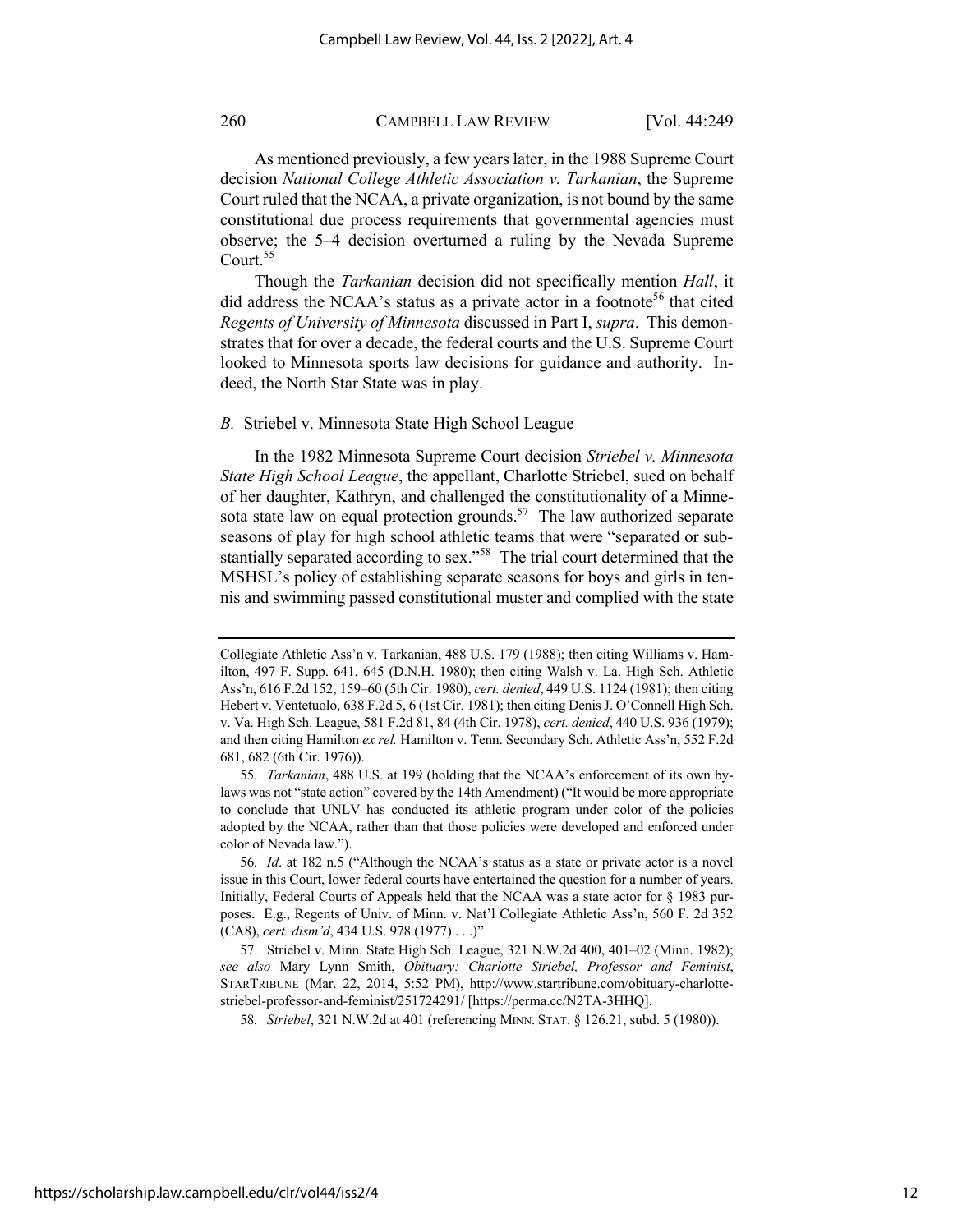statute:<sup>59</sup> "[S]eparating the teams by sex was a reasonable means of achieving maximum participation by both sexes in the high school athletic program."<sup>60</sup>

The court stated, "it should be noted that treatment of the separate teams must be as nearly equal as possible, and separation allowed only to the extent absolutely necessary to provide equal athletic opportunity for all participants."<sup>61</sup> The court noted that the only allegation was that the girls' teams played in separate seasons, but "neither season is so substantially better than the other as to deny equal protection of the laws."62 Therefore, the state supreme court affirmed in part, holding that the MSHSL policy was constitutional. $63$  The holding remains true even today, with only a few sports out of sync.<sup>64</sup>

## *C.* Sennewald v. University of Minnesota

In *Sennewald v. University of Minn*es*ota*, Charlene Sennewald, a part-time assistant women's softball coach at UMN, sued under Title VII for sex discrimination for the university's failure to make her position full-time.<sup>65</sup> Sennewald began coaching at UMN in 1977, and she asked for the change in 1983, but she was denied; similar requests from assistant coaches in the women's tennis and women's track and field departments were denied at the same time.<sup>66</sup> However, UMN did grant full-time

64*. See Minnesota State High School League*, WIKIPEDIA, (Nov. 26, 2021, 11:26 PM) https://en.wikipedia.org/wiki/Minnesota\_State\_High\_School\_League

[https://perma.cc/3YBE-AV68] (offering an easy-to-access list of sport seasons for boys and girls in Minnesota, showing that today, for instance, swimming and diving for girls is a fall sport whereas it is a winter sport for boys). *But see* Epstein, *supra* note 6, at 10–11 (discussing federal litigation in Michigan over different seasons for high school women's volleyball, women's basketball, and a few other sports that resulted in a different decision than Striebel after decades of litigation) (citing Cmtys. for Equity v. Mich. High Sch. Athletic Ass'n, 377 F.3d 504 (6th Cir. 2004); Cmtys. for Equity v. Mich. High Sch. Athletic Ass'n, 459 F.3d 676 (6th Cir. 2006)) ("Unfortunately for the state of Michigan, the decades-long legal battle over the lack of synchronous seasons demonstrated that the state can be stubborn to change, at times, as it was one of the last states to get in line with Title IX regarding playing seasons at the high school level nationwide." (citing *Local Litigation Now National Issue*, MHSSA, https://www.mhsaa.com/mhsaa\_archive/news/equity.html [https://perma.cc/VX44- 8QAM])).

65. Sennewald v. Univ. of Minn., 847 F.2d 472, 472–73 (8th Cir. 1988).

<sup>59</sup>*. Id*.

<sup>60</sup>*. Id*.

<sup>61</sup>*. Id.* at 402.

<sup>62</sup>*. Id*.

<sup>63</sup>*. Id*. at 402–03.

<sup>66</sup>*. Id*. at 473.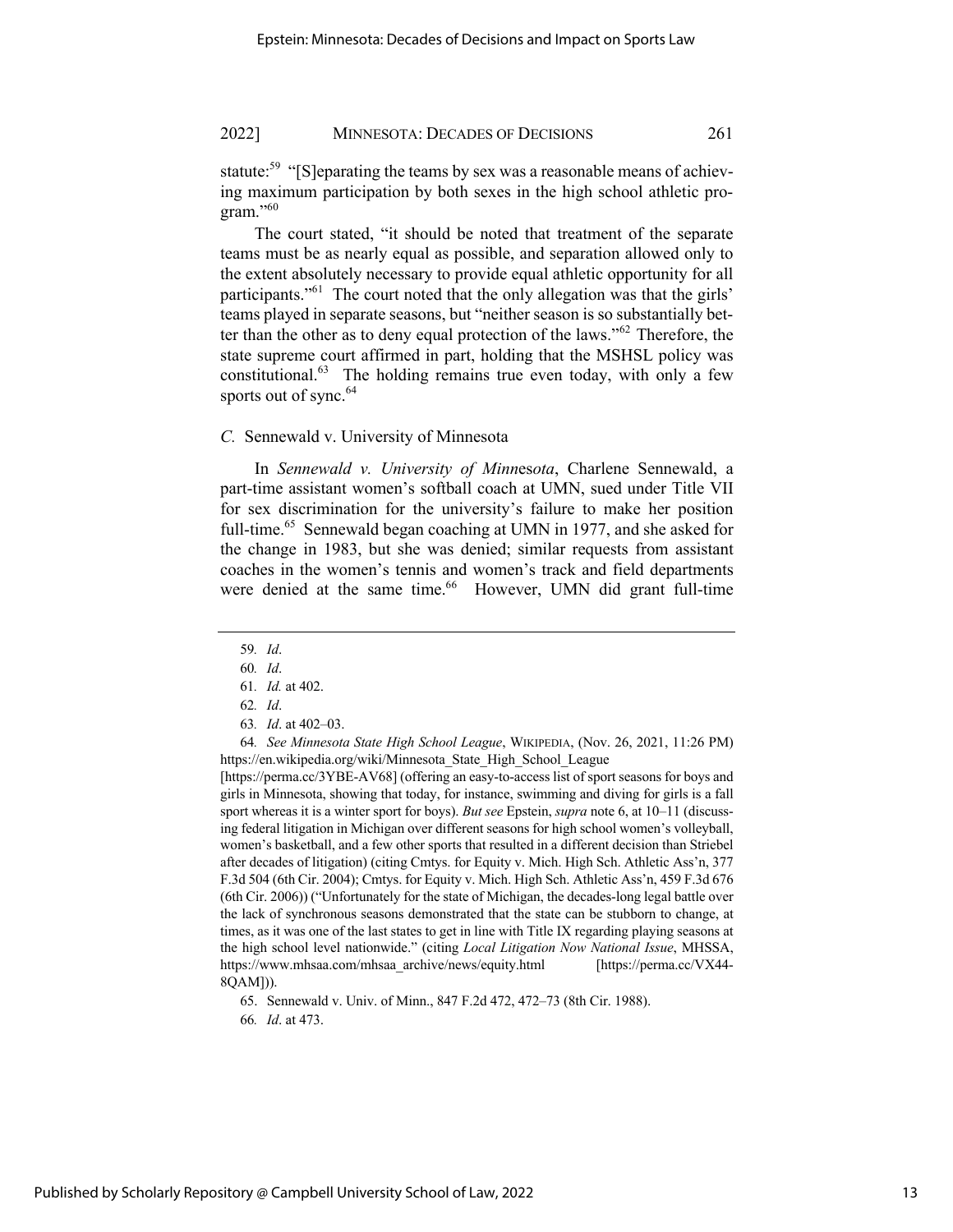appointments to the male assistant women's gymnastics coach and female assistant women's volleyball and basketball coaches.<sup>67</sup>

Sennewald's lawsuit alleged a violation of the consent decree in *Rajender v. University of Minnesota*, a sex discrimination class action lawsuit that settled in 1980,<sup>68</sup> and a violation of Title VII of the Civil Rights Act of 1964.69 Special masters heard the claim and ruled in favor of UMN "because the decision was based on the needs of the respective athletic department's programs rather than the sex or performance of either of the assistant coaches in question."70 The district court adopted the decision of the special masters, and Sennewald appealed.<sup>71</sup>

The district court found that UMN's decision to not reclassify Sennewald's part-time position to a full-time position was a "programmatic and budgetary decision" rather than a "promotion or salary decision."<sup>72</sup> The Eighth Circuit affirmed, holding that UMN had articulated legitimate, non-discriminatory reasons for its decision, and that Sennewald failed to show that the reasons proffered by the university were a pretext for discrimination.<sup>73</sup> The court stated:

[t]he district court found that the University compared the needs and profit potential of the gymnastics and softball programs and concluded that the gymnastics program required more coaching, had greater spectator appeal, and was more profitable than the softball program. The district court further found that the consent decree was integrated in the University's existing personnel procedures. Under the University's personnel system, promotions and salary increases refer only to decisions based on individual evaluations of performance. The district court found that the decision at issue here did not concern individual evaluations, but rather concerned programmatic concerns, that is, the budgets of the women's softball and gymnastics programs. Therefore, the consent decree was not applicable and the University did not need to use written, sex-neutral criteria in making the kind of decision at issue.74

The *Rajender* Consent Decree "provide[d] that 'each academic unit employing non-faculty employees shall develop and maintain sex-neutral

<sup>67</sup>*. Id*.

<sup>68</sup>*. Id*. at 472–73 (citing Rajender v. Univ. of Minn., No. 4-73-435 (D. Minn. Aug. 13, 1980)).

<sup>69</sup>*. Id*. at 473; *see also* 42 U.S.C. § 2000e.

<sup>70</sup>*. Sennewald*, 847 F.2d at 473.

<sup>71</sup>*. Id*.

<sup>72</sup>*. Id*. at 473–74.

<sup>73</sup>*. Id*. at 474.

<sup>74</sup>*. Id*.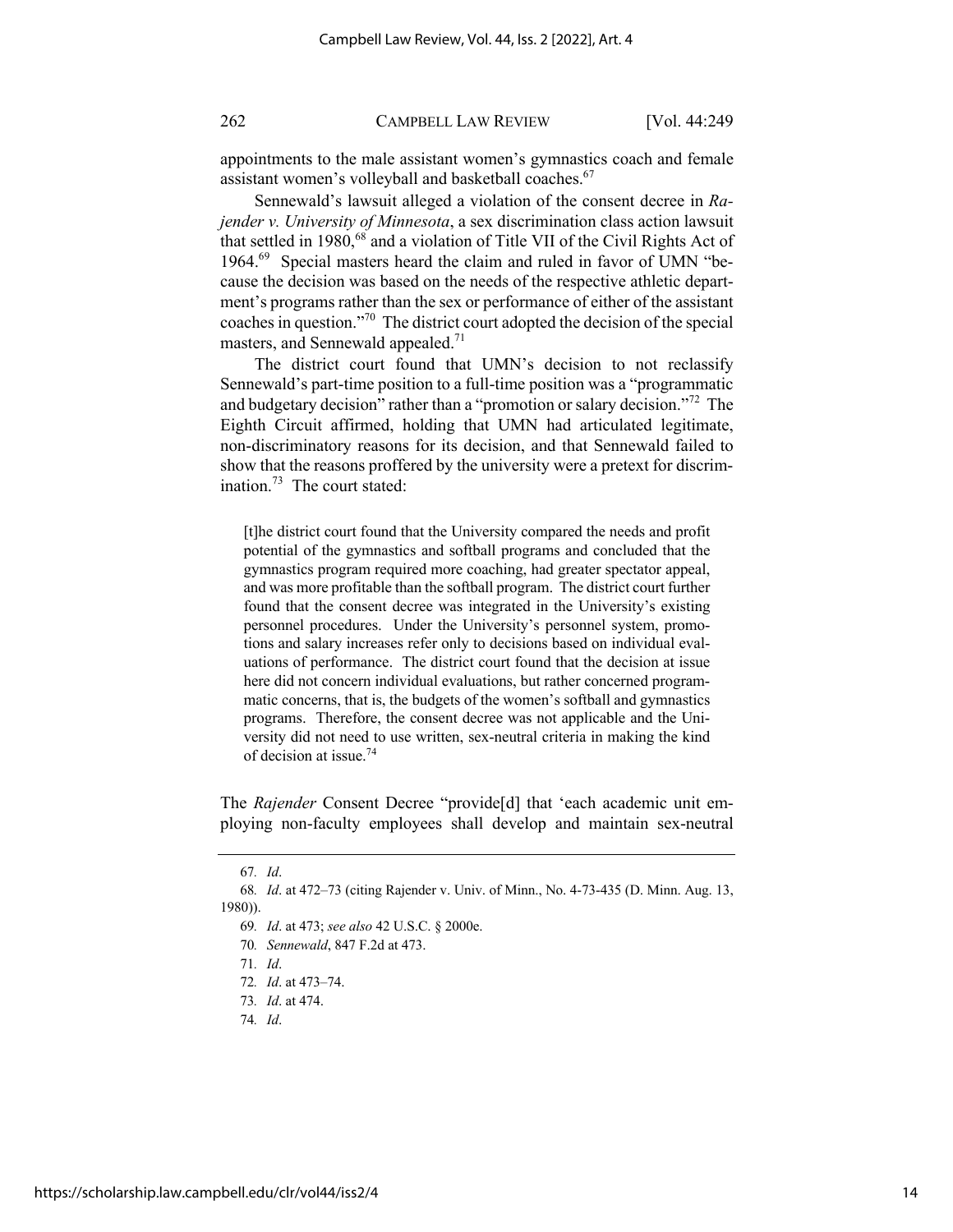procedures and criteria for hiring, salary, and promotion decisions for such persons."<sup>75</sup> However, Sennewald was unable to demonstrate that UMN violated the *Rajende*r Consent Decree. What is not mentioned in the decision, however, is that Charlotte Striebel, discussed *supra*, a single mother who earned her law degree while a full-time faculty member and associate professor of mathematics at UMN, was instrumental in assisting Shyamala Rajender in her sex discrimination case, which led to establishing the *Rajender* Consent Decree in the first place.<sup>76</sup>

## III. THE 1990S

In *Deli v. University of Minnesota*, <sup>77</sup> Katalin Deli, the first head coach of the UMN women's gymnastics team and Big Ten Coach of the Year in 1989 and 1991,<sup>78</sup> challenged her termination by UMN, which the university claimed was for just cause.<sup>79</sup> UMN terminated her employment as well as her husband's, assistant coach Gabor Deli, who accidentally gave members of the gymnastics team a videotape that included sex scenes involving the two coaches; it was a videotape of a gymnastics' meet, but at the end, it contained five minutes of just the Delis in a hotel room in Florida.<sup>80</sup>

After her termination, Katalin challenged both her and her husband's dismissal and unsuccessfully sued in federal district court, "alleging [that] the [u]niversity improperly paid her less than head coaches of several men's athletic teams," and that the "pay differential . . . constituted prohibited discrimination on the basis of sex, in violation of Title VII of the Civil Rights Act, the Equal Pay Act, and Title IX of the Education Amendments of 1972."<sup>81</sup> More specifically and curiously, the district court noted:

<sup>75</sup>*. Id*. at 473 n.4 (listing "additional *Rajender* consent decree cases") (first citing Rajender v. Univ. of Minn., No. 4-73-435 (D. Minn. Aug. 13, 1980); then citing Rajender v. Univ. of Minn., 730 F.2d 1110 (8th Cir. 1984); and then citing Pilon v. Univ. of Minn., 710 F.2d 466 (8th Cir. 1983)).

<sup>76</sup>*. See Charlotte Striebel Equity Award*, UNIVERSITY OF MINNESOTA: THE WOMEN'S CENTER, http://womenscenter.umn.edu/charlotte-striebel-equity-award [https://perma.cc/WYU9-UZR7].

<sup>77.</sup> Deli v. Univ. of Minn., 863 F. Supp. 958 (D. Minn. 1994), *abrogated by* Egerdahl v. Hibbing Cmty. Coll., 72 F.3d 615 (8th Cir. 1995).

<sup>78</sup>*. See Minnesota Golden Gophers Women's Gymnastics*, WIKIPEDIA, https://en.wikipedia.org/wiki/Minnesota\_Golden\_Gophers\_women%27s\_gymnastics [https://perma.cc/73Z7-YSCL].

<sup>79</sup>*. Deli*, 863 F. Supp. at 959.

<sup>80.</sup> Deli v. Univ. of Minnesota, 578 N.W.2d 779, 781 (Minn. Ct. App. 1998) ("[The] videotape . . . contained both the University's gymnastics team performance at a 1992 Florida competition and Deli's sexual encounter with her husband in a Florida hotel room.").

<sup>81</sup>*. Deli*, 863 F. Supp. at 959.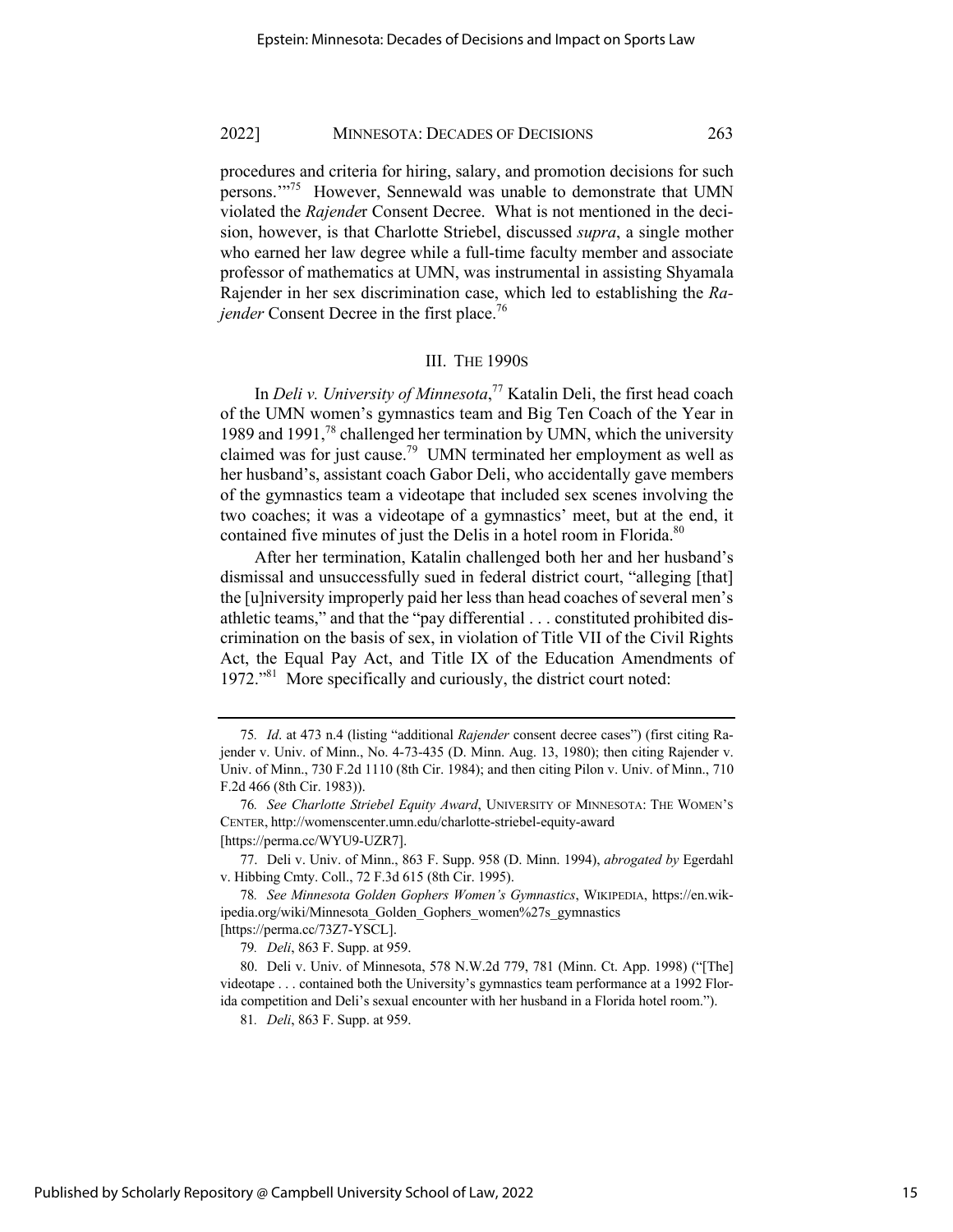Plaintiff contends the Defendant discriminated in the compensation it paid her on the basis of the gender of the athletes she coached. Significantly, Plaintiff does not claim that the University discriminated against her on the basis of Plaintiff's gender, i.e. she does not claim that the University's motivation for paying her less money than the coaches of men's sports was the fact that Plaintiff was a woman and the coaches of men's sports were men. Plaintiff also does not challenge in this action the circumstances, justification or legality of her discharge from employment by the University.82

The district court found in favor of UMN by granting a motion for summary judgment and dismissing the claim. $83$  The court gave substantial deference to the Office for Civil Rights' Policy Interpretation, which stated that "differential compensation of coaches violates Title IX 'only where compensation or assignment policies or practices deny male and female athletes coaching of equivalent quality, nature or availability."<sup>84</sup> Further, the district court referred to a recent Ninth Circuit decision, in which a female coach failed to show that she would prevail on either Equal Pay Act or Title IX claims because "an employer may pay different salaries to coaches of different genders if the coaching positions are not substantially equal in terms of skill, effort, responsibility, and working conditions."<sup>85</sup>

Following this unsuccessful challenge to her termination, Deli again sued UMN, though this time in state court, "alleging [a] violation of [the state's] Data Practices Act,<sup>86</sup> breach of contract, unjust enrichment, and promissory estoppel."87 She sued the University "for emotional distress damages arising from its athletic director's breach of an oral promise not to view [the] videotape" from the 1992 Florida competition.<sup>88</sup>

<sup>82</sup>*. Id*. at 959–60.

<sup>83</sup>*. Id*. at 963 ("Because Plaintiff does not claim or provide any evidence to suggest that due to her receipt of a lower salary than that received by coaches of some men's athletic teams, Plaintiff's coaching services were inferior in 'quality, nature or availability' to those provided to the men's teams, she has failed to make out a prima facie claim for violation of Title IX. The Defendant is entitled to summary judgment on Plaintiff's Title IX claims.").

<sup>84</sup>*. Id*. at 962 (quoting Policy Interpretation; Title IX and Intercollegiate Athletics, 44 Fed. Reg. 71,416 (1979)).

<sup>85</sup>*. Id.* at 961 (quoting Stanley v. Univ. of S. Cal., 13 F.3d 1313, 1321 (9th Cir. 1994)) (noting that Deli supervised fewer employees, coached sports that drew fewer spectators, and generated substantially less revenue for the university than the coaches of three men's teams, including basketball, football, and hockey, in addition to the other coaches having greater public and media responsibilities than she did).

<sup>86.</sup> Government Data Practices, MINN. STAT. §§ 13.01–.90 (2021).

<sup>87.</sup> Deli v. Univ. of Minn., 578 N.W.2d 779, 781 (Minn. Ct. App. 1998).

<sup>88</sup>*. Id*. at 780.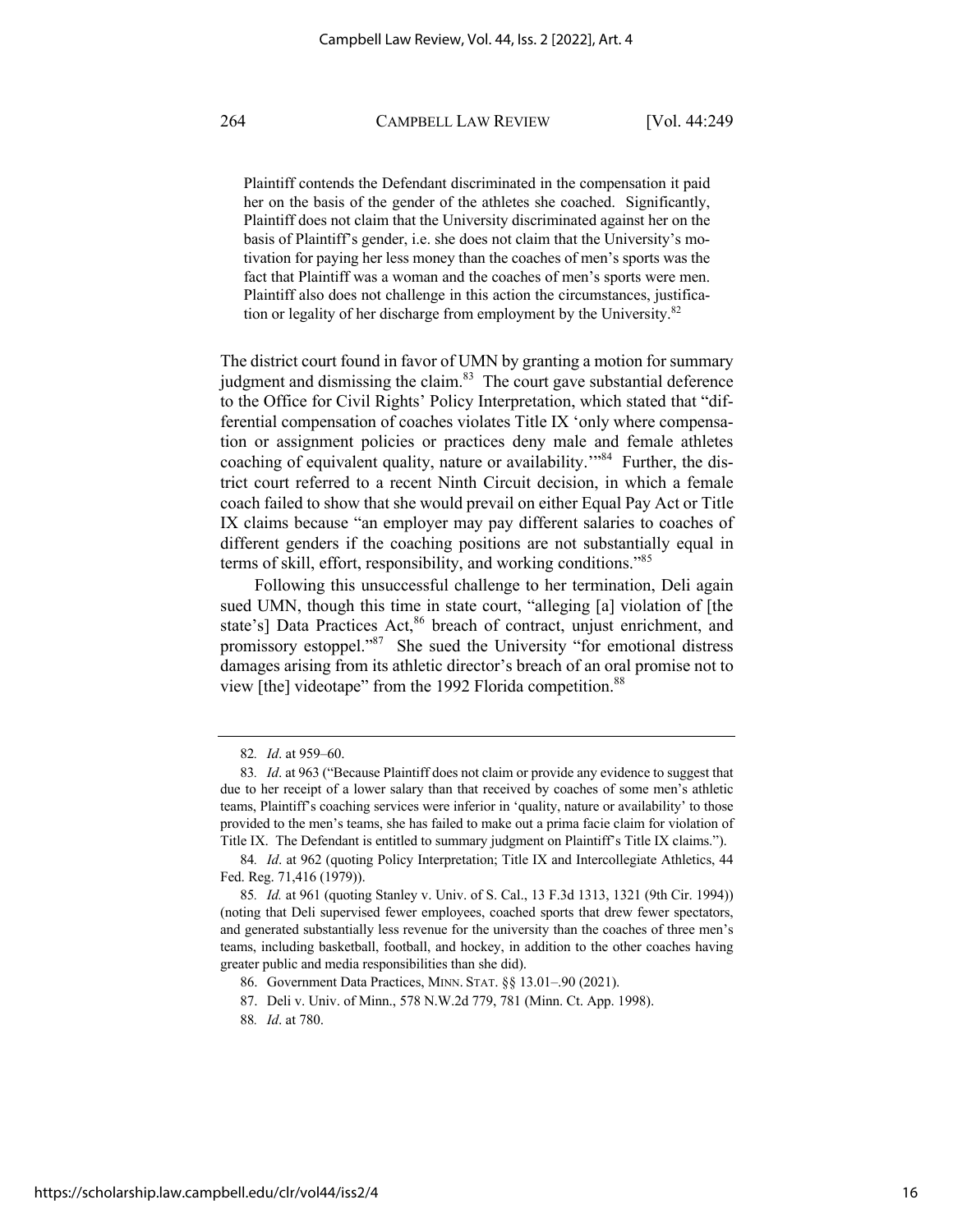The trial court granted summary judgment in favor of UMN.<sup>89</sup> The court of appeals affirmed in part, but it reversed and remanded the case on the data practices and promissory estoppel claims.<sup>90</sup> "The jury returned a special verdict in favor of Deli on her promissory estoppel claim. Concluding that injustice could only be avoided through enforcement of the director's promise, the trial court awarded Deli \$675,000 in damages for emotional distress suffered to the time of trial."<sup>91</sup>

The Minnesota Court of Appeals characterized the case's key issue as: "[a]bsent the existence of an independent tort claim, are emotional distress damages recoverable in Deli's promissory estoppel action?"<sup>92</sup> Answering in the negative and reversing the district court, the appellate court stated, "[t]he trial court erred in awarding emotional distress damages on Deli's contract-based claim because Deli failed to allege or prove the existence of an independent tort."<sup>93</sup>

It is worth noting that a university grievance panel unanimously voted to reinstate Katalin, but not her husband, Gabor.<sup>94</sup> However, UMN overruled the campus panel's decision, and neither ever regained employment at UMN; the Board of Regents referred to the videotape merely as a "triggering mechanism" that led to the discovery of violations of NCAA rules.<sup>95</sup>

#### IV. THE 2000S–PRESENT

The momentum of claims in federal court involving gender discrimination in sports continued into the next decade in Minnesota, even though some of the claims were ultimately unsuccessful.<sup>96</sup> Unfortunately for

95*. See* Ed Stych, *The Firing of the Women's Gymnastics Coach at the Universit* [sic], AP NEWS (Apr. 14, 1993), https://www.apnews.com/2f41b2d7a0091917a4cff2ce9d420440 [https://perma.cc/Z4C8-56X6] ("The Delis also were accused of violating NCAA rules by lending a car and bicycle to university athletes and allowing an athlete to stay as a guest in their home.").

96*. See, e.g*., Montgomery v. Indep. Sch. Dist. No. 709, 109 F. Supp. 2d 1081, 1089–90 (D. Minn. 2000) ("[U]nlike the Fourteenth Amendment, Title IX prohibits only discrimination based on sex and does not extend to any other form of invidious discrimination. For these reasons the Court concludes that [plaintiff's] Title IX claims based on discrimination due to his sexual orientation or perceived sexual orientation . . . are not actionable and must

<sup>89</sup>*. Id*. at 781.

<sup>90</sup>*. Id*. (citing Deli v. Hasselmo, 542 N.W.2d 649, 658 (Minn. Ct. App. 1996).

<sup>91</sup>*. Id*.

<sup>92</sup>*. Id*.

<sup>93</sup>*. Id*. at 784.

<sup>94</sup>*. See Panel Rules for Gymnastics Coach*, CHI.TRIB.(Feb. 14, 1993), https://www.chicagotribune.com/news/ct-xpm-1993-02-14-9303182453-story.html [https://perma.cc/PV45-7Z9S].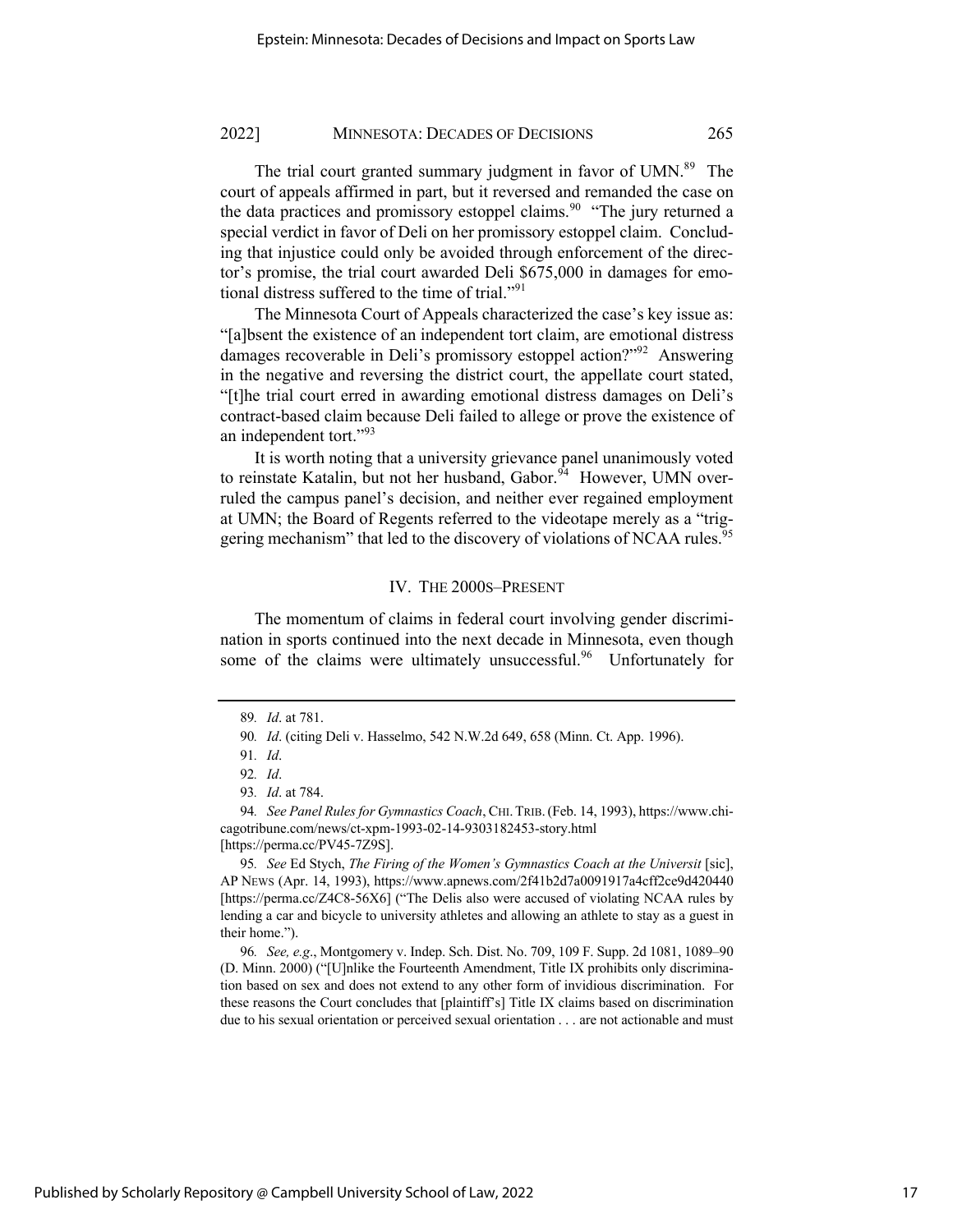UMN, not only did additional NCAA rule violations that began in the 1990s reveal themselves thereafter as well, but the UMN athletic department exposed other concerns which led to continued turmoil.

### *A. UMN's Public Infraction Reports*

In the University of Minnesota Twin Cities Public Infractions Reports of October 24, 2000,<sup>97</sup> and July 2, 2002,<sup>98</sup> the Minnesota men's and women's basketball programs were involved in a series of scandals representing some of the worst in NCAA history, with misconduct dating back to the mid-to-late 1990s.

The 2000 Report resulted in the NCAA placing UMN's men's basketball program on probation for four years; probation conditions included the elimination of five scholarships and limitations on recruiting.<sup>99</sup> The violations involved head coach, Clem Haskins, an academic adviser, Alonzo Newby, and a former office manager, Jan Gangelhoff, who completed more

be dismissed."); *see also* Grandson v. Univ. of Minn., 272 F.3d 568, 576 (8th Cir. 2001) (holding that plaintiffs' claims of unequal treatment of female student-athletes at the Duluth campus was moot because UMD already established such a team and voluntarily made progress to increase and improve opportunities for women there) ("[T]he efforts UMD made in fulfilling its commitments under the Compliance Agreement with [the Office of Civil Rights], preclude a finding that UMD has been deliberately indifferent to its overall compliance obligations under Title IX."); Portz v. St. Cloud State Univ., 410 F. Supp. 3d 834, 855– 863 (D. Minn. 2019), *affirmed in part*, 16 F.4th 577 (8th Cir. 2021) (holding that St. Cloud State University was out of compliance with Title IX). Interestingly, St. Cloud State University decided to terminate its football program soon thereafter. *See* Nora G. Hertel, *St. Cloud State University Cuts Football and Golf, Adds Men's Soccer in 2020*, SCTIMES (Sept. 28, 2020, 9:55 AM), https://www.sctimes.com/story/news/2019/12/10/scsu-st-cloud-statefootball-golf-teams-eliminated-title-ix/2634708001/ [https://perma.cc/F5PY-R3G8] ("St. Cloud State University will end its football and golf programs next year to comply with a Title IX court order and manage budget shortages.").

<sup>97</sup>*. See* RICHARD J. DUNN ET AL., NCAA COMM. ON INFRACTIONS, Univ. OF MINN. TWIN CITIES PUBLIC INFRACTIONS REP. (Oct. 24, 2000) [hereinafter 2000 Report].

<sup>98</sup>*. See* PAUL DEE ET AL., NCAA COMM. ON INFRACTIONS, UNIV. OF MINN., TWIN CITIES PUBLIC INFRACTIONS REP. (July 2, 2002) [hereinafter 2002 Report].

<sup>99</sup>*. See* Joe Drape, *Minnesota Penalized by N.C.A.A*., N.Y. TIMES (Oct. 25, 2000), https://www.nytimes.com/2000/10/25/sports/college-basketball-minnesota-penalized-byncaa.html [https://perma.cc/8LLD-BH56].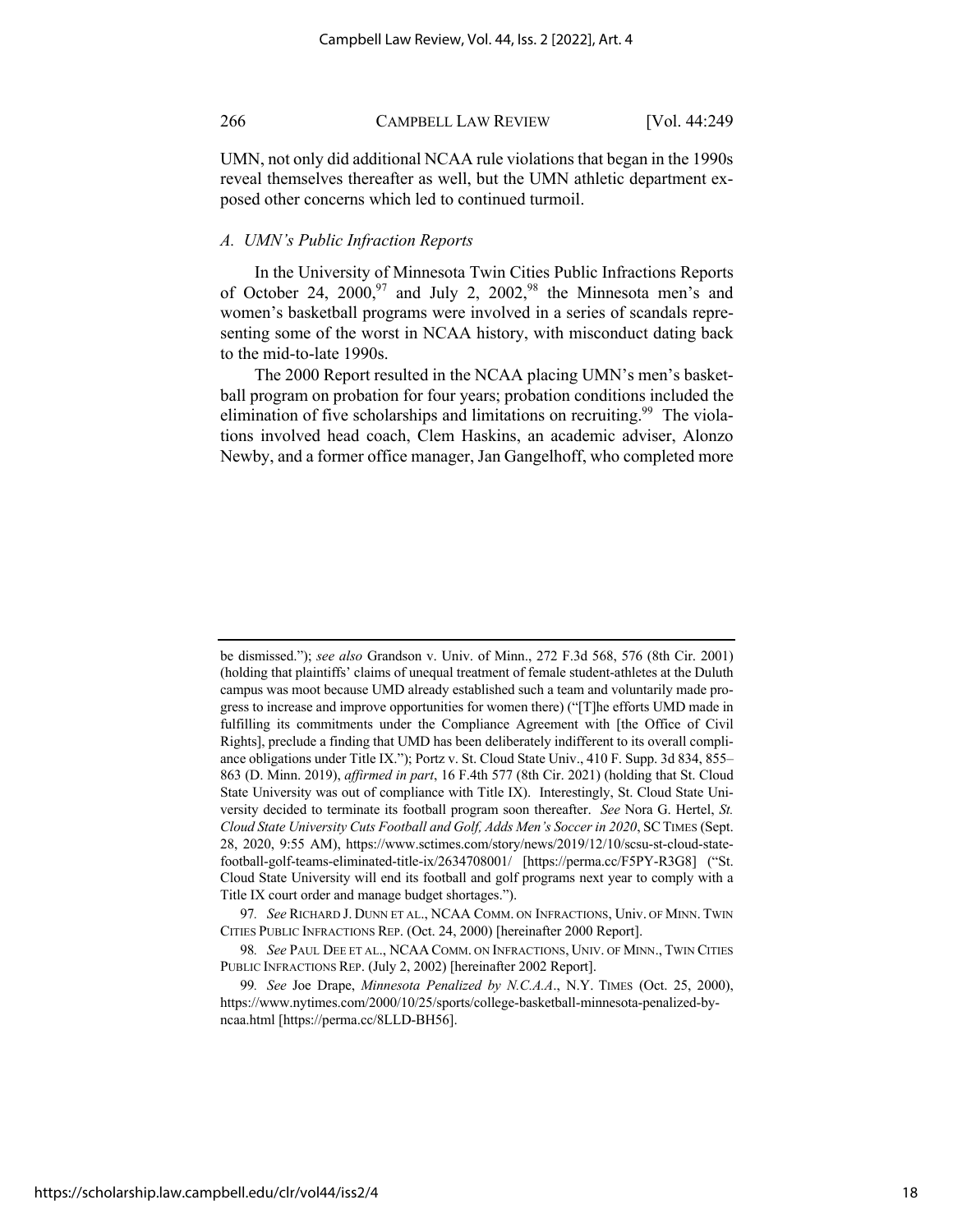than 400 pieces of classwork for at least eighteen student-athletes from 1994 to  $1998$ <sup>100</sup> The NCAA did not impose a post-season ban in its report.<sup>101</sup>

Interestingly, Gangelhoff blew the whistle on herself and others, $102$ prompting an investigation in March 1999 in which she told the *St. Paul Pioneer Press* about the coursework she completed for the student-athletes.<sup>103</sup> As a result, the NCAA found a lack of appropriate institutional control at UMN.<sup>104</sup> Jack H. Friedenthal, Chair of the NCAA Committee on Infractions (COI), said that Newby intimidated professors to ensure athletes obtained passing grades, and he enabled Gangelhoff to carry out academic work for the student-athletes, all with Haskins' knowledge.<sup>105</sup> To Friedenthal and the COI, it was one of the worst examples of fraud in several decades. $106$ 

This academic fraud scandal also led to the downfall of head coach Haskins, who was bought out of his contract, and the resignations of men's Athletic Director Mark Dienhart and University Vice President McKinley Boston.<sup>107</sup> Haskins later admitted that he lied to investigators about his

102. For further discussion of Jan Gangelhoff, see Adam Epstein, *The NCAA and Whistleblowers: 30–40 Years of Wrongdoing and College Sport and Possible Solutions*, 28 SO. L.J. 65, 73–74 (2018) [hereinafter *Whistleblowers*]. For further discussion of similar school scandals, see Adam Epstein & Barbara Osborne, *Teaching Ethics with Sports: Recent Developments*, 28 MARQ. SPORTS L. REV. 301 (2018).

104. 2000 Report, *supra* note 97, at Section II(U).

105. Drape, *supra* note 99; *see also* 2000 Report, *supra* note 97, at Section III(B)(6) ("Regarding the 1994, 1995 and 1997 NCAA Division I Men's Basketball Tournaments, and the 1996 and 1998 National Invitational Tournaments (NIT), and pursuant to NCAA Bylaw 19.6.2.2-(e)-(2), the university will vacate its team record as well as the individual records of any student-athlete who engaged in academic fraud as set forth in this report.")

106. 2000 Report, *supra* note 97, at Section I ("The numerous violations found by the committee are among the most serious academic fraud violations to come before it in the past 20 years. The violations were significant, widespread and intentional. More than that, their nature—academic fraud—undermined the bedrock foundation of a university and the operation of its intercollegiate athletics program.").

107*. See* William Wilcoxen, *Cheating Scandal Leads to Ousters at University of Minnesota*, MINN. PUB. RADIO (Nov. 19, 1999), http://news.minnesota.publicradio.org/features/199911/19\_wilcoxenw\_cheating/ [https://perma.cc/P57Z-SDAD].

<sup>100</sup>*. Id*. (noting that the NCAA might have imposed harsher penalties but for the efforts of UMN president) ("Mark Yudof, the university president, kept [UMN] from postseason play [in 1999], took away three scholarships for the academic year, and offered to repay 90 percent of UMN's share for playing in the 1994, 1995, and 1997 NCAA basketball tournaments, an estimated \$350,000.").

<sup>101</sup>*. Id*.; *see also* 2000 Report, *supra* note 97, at Section I (referencing previous misconduct by UMN) ("The university appeared before the committee previously in March of 1988 and again in March of 1991. The 1988 case involved men's basketball; both cases resulted in findings of lack of institutional control.").

<sup>103</sup>*. Whistleblowers*, *supra* note 102, at 73–74.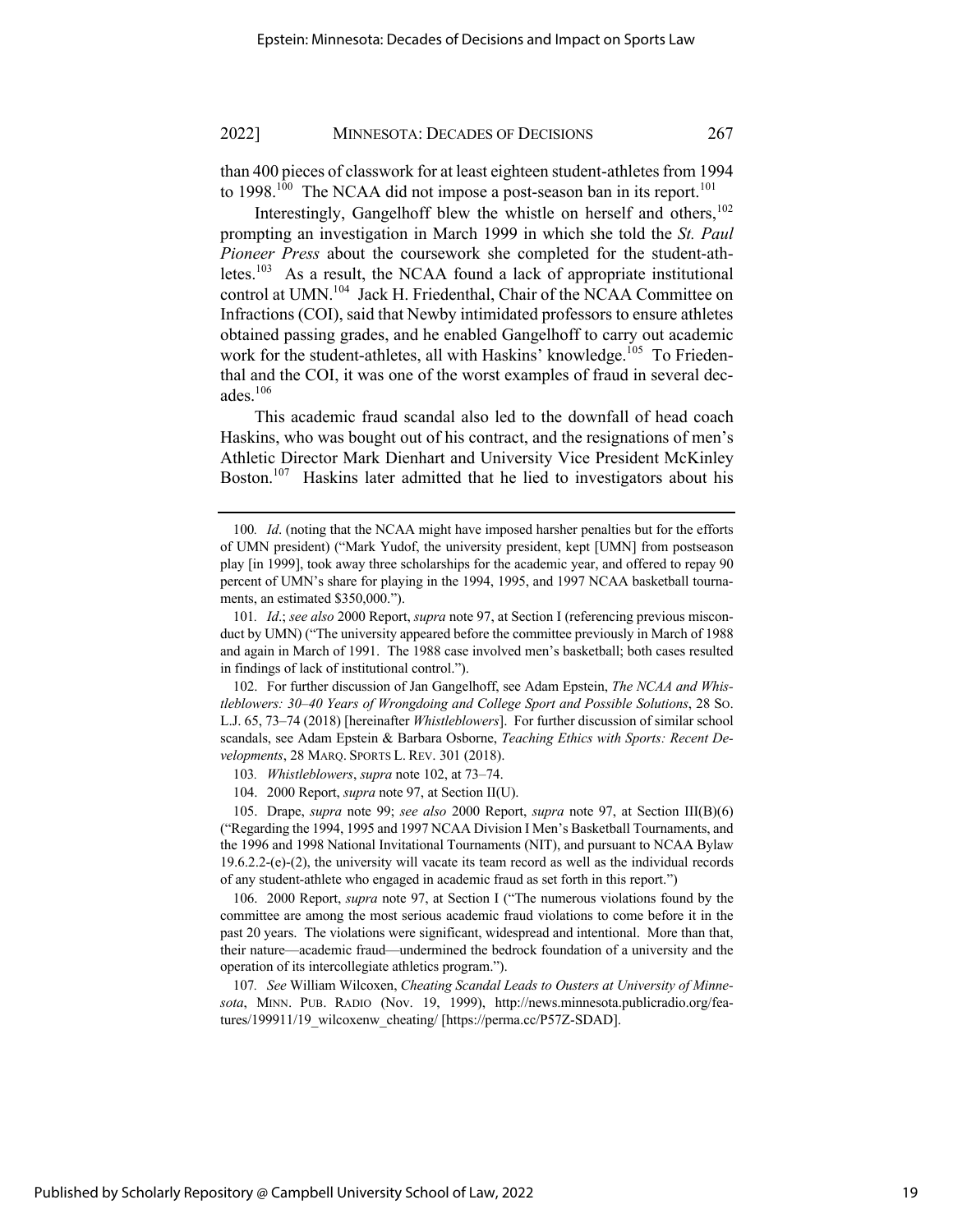knowledge of the academic fraud, UMN sued accordingly, and an arbitrator ordered Haskins to repay \$815,000, an award that was upheld by the Hennepin County District Court.108

As if that was not enough, while UMN was still on probation from the men's basketball scandal, UMN's women's Director of Athletics was alerted by student-athletes that the head women's basketball coach, Cheryl Littlejohn, carried out various possible NCAA violations that occurred from 1998 to 1999.<sup>109</sup> Littlejohn arranged for housing and other impermissible benefits for prospective student-athletes.<sup>110</sup> UMN was characterized as a "repeat violator" under NCAA rules and suffered additional penalties, including an extension of the university's probation period, a reduction in scholarships to the women's basketball team, a decrease in the allowed number of official paid visits by prospective student-athletes, and a delay in the start of preseason practice.<sup>111</sup> Littlejohn was terminated for cause by  $UMN.<sup>112</sup>$ 

## *B. UMN and Coach David Horn*

Another case that emerged from a situation in the late 1990s involved a dispute within UMN's hockey team. In *Horn v. University of Minnesota*, David Horn, a former assistant coach of the UMN women's hockey team, claimed wage discrimination, retaliation, and constructive discharge in violation of Title VII of the Civil Rights Act of 1964 and the Equal Pay Act.<sup>113</sup> UMN's first hockey season was in 1997–98, led by head coach Laura Halldorson.<sup>114</sup> UMN also created two assistant coach positions, both titled "Assistant Women's Ice Hockey Coach."<sup>115</sup> Elizabeth Witchger, the first assistant, made \$33,000 over eleven months, whereas Horn, the second assistant,

111*. Id*. at Section III(B).

<sup>108</sup>*. See Minnesota Court Orders Former Basketball Coach to Repay \$815,000 He Received in Buyout*, CHRON. OF HIGHER EDUC. (May 14, 2002), https://www.chronicle.com/article/minnesota-court-orders-former-basketball-coach-to-repay-815-000-he-received-inbuyout/ [https://perma.cc/3Q37-9MKA].

<sup>109.</sup> 2002 Report, *supra* note 98, at Section I.

<sup>110</sup>*. Id.* at Section II(A) (offering timeline).

<sup>112</sup>*. See* Press Release, Univ. of Minn. Athletics, Gopher Women's Basketball Coach Cheryl Littlejohn Terminated (May 14, 2021), https://gophersports.com/news/2001/5/15/GOPHER\_WOMEN\_S\_BASKETBALL\_COACH\_CHE RYL\_LITTLEJOHN\_TERMINATED\_PRESS\_RELEASE.aspx [https://perma.cc/QU26- GYXK] (describing three categories of deliberate rules violations and infractions: improper offers, inducements or impermissible benefits; interference in a prior investigation; and violations of limits on practice time and evaluation of prospects).

<sup>113.</sup> Horn v. Univ. of Minn., 362 F.3d 1042, 1044 (8th Cir. 2004).

<sup>114</sup>*. See Id*.

<sup>115</sup>*. Id*.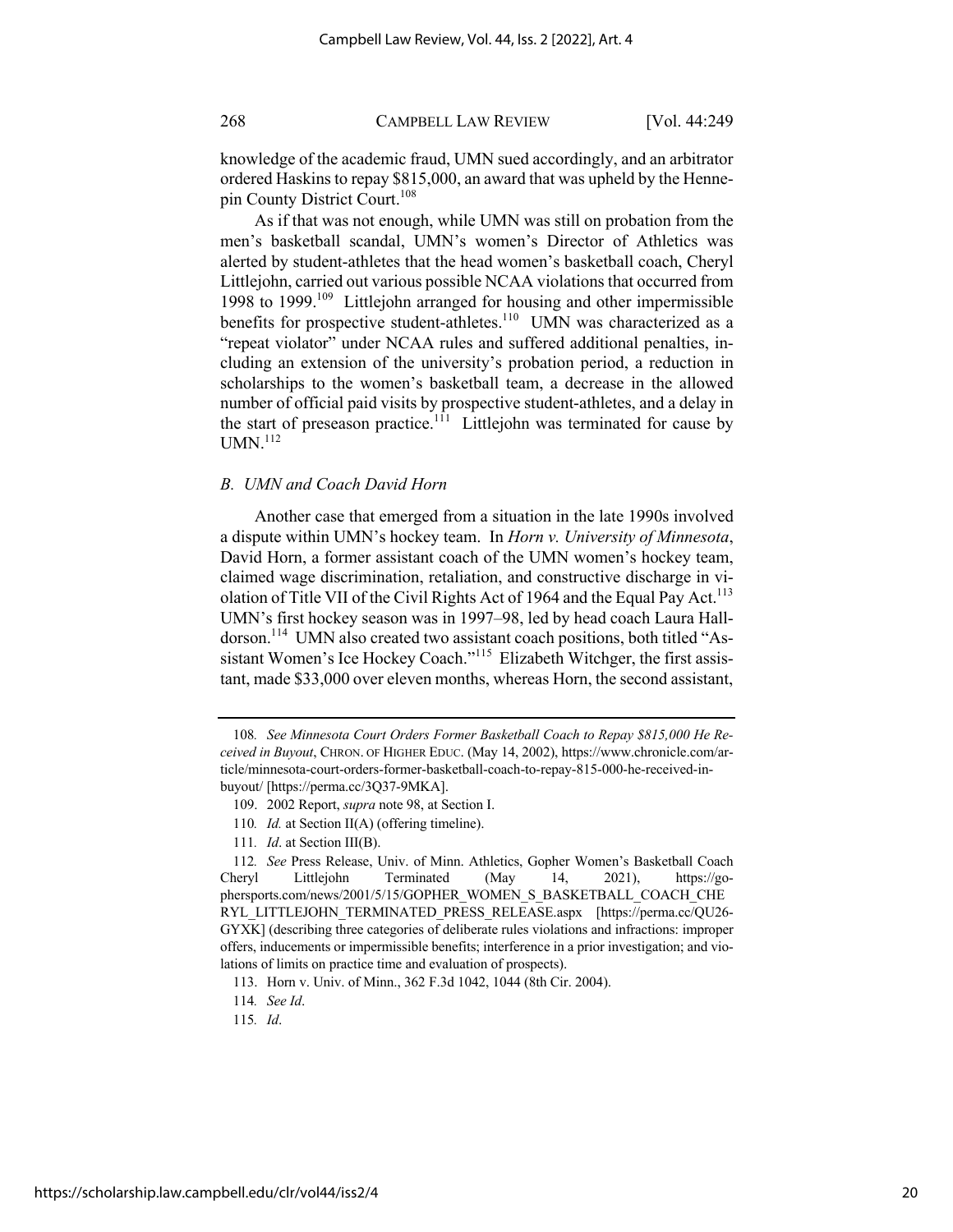earned \$20,000 over ten months.<sup>116</sup> The job titles and descriptions were the same for both positions, but the salary and the duration of the contract were not; Horn admitted that he accepted the "Second Assistant" position.<sup>117</sup>

Tensions arose once Horn discovered the disparity in pay during the season.<sup>118</sup> Nevertheless, Horn and Witchger both received positive performance reviews, contract renewals, and salary increases.<sup>119</sup> Horn eventually complained to the Director of women's athletics, but he was treated poorly by Halldorson and received a poor performance evaluation for the 1998–99 season; Halldorson also recommended that Horn's contract not be renewed.<sup>120</sup> Still, UMN offered Horn a new, twelve-month contract with another salary increase, but Horn rejected the offer and left UMN for another employer in the fall of  $1999$ .<sup>121</sup> It was at that point that he brought suit against the University.

The U.S. District Court for the District of Minnesota granted summary judgment in favor of UMN.<sup>122</sup> The Eighth Circuit Court of Appeals affirmed.<sup>123</sup> With regard to wage discrimination, although Horn was paid less than Witchger, he failed to demonstrate a prima facie case under the Equal Pay Act, which required him to prove that UMN "discriminated on the basis of sex by paying different wages to employees of opposite sexes 'for equal work on jobs the performance of which requires equal skill, effort, and responsibility, and which are performed under similar working conditions.""<sup>124</sup>

The Eighth Circuit outlined the various ways in which Witchger's job responsibilities were different than Horn's, including recruiting, facilitating public relations, and scheduling duties that were different and more "public" in nature than Horn's behind-the-scenes duties.<sup>125</sup> The Court stated:

[b]ecause the two positions required different types and degrees of skill and responsibility, they were not "substantially equal" as required by the Equal Pay Act and Title VII. We will not engage in a subjective assessment of the

<sup>116</sup>*. Id*.

<sup>117</sup>*. Id*.

<sup>118</sup>*. See Id*.

<sup>119</sup>*. Id*.

<sup>120</sup>*. Id*.

<sup>121</sup>*. Id*. at 1045.

<sup>122.</sup> Horn v. Univ. of Minn., No. 01-967, 2003 WL 721241, at \*1 (D. Minn. Feb. 25, 2003).

<sup>123</sup>*. Horn*, 362 F.3d at 1047.

<sup>124</sup>*. Horn,* 362 F.3d at 1045 (quoting 29 U.S.C. § 206(d)(1)).

<sup>125</sup>*. Id*. at 1045–46.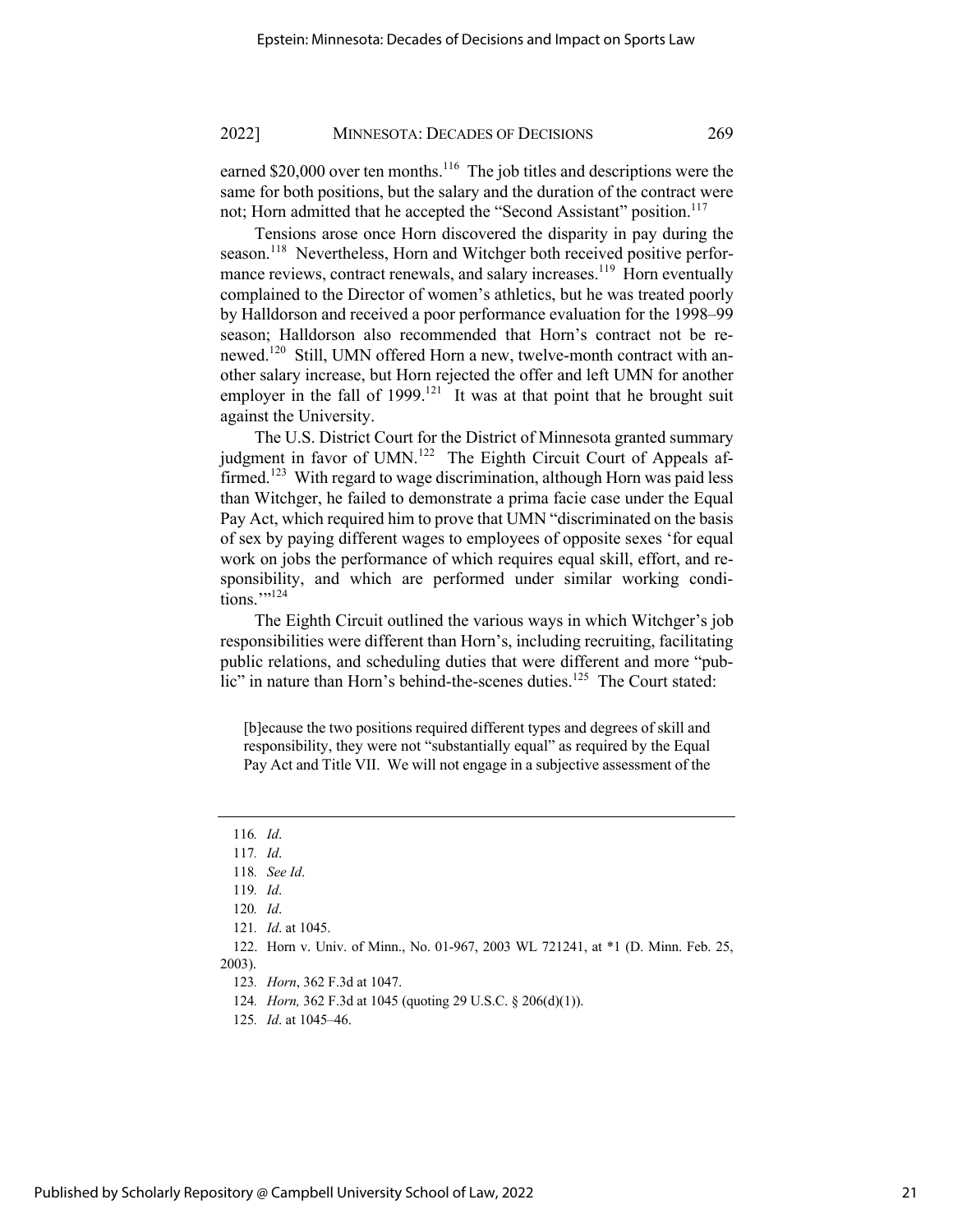University's decision to value the duties of the "First Assistant" over those of the "Second Assistant" where the duties themselves were different.126

The court of appeals also determined that Horn could not succeed in his Title VII retaliation claim because there was no adverse employment action by the university: "Indeed, Horn not only retained his job with the University, he received an offer for an extended contract term of 12 months at an increased salary."127 With regard to constructive discharge, the court stated that although the "conditions may have been uncomfortable or difficult for Horn, they did not rise to the level of 'intolerable working conditions' as defined under Title VII."<sup>128</sup>

#### *C. Minnesota-Duluth and Coach Shannon Miller*

In another discrimination case involving a hockey team, *Miller v. Board of Regents of the University of Minnesota*, <sup>129</sup> University of Minnesota-Duluth (UMD) Athletics Director Josh Berlo declined to renew hockey head coach Shannon Miller's employment contract after the 2014–2015 season; Berlo cited budgetary reasons for his decision, despite Miller having won five national championships and her characterization as possibly "the most accomplished women's hockey coach in the history of college athletics."130 Miller was one of three plaintiff-coaches, the others being Jen Banford, who coached the softball team (and also served on Miller's staff as director of hockey operations), and Annette Wiles, who coached the women's basketball team.<sup>131</sup> Banford's contract was also not renewed (in relation to her hockey duties), and she rejected UMD's offer to renew her softball contract.<sup>132</sup> Wiles resigned, although UMD planned to offer her a new contract.<sup>133</sup>

The three coaches claimed that their contracts were not renewed or they were constructively discharged because of their sex or sexual orientation and in retaliation for accusing UMD of violating Title IX.<sup>134</sup> The coaches, referred to by the court as "lesbians,"135 also claimed that they

<sup>126</sup>*. Id*. at 1046.

<sup>127</sup>*. Id*.

<sup>128</sup>*. Id*. at 1047.

<sup>129.</sup> Miller v. Bd. of Regents, No. 15-CV-3740, 2018 U.S. Dist. LEXIS 17531, at \*1 (D. Minn. Feb. 1, 2018).

<sup>130</sup>*. Id*. at \*1.

<sup>131</sup>*. Id*.

<sup>132</sup>*. Id.* at \*2.

<sup>133</sup>*. Id*.

<sup>134</sup>*. Id*.

<sup>135</sup>*. Id*. at \*4.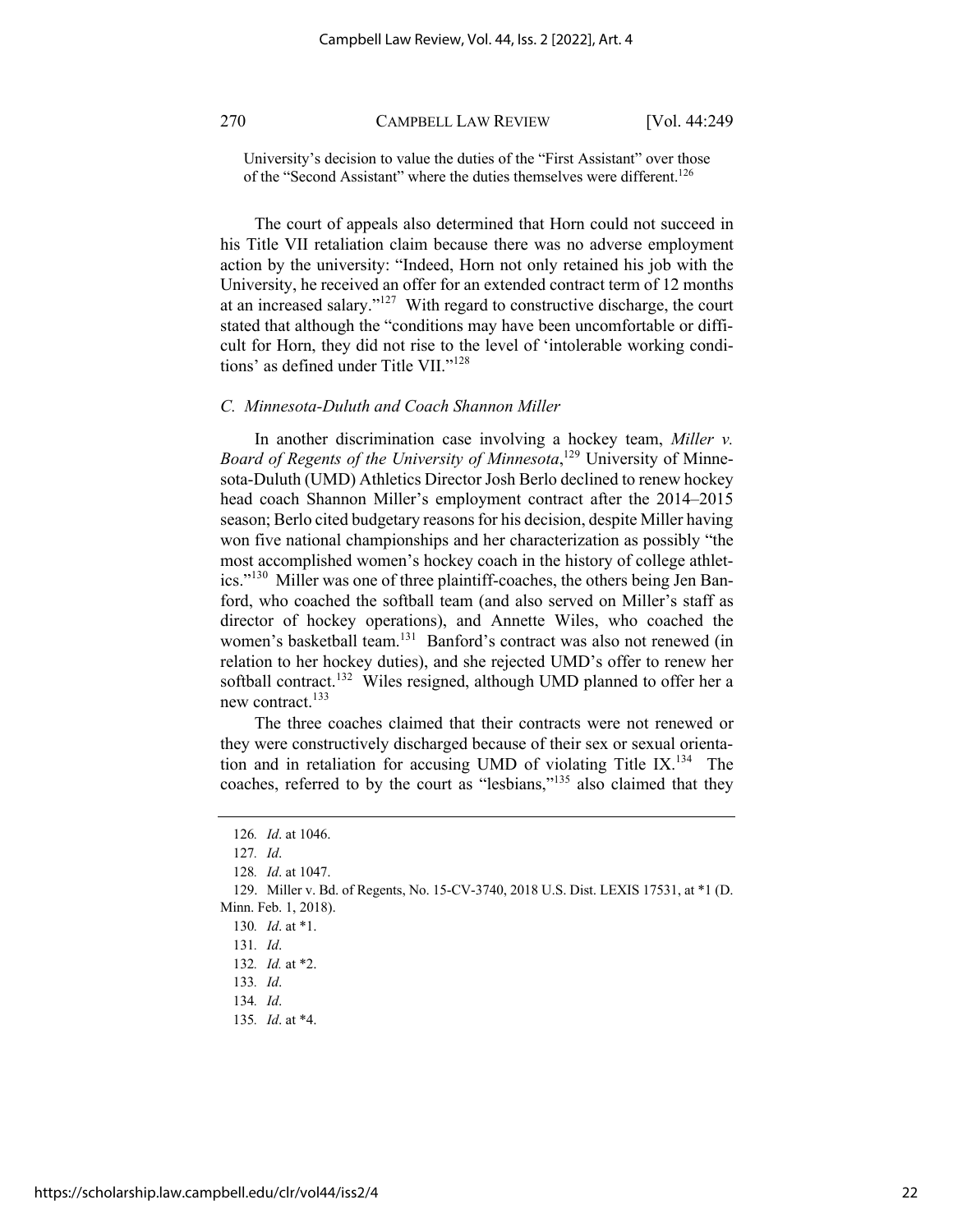experienced a hostile work environment, and they each asserted claims under the Equal Pay Act of  $1963$ <sup>136</sup>. The coaches asserted these claims under both federal and state law to include Title VII,<sup>137</sup> and the Minnesota Human Rights Act (MHRA).<sup>138</sup> Almost all of the claims were dismissed by the district court, except for Miller's claim of sex discrimination and retaliation.<sup>139</sup> The court set Miller's case for a jury trial in Duluth.<sup>140</sup>

On March 15, 2018, a federal jury awarded Miller \$3.74 million after an eight-day trial.<sup>141</sup> "The jury of eight women and four men took a little over four hours to find that UMD discriminated against Miller on the basis of her sex and retaliated against her for making Title IX complaints when officials decided in December 2014 not to offer her a new contract."<sup>142</sup> "Jurors awarded Miller . . . \$744,832 in past lost wages and \$3 million for past emotional distress," though they did not award any damages for future emotional distress.<sup>143</sup> The university counsel unsuccessfully argued that Miller's success was waning, in addition to pointing out academic issues on her team and a budget shortfall.<sup>144</sup>

139*. Id*. at \*3; *see also id.* at \*6–\*7 (admonishing the parties) ("To be clear: Plaintiffs could have pursued their state-law claims—including their MHRA sexual-orientation claims—in state court. But, for reasons that are not apparent, plaintiffs chose to bring those claims in federal court, despite the fact that plaintiffs knew (or should have known) that a federal court would have no jurisdiction over them. As a result of their own choices, then, plaintiffs cannot recover on their (stronger) sexual-orientation claims, and instead are left to litigate their (weaker) sex discrimination, hostile environment, Title IX, and EPA claims.") The sex discrimination claims were later dismissed by a state court judge, as well. *See* Forum News Service, *Judge Dismisses Discrimination Lawsuit Filed by Former UMD Women's Hockey Coach*, TWINCITIES PIONEER PRESS (Oct. 27, 2018, 8:31 PM), https://www.twincities.com/2018/10/27/judge-dismisses-discrimination-lawsuit-filed-byformer-umd-womens-hockey-coach/ [https://perma.cc/GSA6-FQMN].

140*. Cf.* Tom Olsen, *Judge Dismisses Former Coaches' Lawsuit Against University of Minnesota Duluth*, DULUTH NEWS TRIB. (Apr. 22, 2021, 6:44 PM), https://www.duluthnewstribune.com/news/crime-and-courts/6996288-Judge-dismisses-former-coaches-lawsuitagainst-University-of-Minnesota-Duluth [https://perma.cc/3B9S-JMGX] (noting that in March 2018 a federal jury found in Miller's favor).

141. Tom Olsen, *Former UMD Women's Hockey Coach Awarded \$3.74M in Sex Discrimination Lawsuit,* TWINCITIES PIONEER PRESS (Mar. 16, 2018, 3:02 PM), https://www.twincities.com/2018/03/15/former-umd-womens-hockey-coach-awarded-3- 74m-in-sex-discrimination-lawsuit/ [https://perma.cc/4KRF-RX9L].

<sup>136</sup>*. Id*. at \*2.

<sup>137.</sup> 42 U.S.C. § 2000e.

<sup>138.</sup> MINN. STAT. § 363A.01–.50.

<sup>142</sup>*. Id*.

<sup>143</sup>*. Id*.

<sup>144</sup>*. Id*.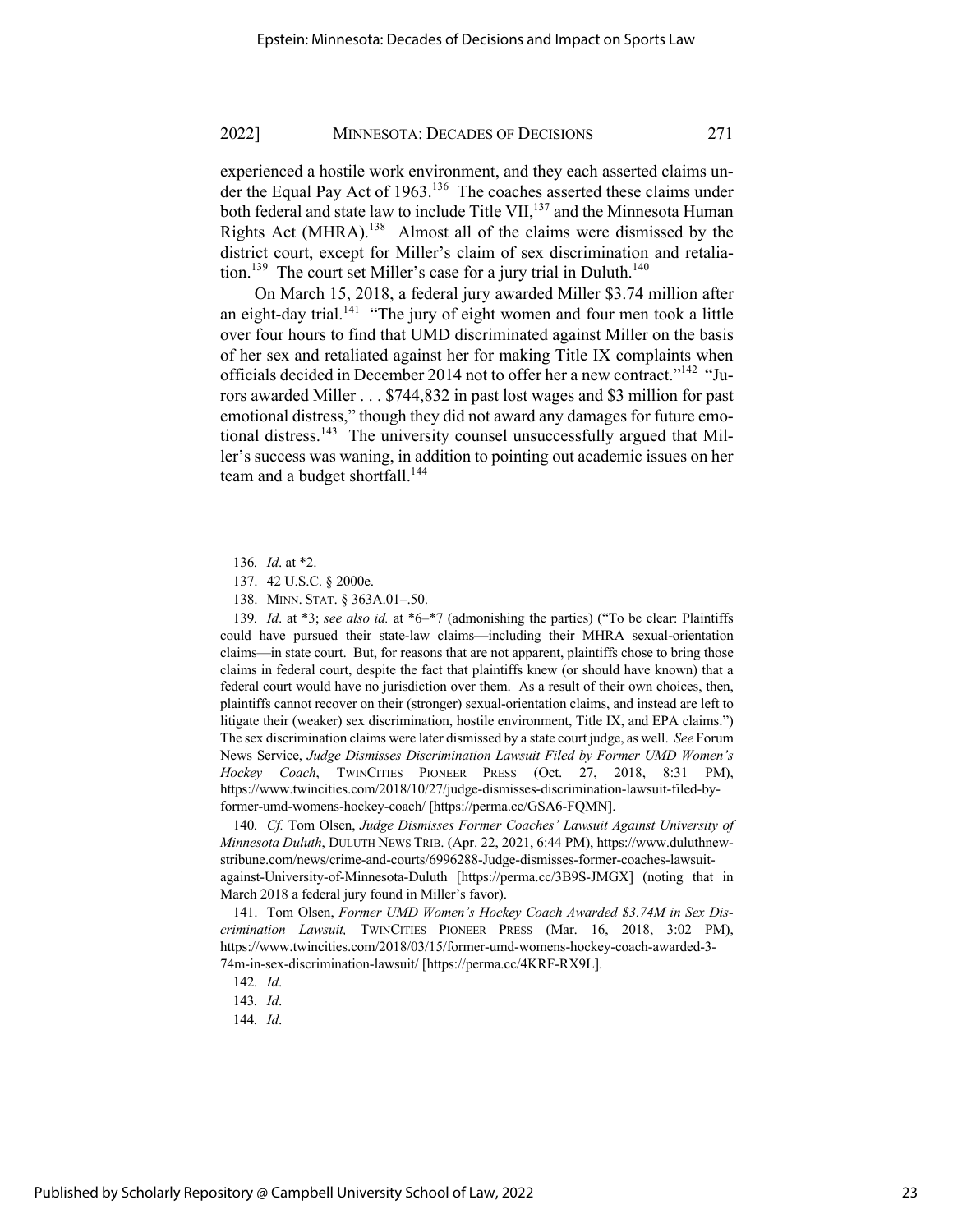On February 13, 2019, U.S. District Court Judge Patrick J. Schiltz, ordered—based upon the jury verdict—UMD to pay "the total sum of \$4,206,110, consisting of (1) \$461,278 in front pay and future benefits; (2) \$744,832 in back pay and past benefits; and (3) \$3,000,000 in other past damages."145 However, later that same year, in December 2019, the Miller case ended with a complete and final out-of-court settlement between the parties in the amount of \$4.53 million; the settlement arrived after a total of four years of litigation.<sup>146</sup>

## *D. The Case of Tubby Smith, UMN, and Jimmy Williams*

*Williams v. Smith* centered on James "Jimmy" R. Williams, who was an assistant basketball coach at Oklahoma State University (OSU).<sup>147</sup> In 2007, UMN head coach Orlando "Tubby" Smith telephoned Williams and offered him an assistant coaching position at UMN for a salary of \$175,000 plus \$25,000 for working a summer basketball camp.<sup>148</sup> Williams, in good faith reliance upon the verbal offer, resigned from OSU shortly thereafter and put his house up for sale in order to start recruiting basketball players for UMN right away.<sup>149</sup> However, before Williams resigned, Smith allegedly informed Williams that the offer was subject to the final approval of UMN Athletic Director Joel Maturi.<sup>150</sup>

After the offer was made over the telephone to Williams, Maturi decided against hiring Williams, even though a written Memorandum of

<sup>145.</sup> Miller v. Bd. of Regents, No. 15-CV-3740, 2019 U.S. Dist. LEXIS 23107, at \*18 (D. Minn. Feb. 13, 2019); *see also id.* at \*16 ("In light of the jury's finding, the Court determines that front pay through June 2020 is a reasonable award. This represents a total of five years of pay past the end of Miller's last contract."); Baihly Warfield, *Judge Awards Shannon Miller Additional \$460,000 in UMD Lawsuit*, WDIO (Feb. 13, 2019, 10:38 PM), https://www.wdio.com/sports/judge-awards-shannon-miller-umd-lawsuit/5245407/

<sup>[</sup>https://perma.cc/V43A-2HQ6]. *But see* Miller v. Bd. of Regents, 402 F. Supp. 3d 568, 582– 83 (D. Minn. 2019) ("[T]he Court agrees that \$3 million is a shockingly excessive amount to compensate Miller for 32 months of past non-economic damages. So far as the Court and the parties can discover, neither the Eighth Circuit nor any district court within the Eighth Circuit has ever upheld an award remotely comparable to the award in this case.").

<sup>146</sup>*. See* Tom Olsen, *UMD, Ex-Hockey Coach Reach \$4.5 Million Settlement*, MPR NEWS (Dec. 20, 2019, 12:32 AM), https://www.mprnews.org/story/2019/12/19/umdexhockey-coach-reach-45-million-settlement [https://perma.cc/RG28-NVFE] (noting that the settlement terms included approximately \$2.1 million to Miller, \$2.43 million to her attorney, both Miller and UMD dropping their appeals, and allowing UMD to maintain its denial of any wrongdoing or violation of law).

<sup>147.</sup> Williams v. Smith, 820 N.W.2d 807, 810 (Minn. 2012).

<sup>148</sup>*. Id*. at 823 (Meyer, J., concurring in part, dissenting in part).

<sup>149</sup>*. Id*. at 810.

<sup>150</sup>*. Id*. at 810–11.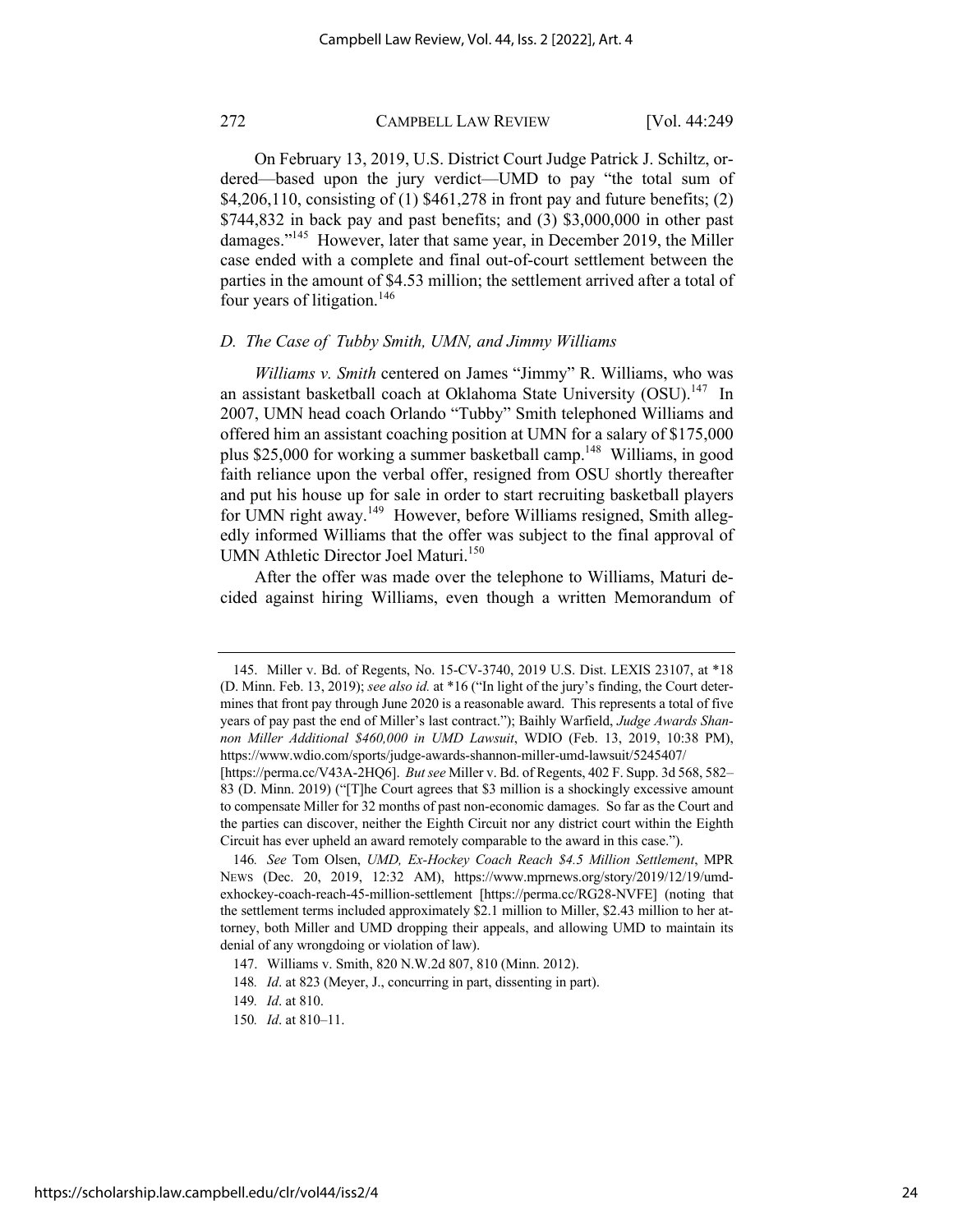Agreement was already prepared.<sup>151</sup> Maturi discovered that Williams was connected with NCAA violations during his previous tenure as an UMN assistant coach from 1971 to 1986.<sup>152</sup> Unfortunately for Williams, he resigned from OSU, but he was not offered the job at UMN by Maturi.<sup>153</sup> Accordingly, Williams filed a lawsuit against both UMN's Board of Regents and Maturi, and he filed a second lawsuit against Coach Smith.<sup>154</sup> Smith maintained that he told Williams that the decision to hire was ultimately subject to Maturi's approval.<sup>155</sup>

An eight-day jury trial ended with a Hennepin County District Court jury verdict against Smith and UMN.<sup>156</sup> The jury awarded \$1,247,293 in damages to Williams.<sup>157</sup> Although at first glance, breach of contract and promissory estoppel arguments might appear to be obviously relevant to the case, neither of these claims made it to the jury. Williams' claims also included interference with contract, equitable estoppel, defamation, deprivation of rights under color of state law,  $158$  and the tort of negligent misrepresentation.<sup>159</sup> However, the trial court threw out all of these employment-related claims because UMN employment decisions, according to Minnesota statutes, may only be reviewed on certiorari petitions to Minnesota's Court of Appeals within sixty days.<sup>160</sup> The trial court

154*. Id*. (noting Williams asserted constitutional claims under 42 U.S.C. § 1983, as well as common law breach of contract, negligent misrepresentation, and estoppel claims against the Board of Regents and Maturi, and that Williams asserted claims for fraud, negligent misrepresentation, interference with contract, and promissory estoppel against Coach Smith).

160*. Id*. at 813 (citing MINN. STAT. § 606.01 (2010) ("No writ of certiorari shall be issued, to correct any proceeding,

<sup>151</sup>*. Id*. at 810, 811.

<sup>152</sup>*. Id*. at 811 ("Given the University's history of NCAA rules violations in the men's basketball program, Maturi was concerned about maintaining a clean program and the potential media reaction if Williams returned.").

<sup>153</sup>*. Id*.

<sup>155</sup>*. Id*.

<sup>156</sup>*. See* John Hageman, *Jury Awards Jimmy Williams \$1.2 Million in Smith Trial*, MINN. DAILY (June 2, 2010), http://www.mndaily.com/2010/05/26/jury-rules-favor-williamsawards-1247-million [https://perma.cc/T4B4-LW7F] ("Former U.S. Rep. Jim Ramstad, former Gophers basketball star Kevin McHale, and former Gophers coach Jim Dutcher served as character witnesses for Williams.").

<sup>157</sup>*. Williams*, 820 N.W.2d at 812 n.1 ("[T]he district court reduced the award . . . pursuant to MINN. STAT.  $\S 3.736$ , subd.  $4(e)$  (2010), because Smith was acting within the scope of his employment at the time he made the misrepresentations.").

<sup>158.</sup> 42 U.S.C. § 1983.

<sup>159.</sup> *Smith*, 820 N.W.2d at 811–12.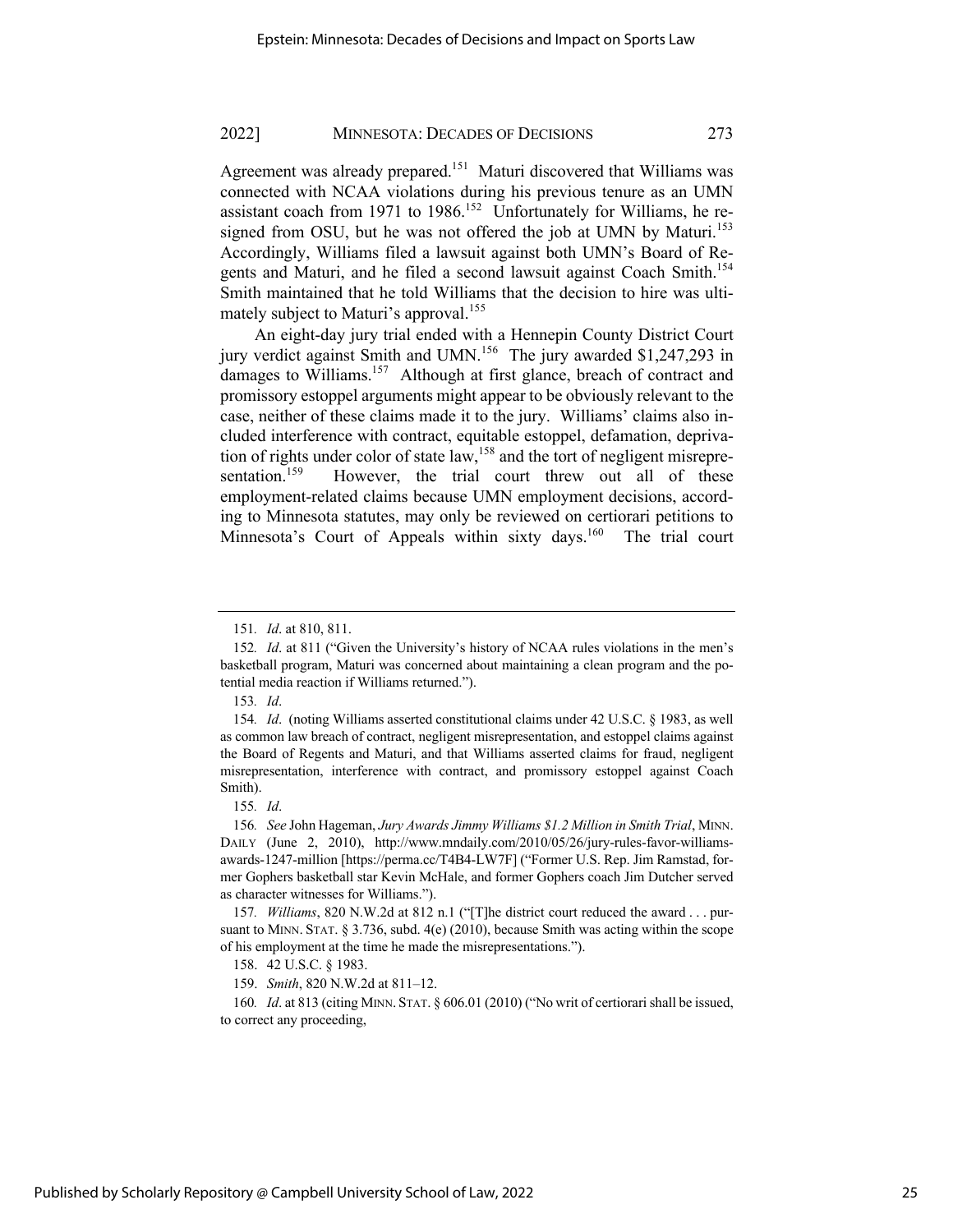dismissed the section 1983 civil rights claims, holding that they lacked merit.<sup>161</sup> Additionally, Maturi could not be sued because he was entitled to qualified immunity based upon his employment with UMN.<sup>162</sup>

The Minnesota Court of Appeals affirmed the district court's dismissal of all of the claims, except the negligent misrepresentation claim.<sup>163</sup> The case was then remanded for trial solely on the negligent misrepresentation claim.164 Unfortunately for Williams, the jury's award of \$1.2 million had to be reduced because the state of Minnesota maintained a statutory cap on such damages at \$1 million.<sup>165</sup> The verdict was reduced accordingly, and it was ultimately upheld by the Minnesota Court of Appeals in 2011.<sup>166</sup>

The Minnesota Supreme Court reviewed the decision after five years of litigation, and on August 8, 2012, it reversed the jury's decision and held in favor of Coach Smith on the negligent misrepresentation claim.<sup>167</sup> The Minnesota Supreme Court considered two questions: "(1) whether a duty of care exists in arm's-length negotiations between a prospective employer and a prospective employee; and (2) whether a person negotiating a contract with a government representative is conclusively presumed to know the extent of the authority of that representative."<sup>168</sup> UMN prevailed in a  $3-2$ decision in which the Honorable Christopher J. Dietzen wrote the opinion for the majority.<sup>169</sup> The Supreme Court concluded that Williams' claim of negligent misrepresentation was not subject to review because that claim was against Smith and not the University itself.<sup>170</sup> The court stated as follows:

- 165*. Id*. at 812 n.1.
- 166*. Id.* at 812.
- 167*. Id*. at 807, 822.
- 168*. Id*. at 812.
- 169*. Id*. at 809.

170*. Id*. at 814 (denying certiorari because Williams' tort claim was "separate and distinct" from the discretionary employment decision of the government agency) ("Williams' negligent misrepresentation claim did not challenge the 'propriety' of the University's discretionary decision not to hire him. Williams' claim thus was separate and distinct from the University's decision not to hire him because the central inquiry and focus was on Smith's representations.").

unless such writ shall be issued within 60 days after the party applying for such writ shall have received due notice of the proceeding sought to be reviewed thereby. The party shall apply to the Court of Appeals for the writ.")).

<sup>161</sup>*. Id*. at 811. UMN could have also asserted Eleventh Amendment sovereign immunity from suit in federal court had the university attempted to remove the case to federal jurisdiction. *See, e.g*., Kelly Knivila, *Public Universities and the Eleventh Amendment*, 78 GEO. L.J. 1723 (1990).

<sup>162</sup>*. See* Williams v. Bd. of Regents, 763 N.W.2d 646, 654–55 (Minn. Ct. App. 2009).

<sup>163</sup>*. Smith*, 820 N.W.2d at 811.

<sup>164</sup>*. Id.*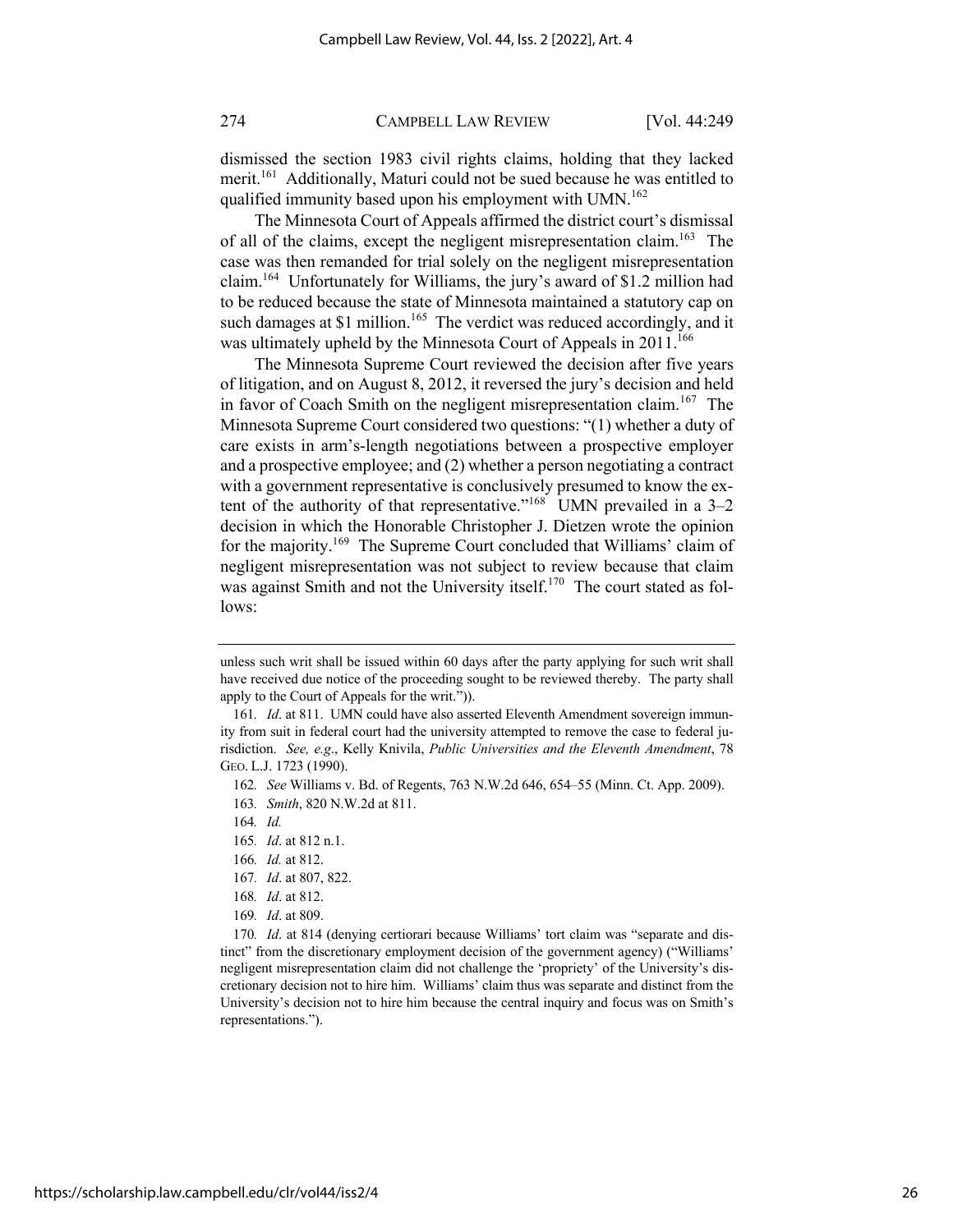[w]e believe that the manner in which appellants treated Williams regarding his prospective employment with the University was unfair and disappointing. We do not condone their conduct. But the question we must decide is whether appellants owed Williams a duty of care and, therefore, whether appellants' conduct is actionable. The question of whether a duty of care exists in a particular relationship is a question of law, which this court determines de novo . . . . Without it, liability cannot attach.<sup>171</sup>

The majority opined that Smith did not owe Williams a duty of care during the contract negotiations,  $172$  offering, "when a prospective government employment relationship is negotiated at arm's length between sophisticated business persons who do not have a professional, fiduciary, or other special legal relationship [between the parties], the prospective employee is not entitled to protection against negligent misrepresentations by the representative for the prospective government employer."<sup>173</sup> To the Minnesota Supreme Court, Williams did not prevail because he was characterized as a "sophisticated" business person and thus no duty of care was owed to him during the negotiations. $174$ 

#### *E. Continued Controversies at UMN*

UMN provides a host of other examples of controversies related to sports law, although not all of the examples resulted in litigation. For example, Norwood Teague succeeded Joel Maturi as Athletic Director, but his tenure lasted only three years; Teague resigned on August 7, 2015, admitting to sexual harassment incidents involving female employees.<sup>175</sup> As a

<sup>171</sup>*. Id*. at 816 (first citing Domagala v. Rolland, 805 N.W.2d 14, 22 (Minn. 2011); and then citing Foss v. Kincade, 766 N.W.2d 317, 320 (Minn. 2009)).

<sup>172</sup>*. Id*. at 822 ("Our conclusion that no duty of care was owed makes it unnecessary to address the issue of Williams' reliance."); *see also* MacDonald v. Thomas M. Cooley L. Sch., 880 F. Supp. 2d 785, 799 (W.D. Mich. 2012) (holding that the plaintiffs could not legitimately state a claim for negligent misrepresentation because employment statistics provided by the law school were vague, incomplete, and essentially meaningless and therefore could not reasonably be relied upon) ("A claim for negligent misrepresentation requires plaintiff to prove that a party justifiably relied to his detriment on information prepared without reasonable care by one who owed the relying party a duty of care" (citing Fejedelem v. Kasco, 269 Mich App. 499, 501 (2006))).

<sup>173</sup>*. Smith*, 820 N.W.2d at 809.

<sup>174.</sup> For a full discussion and analysis of the case, including the minority opinion, see Adam Epstein & Henry Lowenstein, *Promises to Keep? Coaches Tubby Smith, Jimmy Williams and Lessons Learned in 2012*, 24 S.L.J. 165 (2014).

<sup>175</sup>*. See* Amelia Rayno, *Norwood Teague Resigns as Athletic Director at University of Minnesota*, STARTRIBUNE (Aug. 13, 2015, 11:21 AM), http://www.startribune.com/u-s-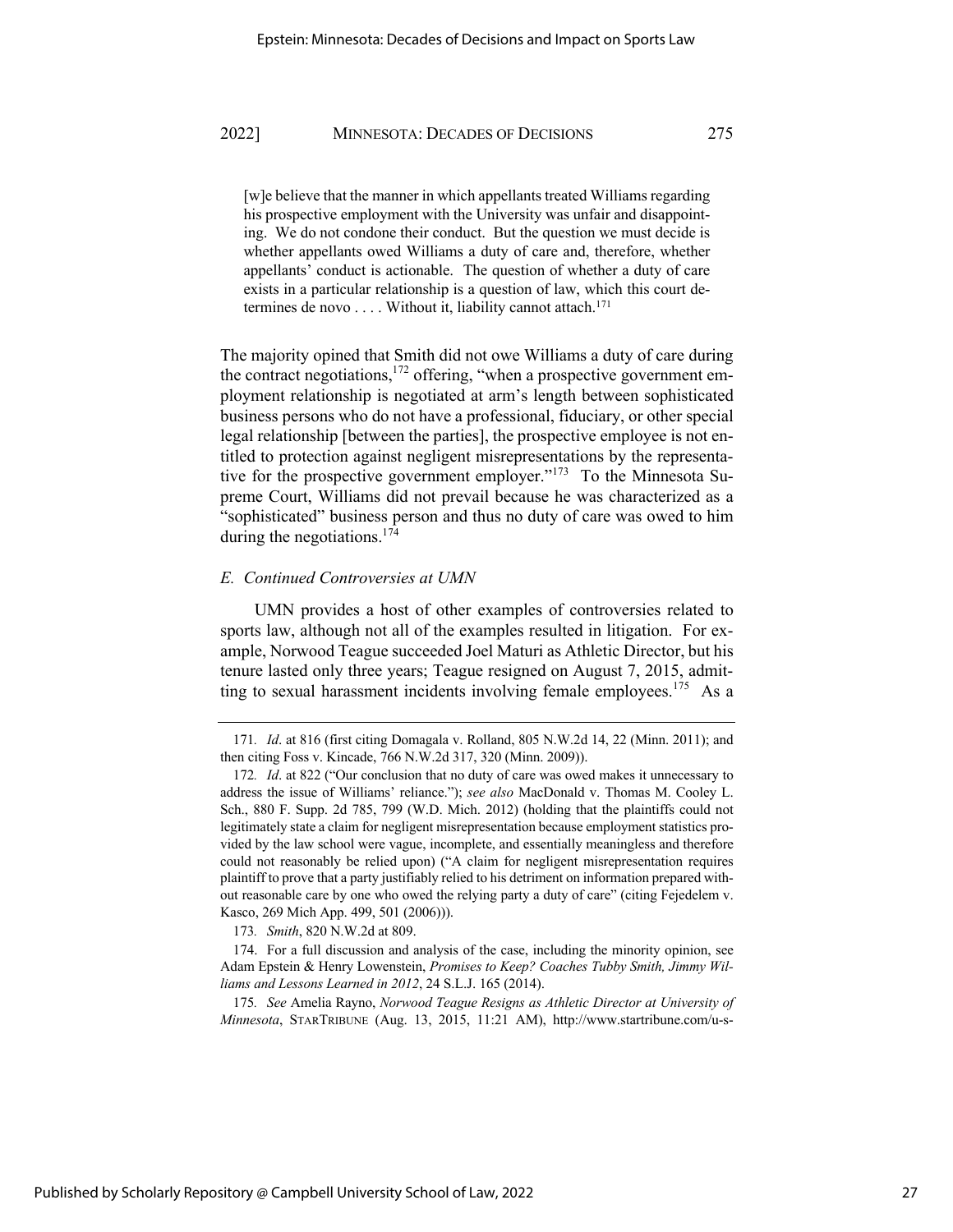result of the Teague scandal, new language was added into the contract of the new Athletic Director, Mark Coyle, that specifically addressed grounds for termination for drinking, drugs, or dishonesty.<sup>176</sup>

Controversy seemed to follow the University year-after-year, including conflict of interest issues.<sup>177</sup> For example, after refusing to remove his

[https://perma.cc/W2RH-SARQ]. For an example of inappropriate misconduct at another Minnesota institution of higher learning, see Austin Monteith & Micah Friez, *Current and Former Softball Players Detail Inappropriate Behavior by BSU Coach, Lack of Action by University*, BEMIDJI PIONEER (July 24, 2019, 5:20 PM), https://www.bemidjipioneer.com/sports/softball/4037678-Current-and-former-softball-players-detail-inappropriate-behavior-by-BSU-coach-lack-of-action-by-university [https://perma.cc/HZ3H-43WL].

176*. See* Jim Hammerand, *Lessons from Teague Scandal Evident in New Minnesota AD's Contract*, MINNEAPOLIS/ST. PAUL BUS. J. (May 12, 2016, 1:44 PM), https://www.bizjournals.com/twincities/news/2016/05/12/university-minnesota-ad-teague-coyle-contracts.html [https://perma.cc/76CD-W9WL]; *see also* Joe Christensen, *Gophers AD Mark Coyle Receives Two-Year Contract Extension, Pay Hike*, STARTRIBUNE (Feb. 14, 2020, 11:44 PM), http://www.startribune.com/gophers-ad-mark-coyle-receives-two-year-contract-exten-

sion/567884952/ [https://perma.cc/7H4D-8YZA]. For another contract-related issue involving UMN and Coyle, *see* Rachel Blount, *Seven Gophers Coaches Have "Program Elimination" Clauses in Their Contracts*, STARTRIBUNE (Oct. 8, 2020, 2:40 PM), https://www.startribune.com/seven-gophers-coaches-have-program-elimination-clauses-innew-contracts/572667942/ [https://perma.cc/MGB4-JXFZ] ("Starting in summer 2019, for Olympic sports, our practice has been to include the clause in new contracts and contracts up for renewal.").

177*. See* Dana O'Neil, *Title IX Probes Pose Conflicts of Interest, but Coaches and Athletic Department Officials Must Stand Aside*, THE ATHLETIC (Mar. 7, 2018), https://theathletic.com/264135/2018/03/07/title-ix-probes-pose-conflicts-of-interest-but-coaches-andathletic-department-officials-must-stand-aside/ [https://perma.cc/AXR8-MKVT] ("[T]he University of Minnesota's Office of Equal Opportunity and Affirmative Action (EOAA) began an investigation into Reggie Lynch, a starting senior forward on the Golden Gophers basketball team.") (noting several women claimed Lynch sexually assaulted them; however, Lynch continued to play the first sixteen games of the season—despite the accusation and investigation—but was ultimately banned from campus after the EOAA ruling); *see also* Jason Scott, *Minnesota to Investigate Decades-Old Abuse Claims*, ATHLETIC BUS. (Feb. 25, 2020), https://www.athleticbusiness.com/college/minnesota-to-investigate-decades-old-

teague-quits-after-groping-women-sending-graphic-texts/321038541/

<sup>[</sup>https://perma.cc/D6VW-ZAMU]. For another example of inappropriate misconduct at UMN, see Josh Verges, *UMN Demotes, Suspends Athletics Fundraiser for Sexual Harassment*, TWIN CITIES PIONEER PRESS (May 26, 2017, 9:48 AM), https://www.twincities.com/2017/05/25/umn-demotes-suspends-athletics-fundraiser-forsexual-harassment/ [https://perma.cc/HW82-A8SC] (discussing Randy Handel) ("The University of Minnesota has suspended and demoted its top athletics fundraiser accused of sexually harassing a subordinate with hugs and other unwanted touching."); Joe Christensen & Michael Russo, *University of Minnesota Hires New Head of Fundraising Dusty Clements After Randy Handel Sexual Harassment Investigation*, STARTRIBUNE (June 1, 2017, 11:42 PM), http://www.startribune.com/university-of-minnesota-hires-new-head-of-fundraisingdusty-clements-after-randy-handel-sexual-harassment-investigation/425837073/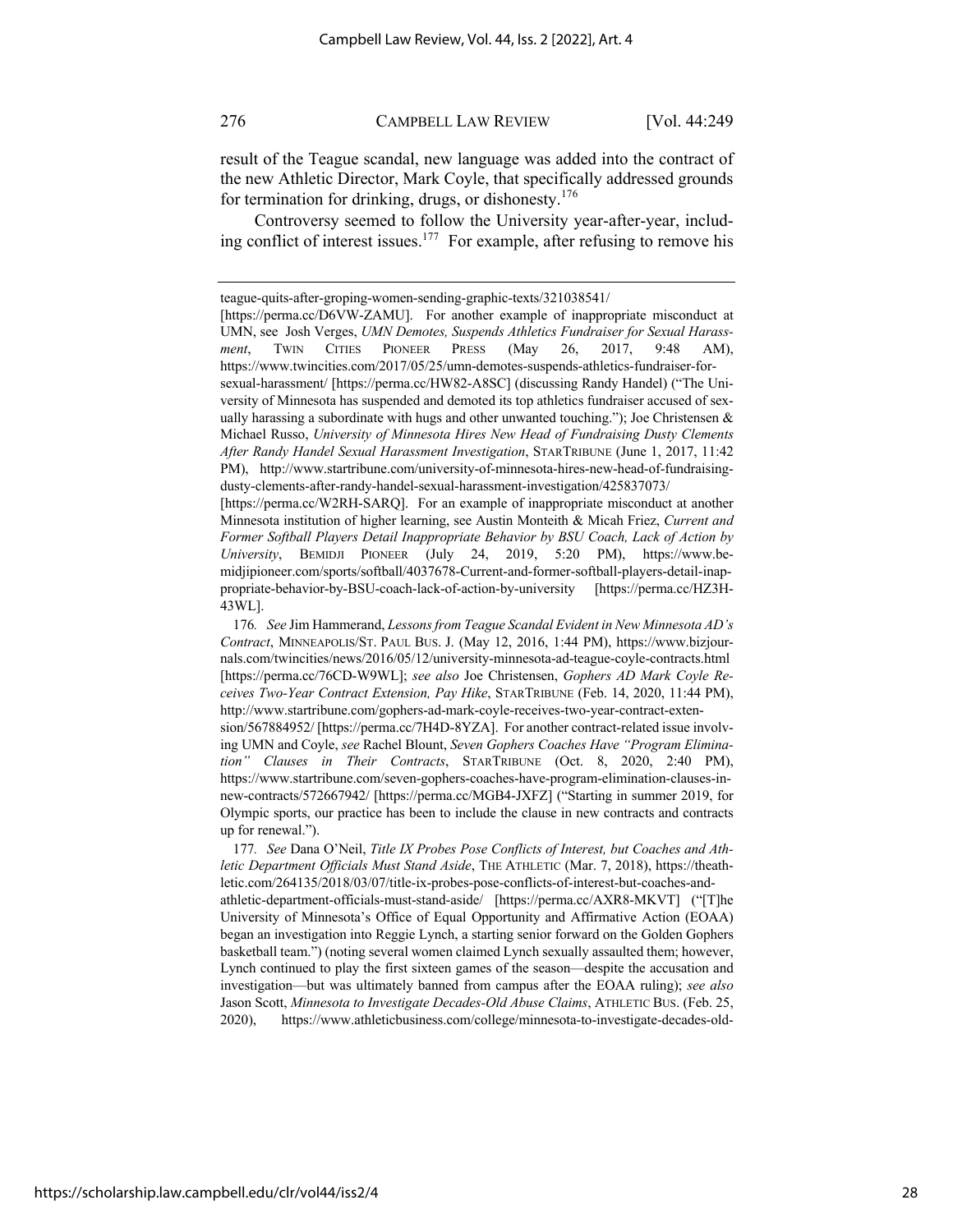name, image, and likeness from songs and music videos identifying him as a UMN wrestler, Joel Bauman lost his eligibility to continue competing in the sport. $178$ 

Additionally, after allegations surfaced in the fall of 2016 that numerous student-athlete football players were involved in an alleged gang rape on campus, a protest over the athletes' suspensions from the Holiday Bowl arose; however, that threat eventually dissipated.<sup>179</sup> In fact, even the head football coach Tracy Claeys publicly supported the players and was later terminated. $180$ 

178*. See* Andy Staples, *Minnesota Wrestler Joel Bauman Another Victim of NCAA Hypocrisy*, SPORTS ILLUSTRATED (Feb. 20, 2013), https://www.si.com/moresports/2013/02/20/joel-bauman [https://perma.cc/SF57-4V3U].

179*. See, e.g*., Jon Solomon, *Let's Hope Minnesota Players Learn About Consent, Pick Causes More Carefully*, CBS SPORTS (Dec. 17, 2016, 1:27 PM), https://www.cbssports.com/college-football/news/lets-hope-minnesota-players-learnabout-consent-pick-causes-more-carefully/ [https://perma.cc/QGY7-LGPP] (discussing the "deeply disturbing and graphic details" of an alleged gang rape that led to the suspension of 10 Minnesota football players; noting that in response to the players suspension, the team threatened to boycott the Holiday bowl game); Josh Verges, *UMN Pays \$500,000 to Student Who Accused Football Players of Rape in 2016*, TWINCITIES PIONEER PRESS (Aug. 28, 2020, 7:25 PM), https://www.twincities.com/2020/08/27/umn-pays-500000-to-student-who-accused-football-players-of-rape-in-2016/ [https://perma.cc/U7NV-BANV] ("According to the settlement agreement, signed in March, the unidentified 'claimant' was an undergraduate student when she reported to the U that she was the victim of sexual misconduct in fall 2016.").

180*. See* Andy Greder, *10 Gophers Football Players Suspended, Two Weeks Before Holiday Bowl*, TWINCITIES PIONEER PRESS (Jan. 3, 2017, 9:17 PM), https://www.twincities.com/2016/12/13/gophers-football-team-suspends-10-players-indefinitely/ [https://perma.cc/5WBW-Q332]; *see also* Staff and Wire Reports, *Minnesota Fires Tracy Claeys After Coach's Support of Players' Boycott*, USA TODAY (Jan. 4, 2017, 2:03 PM), https://www.usatoday.com/story/sports/ncaaf/bigten/2017/01/03/minnesota-firesfootball-coach-tracy-claeys-player-protest/96125342/ [https://perma.cc/R76S-XKCM] ("Claeys voiced support for his players publicly during the protest, much to the dismay of university officials. 'Have never been more proud of our kids,' Claeys tweeted on Dec. 15. 'I respect their rights and support their efforts to make a better world!'"). *But see* Jillian Kay Melchior, *Minnesota Football Rape Case Emblematic of Campus Witch-Hunt Culture*, N.Y. POST (Jan. 1, 2017, 10:36 PM), https://nypost.com/2017/01/01/minnesota-football-rapecase-emblematic-of-campus-witch-hunt-culture/ [https://perma.cc/V8D4-E2RE] ("Coach Tracy Claeys committed the heresy of questioning whether UMinn's Title IX adjudication

abuse-claims.html?eid=430221898&bid=2602427 [https://perma.cc/39TC-5X38] (stating that UMN, under Coyle's leadership, began investigating claims of sexual abuse against the 1984–85 men's hockey assistant coach Thomas "Chico" Adrahtas); Paul Walsh, *Lawsuit: University of Minnesota Swept Recruit's Sexual Abuse by 1980s Gophers Hockey Assistant Adrahtas Under the Rug*, STARTRIBUNE (May 15, 2021, 9:23 AM), https://www.startribune.com/lawsuit-university-of-minnesota-sex-abuse-allegations-adrahtas-1980s-hockey-assistant/600057398/ [https://perma.cc/KL2P-2D6A].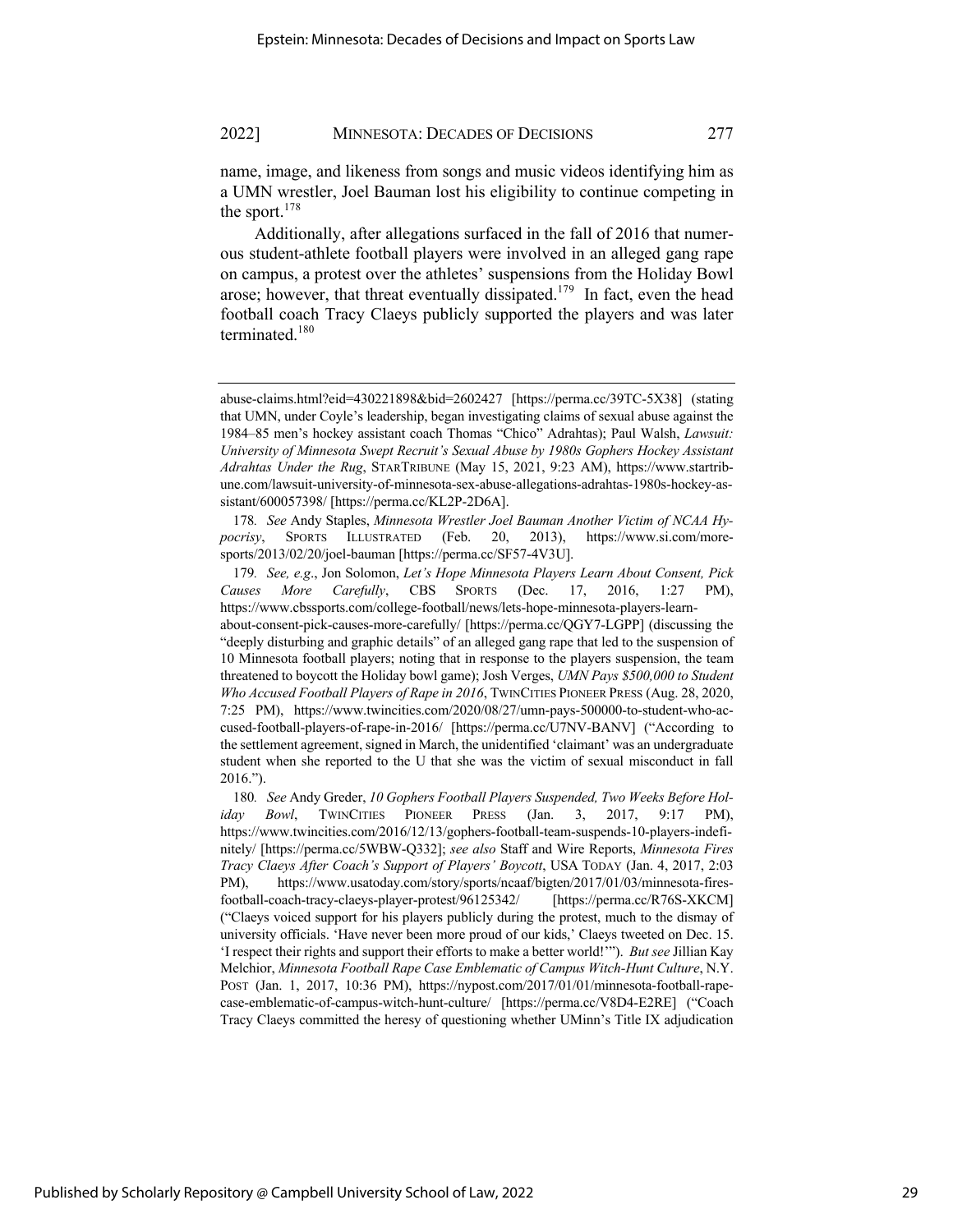After a thorough investigation, four players were expelled; two were suspended for one year; and four players were cleared of wrongdoing.<sup>181</sup> The suspended players then sued the University, but their disparate treatment lawsuit was dismissed.<sup>182</sup> Some journalists have questioned why so many problems have seemed to regularly follow UMN and its athletic department since 1999.<sup>183</sup> Indeed, job turnover, program elimination, and associated costs have proved a hallmark at UMN and in its athletics administration across the board.<sup>184</sup>

181*. See* Jennifer Mayerle, *4 Gopher Football Players Expelled, 2 Suspended in Sexual Assault Case*, WCCO (Feb. 3, 2017, 5:33 PM), https://minnesota.cbslocal.com/2017/02/03/gopher-player-cleared-sexual-assault/ [https://perma.cc/VKJ2-8WLS].

182*. See* Rochelle Olson, *Federal Judge Tosses Football Players' Race and Gender Discrimination Lawsuit against the University of Minnesota*, STARTRIBUNE (June 26, 2019, 7:30 AM), http://www.startribune.com/federal-judge-tosses-former-football-players-lawsuitagainst-university-of-minnesota/511782292/ [https://perma.cc/EQY4-DP2G] ("U.S. District Judge Donovan Frank said the players offered 'no factual support for their allegations of disparate treatment' based on race, gender or their sport's reputation.").

183*. See, e.g.*, Brian Hamilton, *Tracy Claeys Firing Leads to Bigger Question: Why Does Trouble Follow Minnesota?*, SPORTS ILLUSTRATED (Jan. 3, 2017), https://www.si.com/college-football/2017/01/03/minnesota-football-fires-tracy-claeys [https://perma.cc/29NW-PDZE] ("Minnesota athletics is realistically a mid-level business with fair-but-not-outsized expectations, and yet it all too consistently faces extraordinarily high-end humiliations."); Josh Verges, *With "Exemplary" Behavior Since He Was Caught, Gophers Ticket Boss Gets 21 Months in Prison for Stealing \$361,000*, TWINCITIES PIONEER PRESS (May 6, 2019, 5:48 PM), https://www.twincities.com/2019/05/06/minnesota-gophers-assistant-athletic-director-brent-holck-sentenced-stealing-361000-ticket-funds/ [https://perma.cc/Y4DZ-8YGG].

184*. See* Mila Koumpilova, *Minnesota Colleges Hunting for Talent Lean More Heavily on Search Firms*, STARTRIBUNE (Aug. 4, 2019, 7:06 AM), http://www.startribune.com/colleges-paid-10m-to-search-firms/516783671/ [https://perma.cc/2XBX-RSKL]; Joan T.A. Gabel & Mark Coyle, *An Open Letter to the University of Minnesota Athletics Community*, GOPHERSPORTS.COM (Sept. 10, 2020, 2:43 PM), https://gophersports.com/news/2020/9/10/an-open-letter-to-the-university-of-minnesota-athleticscommunity.aspx [https://perma.cc/6C5B-FXMM] (announcing the discontinuation of men's indoor track and field, men's gymnastics, and men's tennis at the completion of the 2020– 21 competition season); Rachel Blount, *Regents Vote to Drop Three Gophers Men's Programs but Save Outdoor Track*, STARTRIBUNE (Oct. 10, 2020, 12:49 AM), https://www.startribune.com/regents-vote-to-drop-three-gophers-men-s-programs-but-save-outdoortrack/572690622/ [https://perma.cc/7NWT-LJ9B]. *But see* Madison Roth, *UMN Students Voice Opinions on Gabel's Salary Increase*, MINN. DAILY (Dec. 24, 2021), https://mndaily.com/270337/news/umn-students-voice-opinions-on-gabels-salary-increase/ [https://perma.cc/6DCR-M2NF] (explaining that despite cutting men's tennis, men's gymnastics, and men's indoor/outdoor track and field, UMN's Board of Regents still voted to increase Gabel's new contract to over \$1.1 million dollars, the first million-dollar salary for a president in UMN history).

denied his players due process, and supposedly enlightened liberal activists now want him charred at the stake for it.").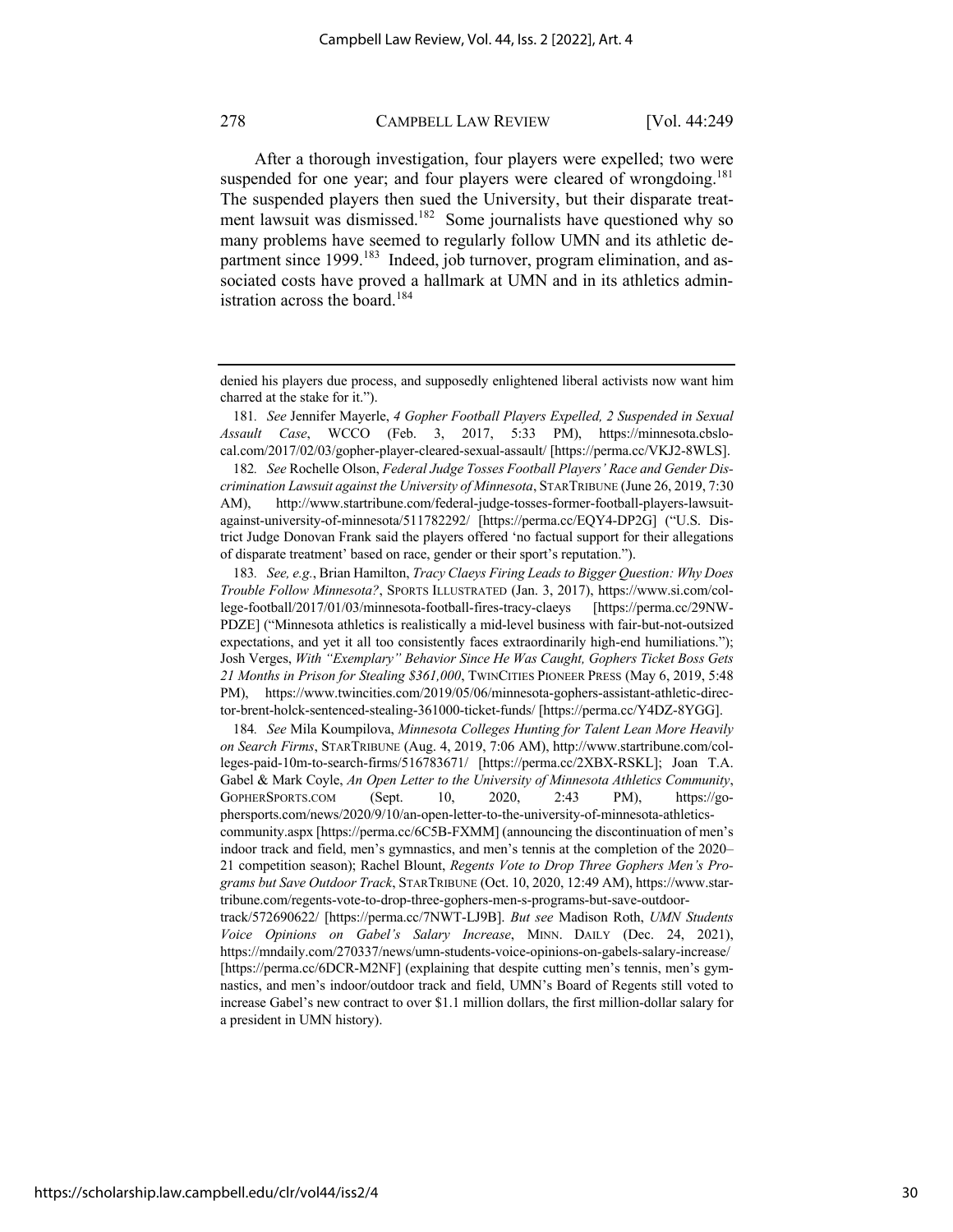#### V. OTHER AREAS FOR EXPLORATION

The previous sections of this Article, categorized by decades, focus on constitutional and discriminatory claims and issues. Some involved gender issues, while others relayed examples of improprieties involving Minnesota public universities, including breach of contract claims and demonstrations of the tenuous relationship between UMN and the NCAA rules. The final section of this Article presents other ways in which the state of Minnesota relates to sports law.

#### *A. The Eighth Circuit and Professional Sports*

Prominent professional football figures including John Mackey,<sup>185</sup> Freeman McNeil,<sup>186</sup> Marvin Powell,<sup>187</sup> and Reggie White,<sup>188</sup> have all been the named plaintiffs in numerous class action lawsuits that have traveled from Minnesota through the Eighth Circuit Court of Appeals in St. Louis.<sup>189</sup> In fact, the district court in Minneapolis has been the epicenter of the National Football League (NFL) labor-relations universe.<sup>190</sup> This trend appears to have started with John Mackey seeking counsel with a Minneapolis

<sup>185.</sup> Mackey v. Nat'l Football League, 543 F.2d 606, 623 (8th Cir. 1976) (holding that the Rozelle Rule was a violation of antitrust law under § 1 of the Sherman Act).

<sup>186.</sup> McNeil v. Nat'l Football League, 790 F. Supp. 871 (D. Minn. 1992).

<sup>187.</sup> Powell v. Nat'l Football League, 678 F. Supp. 777, 789 (D. Minn. 1988), *rev'd*, 930 F.2d 1293 (8th Cir. 1989) (challenging the NFL's restrictions on free agency under antitrust law but holding that the NFL was protected under antitrust law's labor exemption).

<sup>188</sup>*. See* White v. Nat'l Football League, 41 F.3d 402, 409 (8th Cir. 1994) (approving the settlement that specified that Doty oversee the Stipulated Settlement Agreement), *abrogated by* Amchem Prods., Inc. v. Windsor, 521 U.S. 591 (1997).

<sup>189</sup>*. See* Tim Yotter, *NFL, NFLPA Have Legal History in Minneapolis*, 247 SPORTS (June 8, 2015), https://247sports.com/nfl/minnesota-vikings/Article/NFL-NFLPA-have-legalhistory-in-Minneapolis-105218738/ [https://perma.cc/L45T-7PFZ] (noting that Minneapolis is one of the jurisdictions of record for NFL labor relations issues); *see also* Richard Sandomir, *Court in Minnesota Has Been a Home Field for a League's Labor Disputes*, N.Y. TIMES (Mar. 12, 2011), https://www.nytimes.com/2011/03/13/sports/football/13judge.html [https://perma.cc/7EVL-N5BV].

<sup>190.</sup> Sandomir, *supra* note 189; *see also* Jay Weiner, *How Minnesota Became the Center of the NFL Labor Universe*, MINNPOST (Mar. 2, 2011), https://www.minnpost.com/politicspolicy/2011/03/how-minnesota-became-center-nfl-labor-universe/ [https://perma.cc/2EAG-WFGD] (noting that NFL cases often appear in Judge David Doty's fourteenth-floor courtroom downtown and that Minnesota courts have jurisdiction because, among other reasons, the NFL's Minnesota Vikings has a franchise there) ("Doty forged a settlement that strengthened players' free agency rights and allowed for the creation of a league-wide salary cap . . . all the while boosting the economic vitality and popularity of the NFL. That so-called 'White settlement' was formalized by a consent decree by Doty, and, with it, the judge retained jurisdiction over all labor matters for as long as the White settlement is in place." (alteration in original))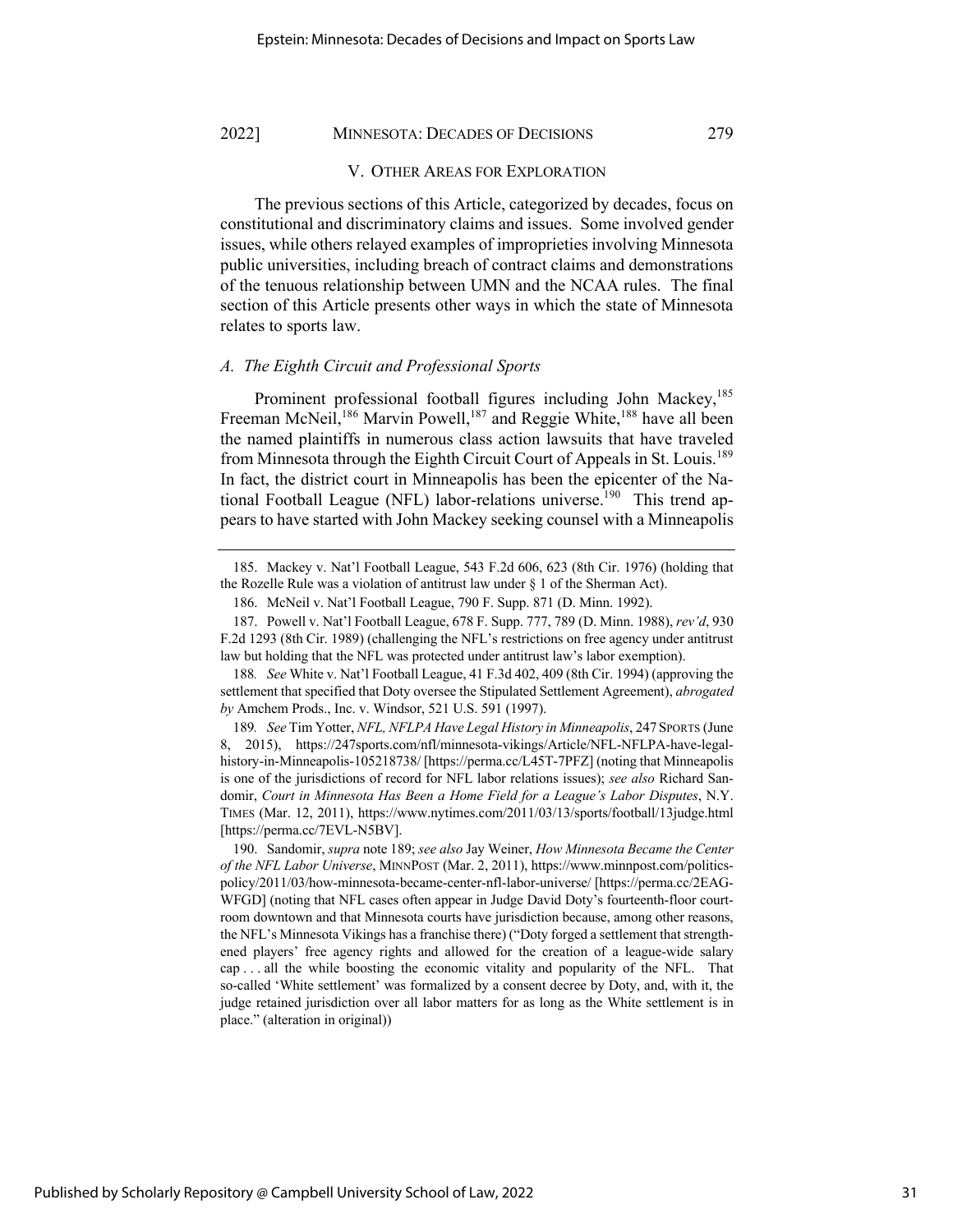law firm.<sup>191</sup> Mackey's particular case originated in the courtroom of U.S. District Court Judge for the District of Minnesota, Earl Larson, over the NFL's "Rozelle Rule." The rule involved the former NFL Commissioner, Pete Rozelle, who would award players (and possibly NFL draft picks) to teams as compensation for one of their former players signing with a rival club after becoming a free agent. This policy was determined to be a violation of the Sherman Act.<sup>192</sup>

Given the positive result, the NFL's union, the NFL Players Association (NFLPA), continued to bring lawsuits in the District Court of Minnesota.<sup>193</sup> Other, later decisions often were ruled upon by U.S. District Court Judge David Doty—almost always in favor the NFLPA—prompting the NFL to allege bias.<sup>194</sup> Even today, cases continue to be brought in the district court, despite the NFL's animosity towards the venue; however, the NFL has recently been successful in beating the NFLPA in the race to file a lawsuit in a more favorable jurisdiction.195 Although the district court has

194*. See, e.g.*, White v. Nat'l Football League, 533 F. Supp. 2d 929, 935 (D. Minn. 2008) (reversing arbitrator Stephen Burbank's ruling that former Atlanta Falcons quarterback Michael Vick had to return almost \$20 million in bonus money after Vick was sentenced to prison for dog fighting). *But see* Associated Press, *Retirees' Suit vs. NFLPA Dismissed*, ESPN (May 29, 2012), https://www.espn.com/nfl/story/\_/id/7984929/judge-dismisses-retired-players-lawsuit-nflpa [https://perma.cc/VX96-LWYR] (discussing U.S. District Judge Susan Richard Nelson's order holding that retired players could not sue their own union and that there was no "fiduciary duty" in such a relationship).

195*. See* Britt Robson, *Why the NFL Hates Minneapolis*, MINNPOST.COM (Aug. 5, 2015), https://www.minnpost.com/sports/2015/08/why-nfl-hates-minneapolis/

[https://perma.cc/P8FD-8J7X] (discussing the transfer of NFLPA's lawsuit after "Deflategate") ("The NFL had filed legal papers in U.S. District Court in Manhattan mere moments after Goodell's announcement last Tuesday, an unusual legal stratagem that sought to confirm the commissioner's edict even before it had been challenged."). For further

<sup>191.</sup> Weiner, *supra* note 190.

<sup>192</sup>*. See Mackey*, 543 F.2d at 623.

<sup>193</sup>*. See, e.g*., *Williams*, 794 N.W.2d at 393 (ruling in favor of the NFL in a circuitous federal and state case related to the league's drug testing policy); *accord* Stringer v. Minn. Vikings Football Club, LLC, 705 N.W.2d 746, 748 (Minn. 2005) (ruling that decedent Korey Stringer's widow could only prevail from his death at football practice in 2001 if she could show that the assistant trainer and medical services coordinator owed Stringer a personal duty and were grossly negligent in performing it and that because they owed Stringer a professional duty, not a personal one, summary judgment in favor the defendants was proper). For a worker's compensation case involving a former Minnesota Vikings player, see Noga v. Minn. Vikings Football Club, 931 N.W.2d 801, 813 (Minn. 2019) (reversing the Workers' Compensation Court of Appeals and holding that defensive lineman Alapati Noga, who later suffered from dementia, did not satisfy the statute of limitations under MINN. STAT. § 176.151 (2018)) ("Here, nothing in the record suggests that the Vikings knew or should have known that Noga was at an increased risk of developing a compensable *Gillette* injury in the form of dementia when the Vikings' staff provided Advil and Tylenol for the headaches and wooziness Noga experienced following play.").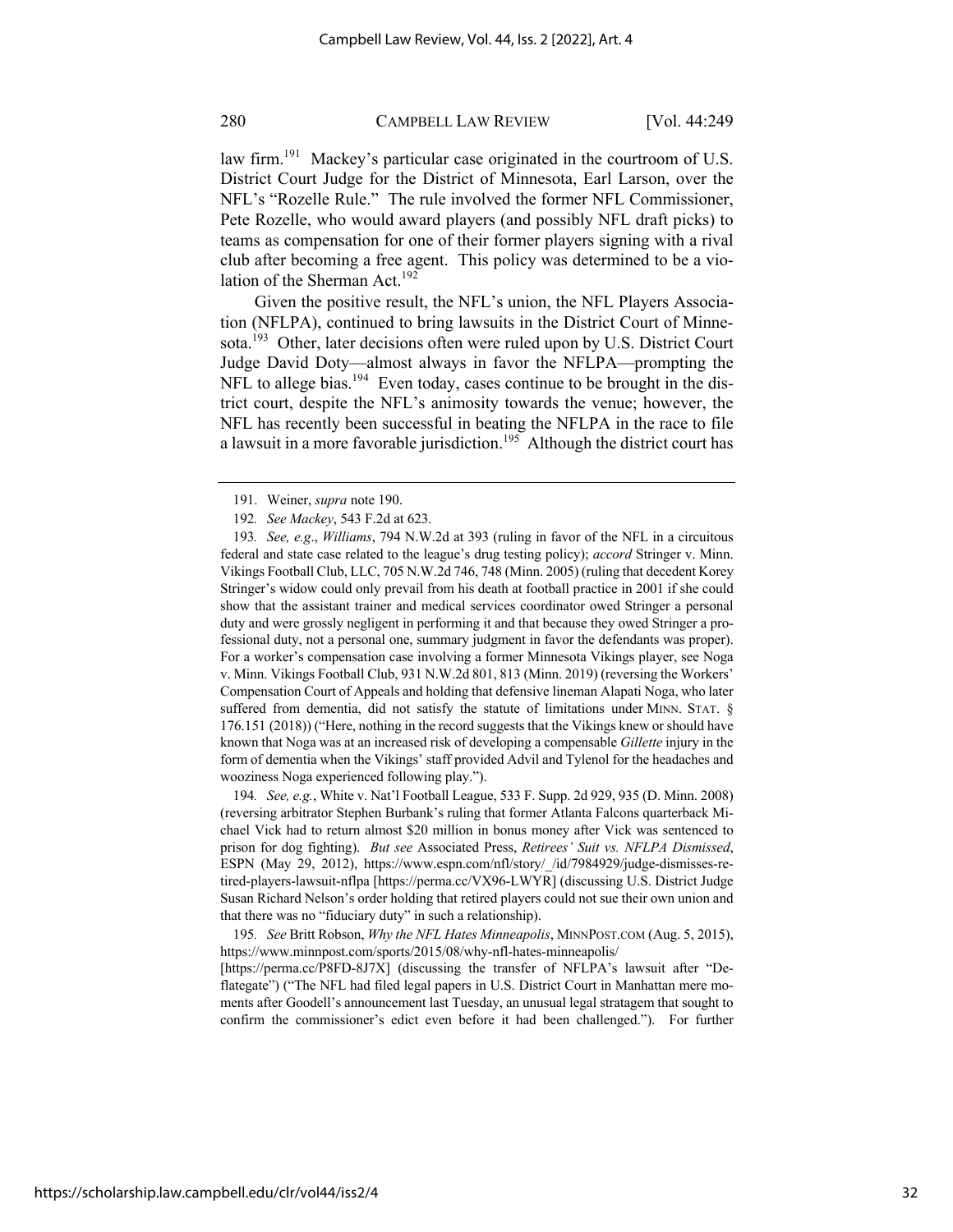addressed many cases involving professional football players,<sup>196</sup> not all professional sports cases are NFL-related.<sup>197</sup>

## *B. Foul Balls and the "Limited Duty" Rule*

In *Alwin v. St. Paul Saints Baseball Club, Inc.*, the Minnesota Court of Appeals affirmed a trial court decision in favor of the baseball club, stating that no duty was owed to a spectator when he was returning from the restroom and was hit in the mouth by a foul fly ball.<sup>198</sup> The court held that the spectator assumed the risk of injury.<sup>199</sup> The court noted that warnings regarding assumption of the risks and dangers incidental to baseball were printed on tickets and large signs posted throughout the stadium; the risks were also announced before the game.<sup>200</sup> The court offered that a ballpark's duty of care owed to its spectators is only a limited duty, and the court was unwilling to extend the duty to areas of the stadium where patrons might not be watching or paying attention to the game.<sup>201</sup> Citing numerous cases from various jurisdictions, the court stated, "Minnesota, like other states, has determined that certain sporting events, including baseball, present

discussion of cases that have emanated from the District of Minnesota to the Eighth Circuit Court of Appeals, including the Tom Brady suspension case, see Adam Epstein, *Missouri Sports Law*, 20 JEFFREY S. MOORAD SPORTS L.J. 495, 507–12 (2013).

<sup>196</sup>*. See, e.g.*, Dryer v. Nat'l Football League, 55 F. Supp. 3d 1181, 1195–1200 (D. Minn. 2014), *aff'd*, 814 F.3d 938 (8th Cir. 2016).

<sup>197</sup>*. See* Stephen Whyno, *NHL, Retired Players Reach \$19M Concussions Settlement*, AP NEWS (Nov. 12, 2018), https://www.apnews.com/27e7392bf42a41e598054b3f0c52730a [https://perma.cc/3U6X-FCKU] (reporting that the settlement stemmed from U.S. District Judge Susan Richard Nelson's denial of class-action status); *see also* United States v. Beckman, 787 F.3d 466, 474 (8th Cir. 2015) (affirming defendants' convictions for fraud, conspiracy, and money-laundering involving a Ponzi scheme and an attempt to purchase an interest in the NHL's Minnesota Wild); Minn. Twins P'ship v. Minnesota, 592 N.W.2d 847, 856 (Minn. 1999) (concluding the Major League Baseball team was not required to turn over its financial records related to an alleged antitrust violation) ("We choose to follow the lead of those courts that conclude the business of professional baseball is exempt from federal antitrust laws."). For a dispute not decided by the courts, see Sean Highkin, *The Bizarre Saga of Joe Smith's Illegal Minnesota Timberwolves Contract*, USA TODAY (Jan. 9, 2014 3:35 PM), https://ftw.usatoday.com/2014/01/nba-joe-smith-illegal-contract-timberwolves [https://perma.cc/7K4A-K4K9].

<sup>198.</sup> Alwin v. St. Paul Saints Baseball Club, Inc., 672 N.W.2d 570, 571 (Minn. Ct. App. 2003).

<sup>199</sup>*. Id*. at 574.

<sup>200</sup>*. Id*.

<sup>201</sup>*. Id*. at 573–74.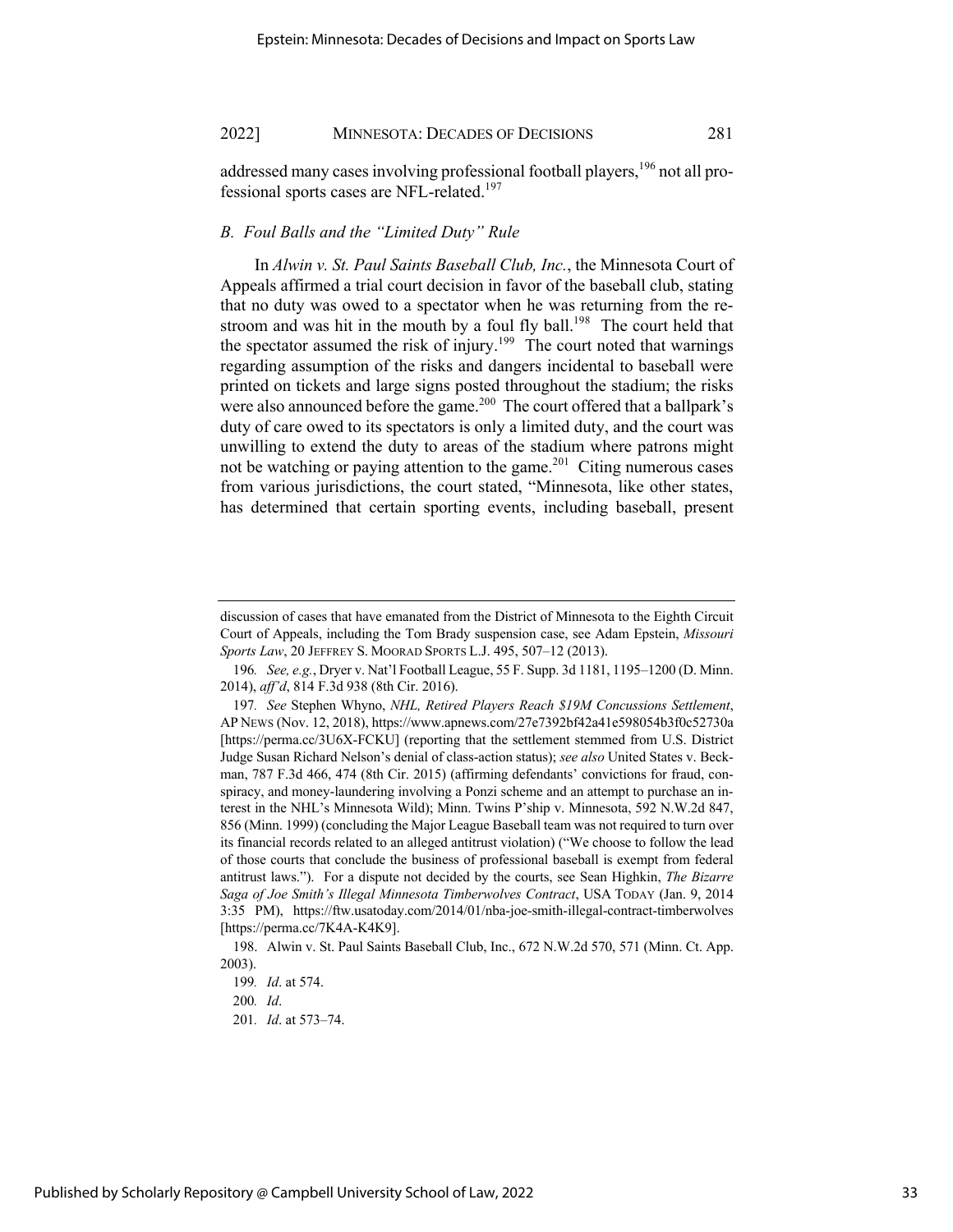inherent risks that are well known to the public, and that anyone who attends those events assumes the risk of injury."<sup>202</sup>

#### *C. Additional Considerations*

There are many other Minnesota-related sports law incidents, cases, and examples to consider.<sup>203</sup> In one case, *Wu ex rel. Tien v. Shattuck-St. Mary's School*, the federal district court addressed a situation in which a high school student suffered brain damage after being struck in the temple with a golf ball during practice when she stepped into a netted area near another student who was practicing.<sup>204</sup> The court found that assumption of risk did not bar the plaintiff's claim; it explained:

[a]fter a review of the case law and the parties' memoranda, the Court finds that Plaintiff's negligence claims are not barred by the doctrine of primary assumption of risk. The Court finds that the Plaintiff's claims as stated in her Complaint are more akin to those cases involving enhancement of risk, negligent maintenance of a facility, or negligent supervision of a sporting activity. Accordingly, the Court believes that the apportionment of negligence between the parties is an issue that should be left to a jury.<sup>205</sup>

As a result, the defendants' motions for summary judgment were denied.<sup>206</sup>

In an Olympics-related case, a Minnesota carpet-cleaning company, Zerorez, sued the United States Olympic Committee (USOC) in federal court seeking a declaratory judgment for the right to tweet congratulatory remarks to Minnesota-based Olympians.207 Zerorez never did cheer on, via

<sup>202</sup>*. Id*. at 572 (first citing Modec v. City of Eveleth, 29 N.W.2d 453, 456 (1947); and then citing Brisson v. Minneapolis Baseball and Athletic Ass'n, 240 N.W.2d 903, 903 (1932)).

<sup>203</sup>*. See, e.g*., John Rosengren, *A Football Martyr*, SB NATION (Nov. 25, 2014), https://www.sbnation.com/longform/2014/11/25/7275681/jack-trice-iowa-state-footballprofile [https://perma.cc/GKL8-82ZX] (exploring the case of Iowa State College football lineman John "Jack" Trice, who died two days after a game against the University of Minnesota, as a result of injuries during the game that may have been racially motivated; reporting that, after years of discussion, Iowa State (now Iowa State University) named its football stadium "Jack Trice Stadium," becoming the first Division-I school in the country to name a stadium after an African-American athlete).

<sup>204.</sup> Wu *ex rel.* Tien v. Shattuck-St. Mary's Sch., 393 F. Supp. 2d 831, 835 (D. Minn. 2005).

<sup>205</sup>*. Id*. at 837.

<sup>206</sup>*. Id*. at 839.

<sup>207.</sup> *See* Aaron Hall, Zerorez v. U.S. Olympics Comm.*—A Social Media Free Speech Case*, AARON HALL, https://aaronhall.com/usoc/ [https://perma.cc/XD9V-K4TL]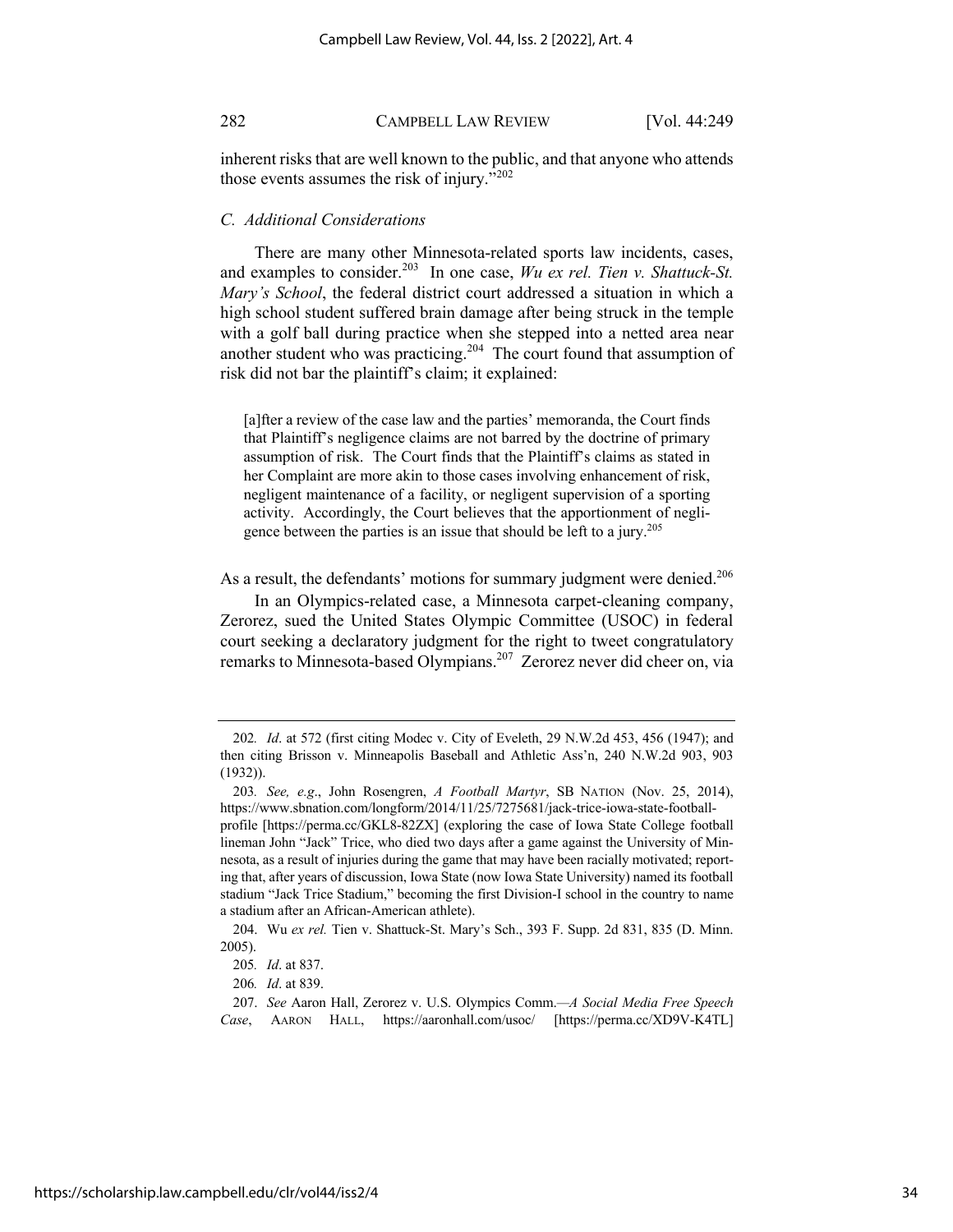social media, the eleven Minnesotans competing at the Rio 2016 Olympics, but the company felt that the USOC's position to weed out Olympic "Rule 40" violators amounted to a violation of corporate free speech rights via social media. $208$  The case was dismissed. $209$ 

In a case involving roof-top advertising, the Minnesota Vikings and Wells Fargo Bank<sup>210</sup> reached a confidential settlement allowing Wells Fargo to keep elevated, but not illuminated, signs on the rooftops of two office buildings adjacent to U.S. Bank Stadium in Minneapolis.<sup>211</sup> Though the Vikings won their case outright, and Wells Fargo was later ordered to take down the signs, the parties came to an out-of-court resolution to end the litigation. $212$ 

#### VI. THE FUTURE

As demonstrated from the decades of incidents, cases, and decisions discussed throughout this Article, the North Star State has played a significant role in sports law, and there is no reason to believe that its national impact will decrease in the future, even if it is not the first of the fifty states to legislate novel sports-related law.<sup>213</sup> Decade after decade, the state continues to address issues related to gender discrimination via legal action. Claims related to NCAA rules violations often emanate from Minnesota and weave their way into the national discourse, much like the recent pattern of

<sup>(</sup>chronicling the lawsuit and providing updated PDF files of both parties' filings, in addition to links to press articles and FAQs).

<sup>208.</sup> HSK, LLC v. U.S. Olympic Comm., 248 F. Supp. 3d 938, 946 (D. Minn. 2017) ("Because the totality of the circumstances alleged does not establish that an actual controversy exists between Zerorez and USOC, the Court grants USOC's motion to dismiss for lack of subject-matter jurisdiction.").

<sup>209.</sup> For the complaint and other legal documents in the case, see Hall, *supra* note 207; *see also* Adam Epstein, *The Ambush at Rio*, 16 J. MARSHALL REV. INTELL. PROP. L. 350, 373–75 (2017).

<sup>210.</sup> Minn. Vikings Football Stadium, LLC v. Wells Fargo Bank, Nat'l Ass'n, 193 F. Supp. 3d 1002, 1007 (D. Minn. 2016) ("[B]ecause the parties' contract unambiguously prohibits the roof-top signs that Wells Fargo has installed on the Wells Fargo Towers, Wells Fargo is liable for breach of contract. Further, the balance of equities supports a permanent injunction requiring Wells Fargo to remove its current roof-top signs and prohibiting Wells Fargo from installing or maintaining any other mounted or illuminated roof-top signs.").

<sup>211</sup>*. See* Barbara Osborne, *Vikings Defense Beats Wells Fargo Offense in Contract Dispute Over Signage*, 26 SPORT MKTG. Q. 55, 56–57 (2017).

<sup>212</sup>*. Id*.

<sup>213</sup>*. See, e.g*., Briana Bierschbach, *Bipartisan Push Coming in 2022 to Legalize Sports Betting in Minnesota*, STARTRIBUNE (Nov. 6, 2021, 12:49 PM), https://www.startribune.com/bipartisan-push-coming-in-2022-to-legalize-sports-betting-in-minnesota/600113647/ [https://perma.cc/DP9B-9ZYF].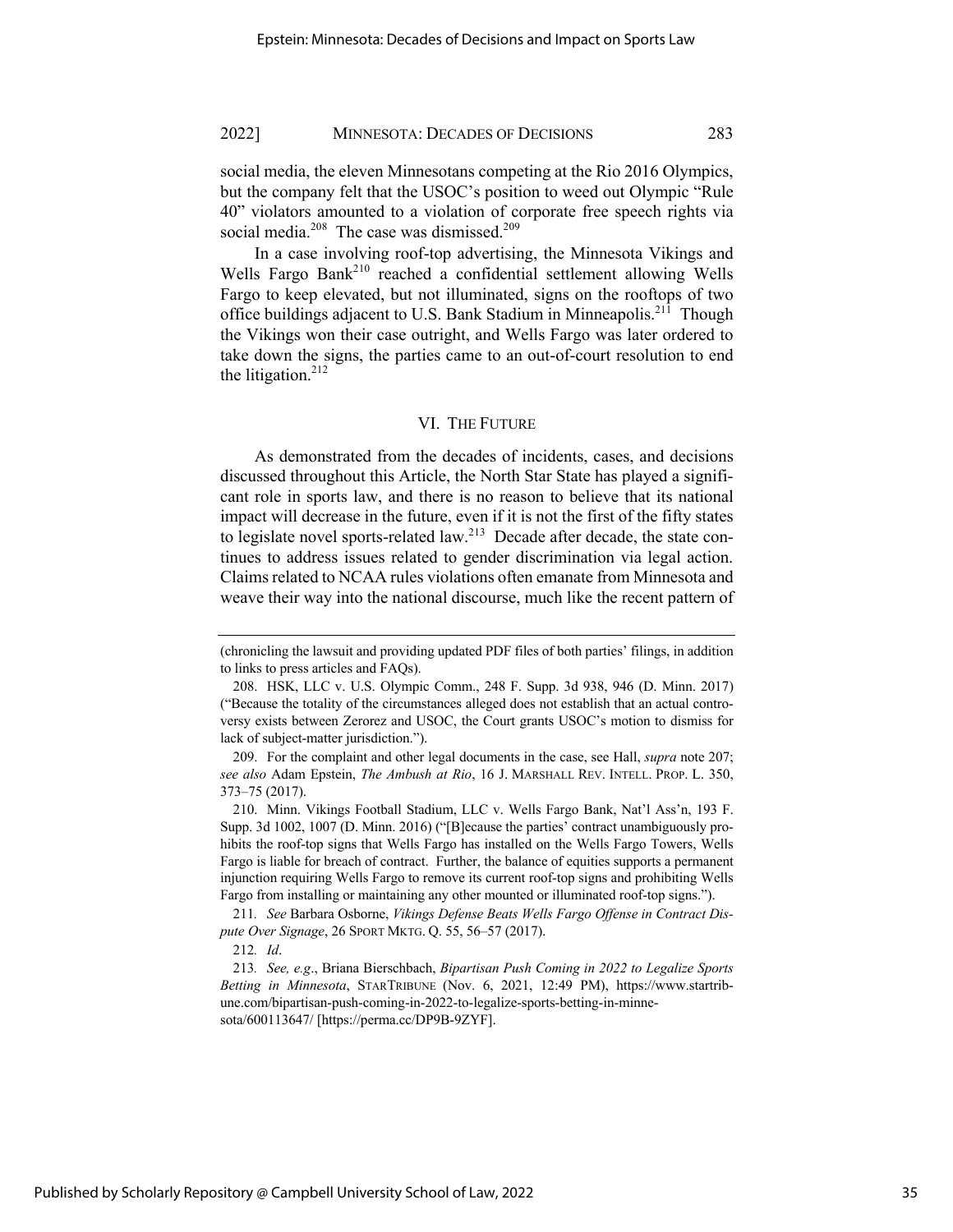police brutality protests. Particularly when the stakes are high, athletes and others from the Land of 10,000 Lakes remain unafraid to speak their mind and fight for what is right in the court of public opinion, even if such outspoken activism<sup>214</sup> challenges the status quo or the moniker "Minnesota Nice."<sup>215</sup> For example, the impact of police wrongdoing in the Minneapolis area provided the WNBA's Minnesota Lynx with a platform to speak out against racial injustices.<sup>216</sup> In July 2016, following the death of Philando Castile, several Lynx players wore T-shirts and held a news conference calling for justice and police reform.<sup>217</sup> This outspoken activism "opened the door" for other WNBA players and teams; almost immediately, "players for the New York Liberty, Indiana Fever, and Phoenix Mercury wore Black Lives Matter shirts."<sup>218</sup> Likewise, the NBA's Minnesota Timberwolves, including their players and office staff, proactively and publicly spoke out against racial injustice. $219$ 

Further, it remains to be seen as to how UMN and the state of Minnesota will adapt in the quickly evolving intercollegiate athletic world, especially after the 2021 U.S. Supreme Court's *NCAA v. Alston* decision, which has contributed to the recent momentum of opening the door for college

[https://perma.cc/VB9V-4BHM] (suggesting that "Minnesota Nice" has hidden the state's racial disparities in employment, housing, and education).

216*. See* Katie Barnes, *In the Shadow of George Floyd Square, the Minnesota Lynx Remain Steadfast in the Fight for Racial Justice*, ESPN (May 25, 2021), https://www.espn.com/wnba/story/\_/id/31502648/in-shadow-george-floyd-square-minnesota-lynx-remain-steadfast-fight-racial-justice [https://perma.cc/2DTJ-LP6U] (referencing the deaths of Floyd, Castile, Wright, and others in encounters with police).

217*. Id*.

https://scholarship.law.campbell.edu/clr/vol44/iss2/4

<sup>214</sup>*. See* Bates, *supra* note 4. For discussion on the history of student-athlete activism generally, see Adam Epstein & Kathryn Kisska-Schulze, *Northwestern University, The University of Missouri, and the "Student-Athlete": Mobilization Efforts and the Future*, 26 J. LEGAL ASPECTS OF SPORT 71, 71 (2016) (addressing issues related to both racial and economic injustice).

<sup>215</sup>*. See* Rachel Hutton, *What is Minnesota Nice and Where Did the Term Originate?,* STARTRIBUNE (Apr. 23, 2019, 10:47 AM), https://www.startribune.com/where-does-theterm-minnesota-nice-come-from-and-what-does-it-mean/502474301/

<sup>[</sup>https://perma.cc/N3EH-WJ6W]; *see also* Steve Karnowski, *Floyd's Death Laid Bare the 'Minnesota Paradox' of Racism*, AP NEWS (May 24, 2021), https://apnews.com/article/george-floyd-death-anniversary-2021-363fbf2646d7dd69d97e1e87784995f1

<sup>218</sup>*. Id*. ("There's no question that the Minnesota Lynx were the first team to really create this space of being unafraid and to lead with courage[.]" (quoting Lynx coach and general manager Cheryl Reeve)).

<sup>219</sup>*. See* Michael Pina, *Behind the Timberwolves' Fight for Racial Justice*, SPORTS ILLUSTRATED (May 25, 2021), https://www.si.com/nba/2021/05/25/minnesota-timberwolves-george-floyd-racial-justice [https://perma.cc/A2G2-XCJM] (reporting that the team's gift to Floyd family members of a game ball and some jerseys was a small part of the players' "commitment to the cause of racial equality").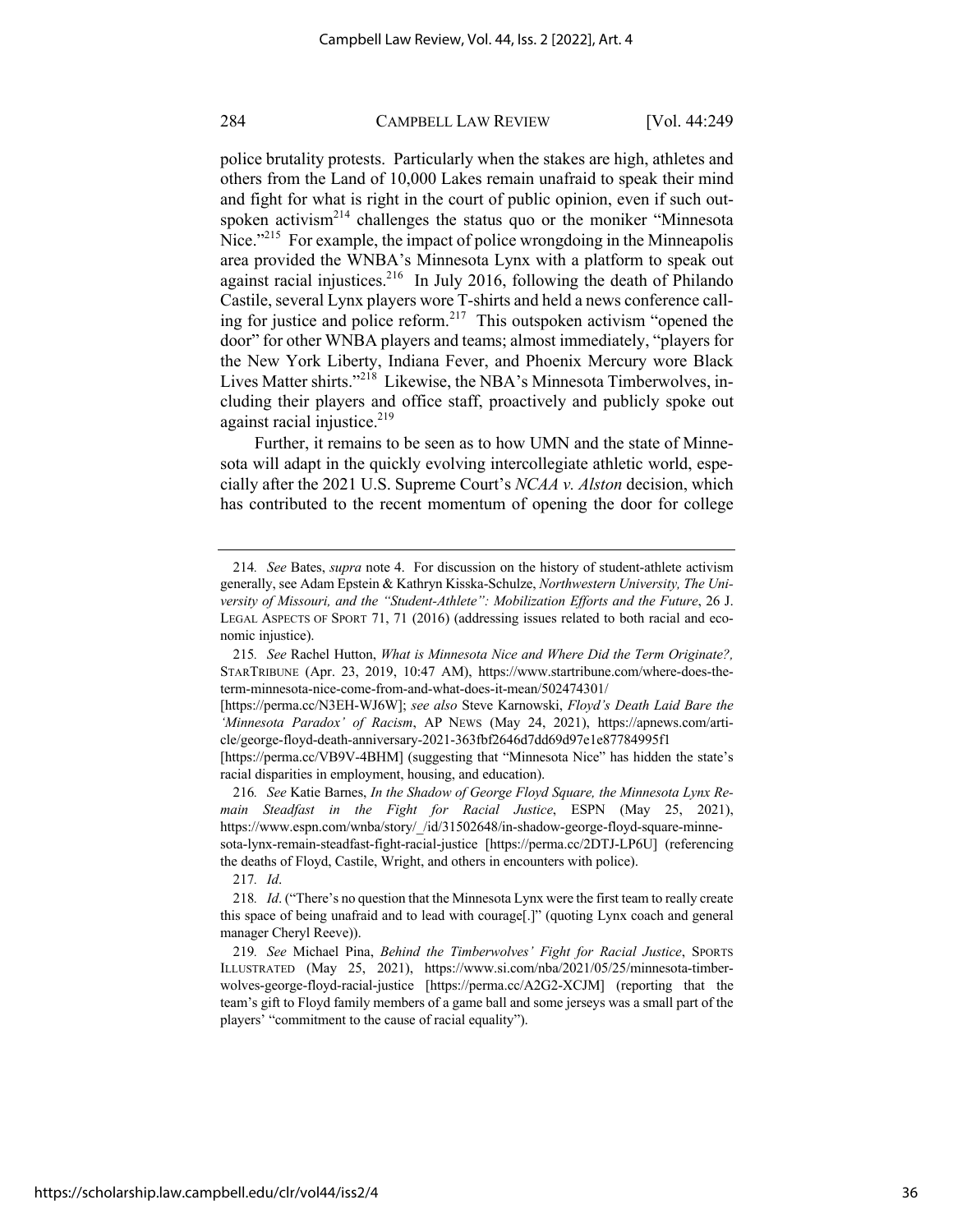athletes to benefit financially overall, including from the use of their name, image, and likenesses (NIL), despite the NCAA's long history of preventing college athletes from profiting from any such activity.<sup>220</sup> Though not directly related to NIL, in *Alston*, the Supreme Court unanimously upheld Ninth Circuit District Court and Court of Appeals' decisions, which determined that the NCAA's cap on education-related compensation for student-athletes was a form of price-fixing and therefore violated federal antitrust law.<sup>221</sup>

Almost immediately following the *Alston* decision, many states began to legislate that student-athletes could capitalize on and monetize the use of their NIL.<sup>222</sup> However, Minnesota was not in that camp, at least at the state legislative level, at the time of this Article's publication.<sup>223</sup> Nevertheless, the NCAA suspended its immemorial, restrictive NIL policy, which wholly prevented college-athletes from earning NIL income, on July 1, 2021.<sup>224</sup> UMN jumped on board almost immediately by establishing a new policy, though it was expressly categorized as an interim policy.<sup>225</sup> Despite the lack of a Minnesota law which specifically addresses NIL, UMN

224*. See* Youngblood, *supra* note 223.

<sup>220.</sup> Nat'l Collegiate Athletic Ass'n v. Alston, 141 S. Ct. 2141, 2165-66 (2021); *id.* at 2166 (Kavanaugh, J., concurring).

<sup>221</sup>*. Id*. at 2166 (recognizing the national debate on the subject of student-athlete compensation; stating that resolving the debate is not within the role of the courts (quoting In re Nat'l Collegiate Athletic Ass'n Athletic Grant-in-Aid Cap Antitrust Litig., 958 F.3d 1239, 1265 (9th Cir. 2020)); holding that the district court's decision was "within the law's bounds"); *id.* at 2169 (Kavanaugh, J., concurring) ("The NCAA is not above the law.").

<sup>222</sup>*. See* Kathryn Kisska-Schulze & Adam Epstein, *Changing the Face of College Sports One Tax Return at a Time*, 73 OKLA. L. REV. 457, 457–58 (2021) (noting that the state of California was the first state to adopt NIL legislation on September 30, 2019, when Governor Gavin Newsom signed into law the Fair Pay to Play Act, allowing student-athletes to capitalize on the use of their NIL despite the NCAA's bylaws).

<sup>223</sup>*. Id*. at 475 (reporting that a Minnesota bill died in the legislature in 2020); *see also* Kent Youngblood, *NCAA Decision Allows Athletes to Make Money from Their Name, Image and Likeness*, STARTRIBUNE (July 1, 2021, 6:56 AM), https://www.startribune.com/landmark-ncaa-decision-allows-athletes-to-profit-from-name-image-and-likeness/600073714/ [https://perma.cc/4XVR-BQRG] (noting that UMN planned to communicate with student-athletes, coaches, and the general public on its NIL policy).

<sup>225.</sup> UNIV. OF MINN., UNIVERSITY OF MINNESOTA NAME, IMAGE & LIKENESS INTERIM POLICY (2021); *see also* Youngblood, *supra* note 223; Ryan Faircloth, *Minnesota Student Athletes Cash in on Their Brand Under New NCAA Rules*, STARTRIBUNE (Dec. 5, 2021, 7:59 AM), https://www.startribune.com/college-sports-ncaa-university-of-minnesota-studentathletes-name-image-likeness/600123822/ [https://perma.cc/V8DW-7L87] (reporting that UMN athletes have signed at least 150 NIL deals since July 2021).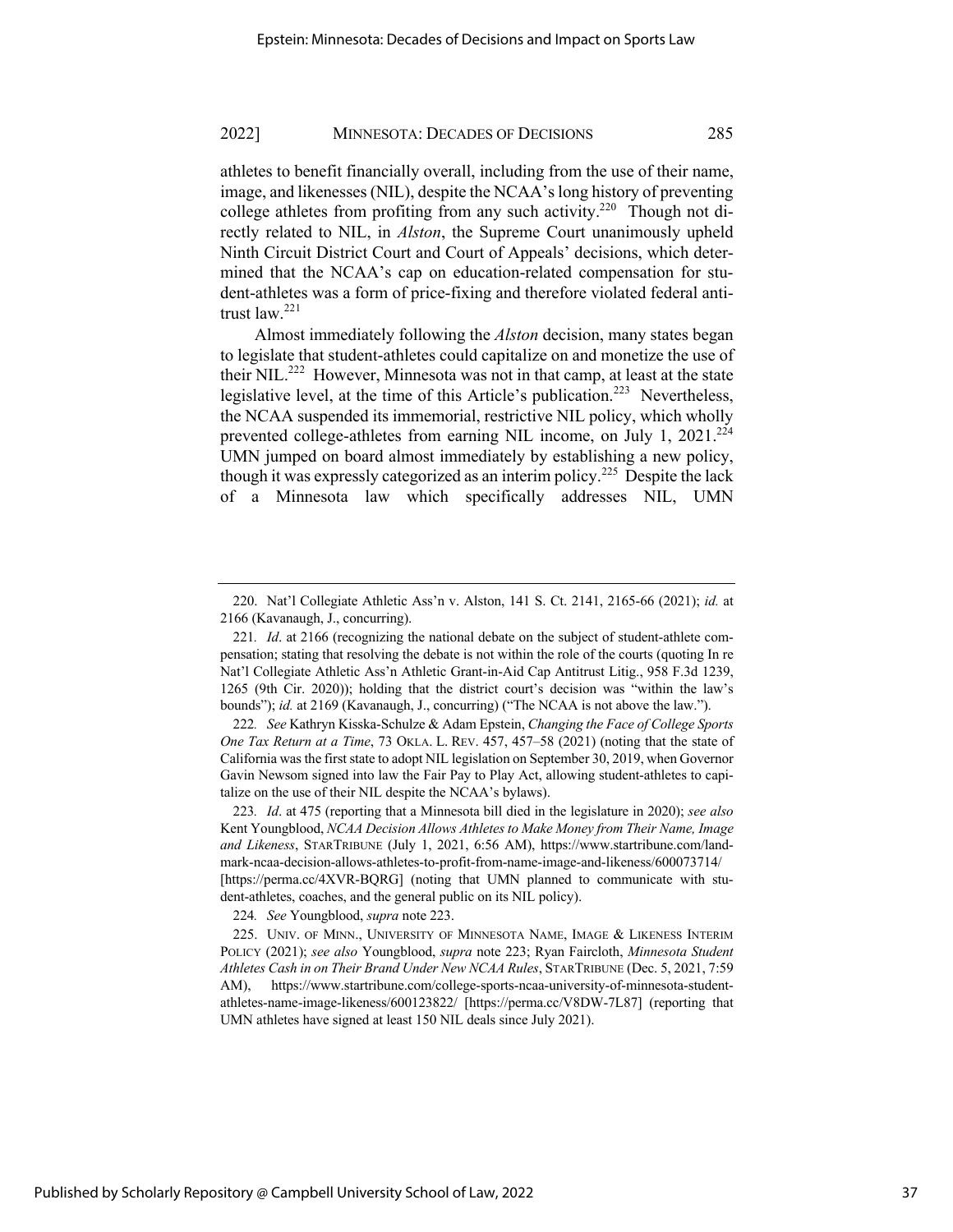student-athletes are currently building their brands and capitalizing on these new opportunities.<sup>226</sup>

It is quite ironic that the NCAA changed its NIL stance as byproduct of the *Alston* decision. Indeed, one of the most public and significant statements made against this NCAA restriction, as discussed above, occurred when UMN wrestler Joel Bauman took a principled stand in 2013 and gave up his college wrestling career as a result.<sup>227</sup> Today, not only could Bauman wrestle for UMN and profit from his NIL, much like current UMN wrestler Gable Steveson, but he would likely be supported, rather than punished, for his efforts.<sup>228</sup>

#### **CONCLUSION**

The volume of sports law cases emanating from Minnesota is epic in relation to the state's population. Minnesota was one of the states in the 1970s that addressed the issue of gender discrimination and civil rights, even before the enactment of Title IX. Minnesota was one of the first states to judicially consider whether girls could play on boys' sports teams. The impact of Judge Miles Lord and his decisions must not be underestimated.

Unfortunately for the state, its flagship institution, UMN, has run afoul of NCAA rules time-and-time again, often leading to litigation in the courts. Claims of academic fraud, Title IX discrimination, harassment, retaliation, and alleged violations of several federal and state laws demonstrate that UMN has much to offer sports law enthusiasts, arguably as much as any other university in the country.

<sup>226</sup>*. See* Gabrielle Lombard, *NCAA Rule Change Allows UMN Student Athletes to Build Their Brand*, MINN. DAILY (Dec. 16, 2021), https://mndaily.com/270300/news/ncaa-rulechange-allows-umn-student-athletes-to-build-their-brand/ [https://perma.cc/X3HS-H7GV] (writing that the athletes are not only creating personal brands but are also forming partnerships and deals beyond Minnesota's borders).

<sup>227</sup>*. See* Staples, *supra* note 178; *see also* Chip Scoggins, *Score One for the NCAA Resisters with Unanimous Supreme Court's Ruling*, STARTRIBUNE (June 27, 2021, 8:34 AM), https://www.startribune.com/score-one-for-the-ncaa-resisters/600072408/

<sup>[</sup>https://perma.cc/MEA4-5X8D] (discussing Bauman's refusal to comply with NCAA policies against the use of NIL in 2013 by giving up wrestling for UMN as a matter of principle) ("Bauman feels a sense of pride in taking a stand on this issue nearly a decade ago. He was right then, and he is right now.").

<sup>228</sup>*. See* Mike Coppinger, *Gable Steveson, Olympic Wrestling Gold Medalist, Signs Multiyear Deal with WWE*, ESPN (Sept. 9, 2021), https://www.espn.com/wwe/story/\_/id/32177038/gable-steveson-olympic-wrestling-goldmedalist-signs-multi-year-deal-wwe [https://perma.cc/E65D-MKNX] (reporting that 21-year-old Steveson signed a contract with World Wrestling Entertainment allowing him to attend UMN for his senior year to defend his national championship in the heavyweight division).